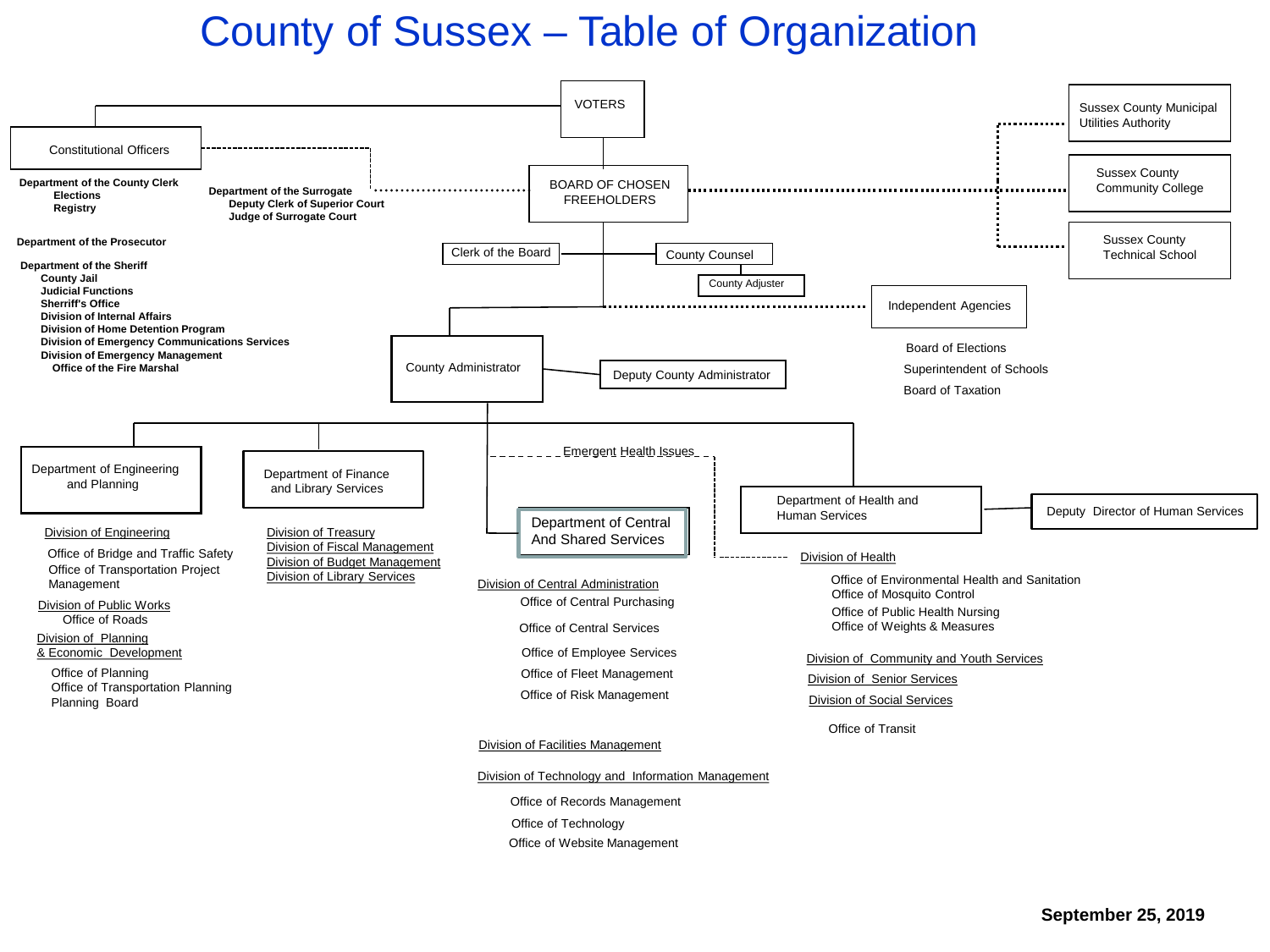# **SUSSEX COUNTY ADMINISTRATIVE CODE (2019)**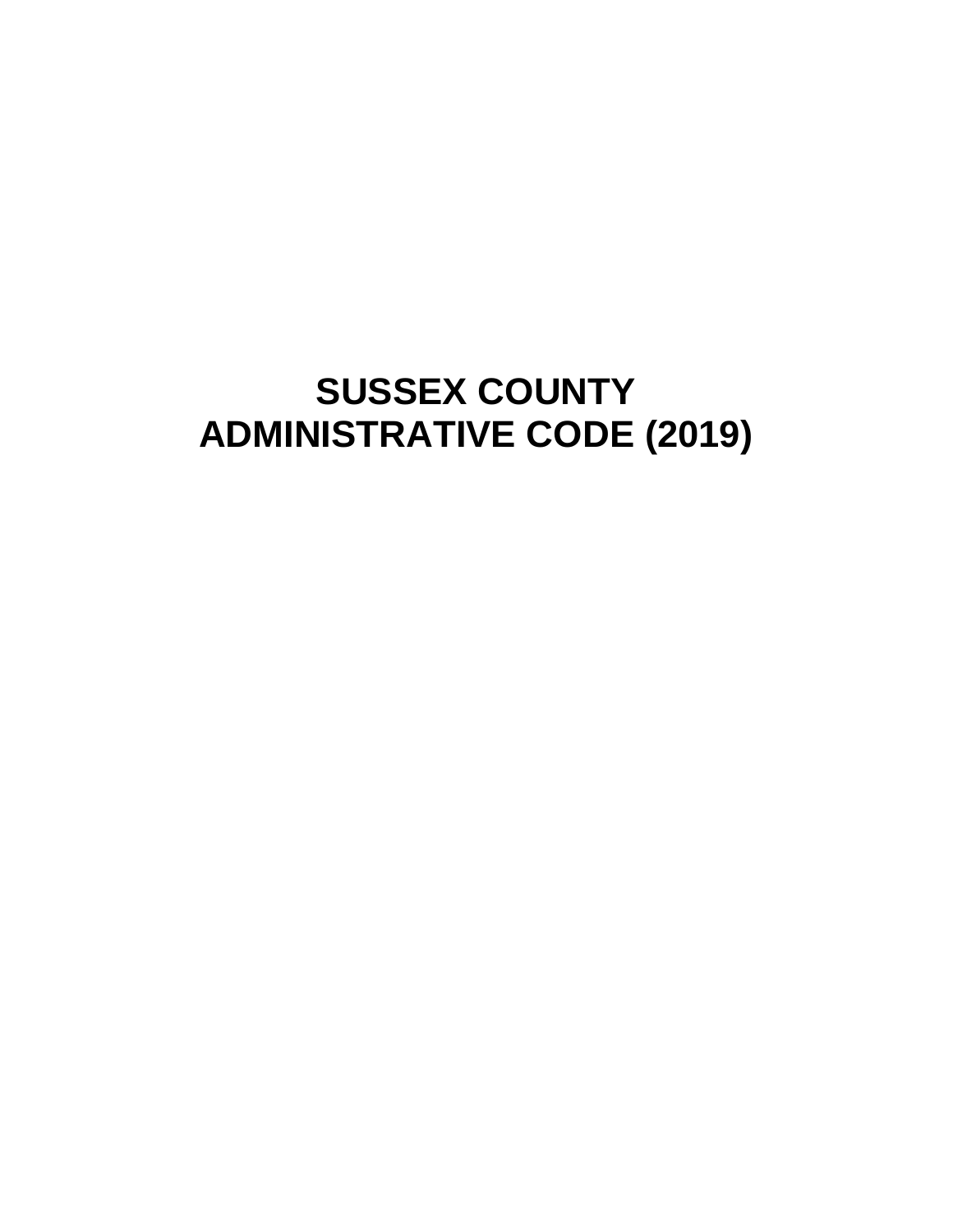# **ADMINISTRATIVE CODE INDEX**

# **ARTICLE TITLE**

# **Article 1 SHORT TITLE, DEFINITIONS AND CONSTRUCTION**

- Section 1.1 Short Title
- Section 1.2 Definitions
- Section 1.3 Legislative Intent; Separation of Powers
- Section 1.4 Amendments and Corrections

#### **Article 2 THE BOARD OF CHOSEN FREEHOLDERS**

- Section 2.1 County Departments and Divisions
- Section 2.2 Legislative Power
- Section 2.3 Vacancy
- Section 2.4 **Organization**
- Section 2.5 **Presiding Officer**
- Section 2.6 Regular and Special Meetings
- Section 2.7 Public Meetings
- Section 2.8 Rules of Procedure
- Section 2.9 Clerk
- Section 2.10 County Counsel
- Section 2.11 Resolutions
- Section 2.12 Ordinances
- Section 2.13 Appointments
- Section 2.14 Municipal or Regional Advisory Councils

# **Article 3 ORGANIZATION AND ADMINISTRATION GENERALLY**

### **THE COUNTY ADMINISTRATOR**

- Section 3.1 Qualifications; Appointment; Term
- Section 3.2 Vacancy; Acting County Administrator
- Section 3.3 Executive Powers Generally
- Section 3.4 Executive Duties Generally
- Section 3.5 Powers and Duties in Relation to the Board
- Section 3.6 **Appointments and Removals**
- Section 3.7 Delegation of Appointment and Removal Power
- Section 3.8 Departmental Organization
- Section 3.9 Department Administrators; Qualifications and Terms of Office
- Section 3.10 Collective Bargaining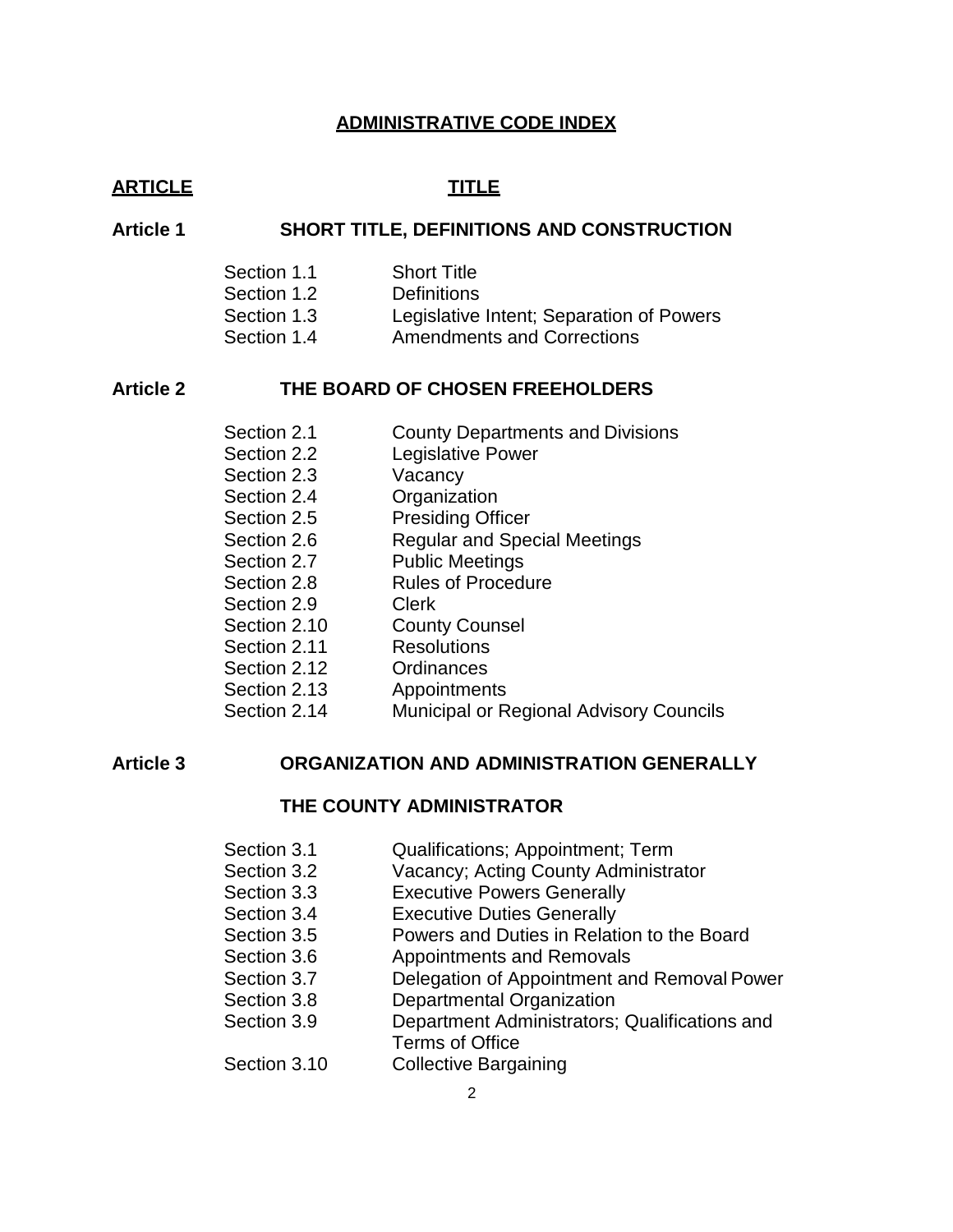# **ARTICLE TITLE**

#### **Article 3 (Continued)**

Section 3.11 Administrative Rules and Regulations Section 3.12 Deputy County Administrator

#### **Article 4 ADMINISTRATIVE ORGANIZATION OF THE COUNTY**

- Section 4.1 Departmental Organization
- Section 4.2 Powers and Duties of Department Administrators

# **Article 5 DEPARTMENT OF CENTRAL AND SHARED SERVICES**

- Section 5.1 Department Generally
- Section 5.2 Division of Central Administration
- Section 5.2a Office of Central Purchasing
- Section 5.2b Office of Central Services
- Section 5.2c Office of Employee Services
- Section 5.2d Office of Fleet Management
- Section 5.2e Office of Risk Management
- Section 5.3 Division of Facilities Management
- Section 5.4 Division of Technology and Information Management
- Section 5.4a Office of Records Management
- Section 5.4b **Office of Technology**
- Section 5.4c Office of Website Management

# **Article 6 DEPARTMENT OF ENGINEERING AND PLANNING**

- Section 6.1 **Department Generally**
- Section 6.2 Division of Engineering
- Section 6.2a Office of Bridge and Traffic Safety
- Section 6.2b Office of Transportation Project Management
- Section 6.3 Division of Public Works
- Section 6.3a Office of Roads
- Section 6.4 **Division of Planning and Economic Development**<br>Section 6.4a **Office of Planning**
- Office of Planning
- Section 6.4b Office of Transportation Planning
- Section 6.4c Planning Board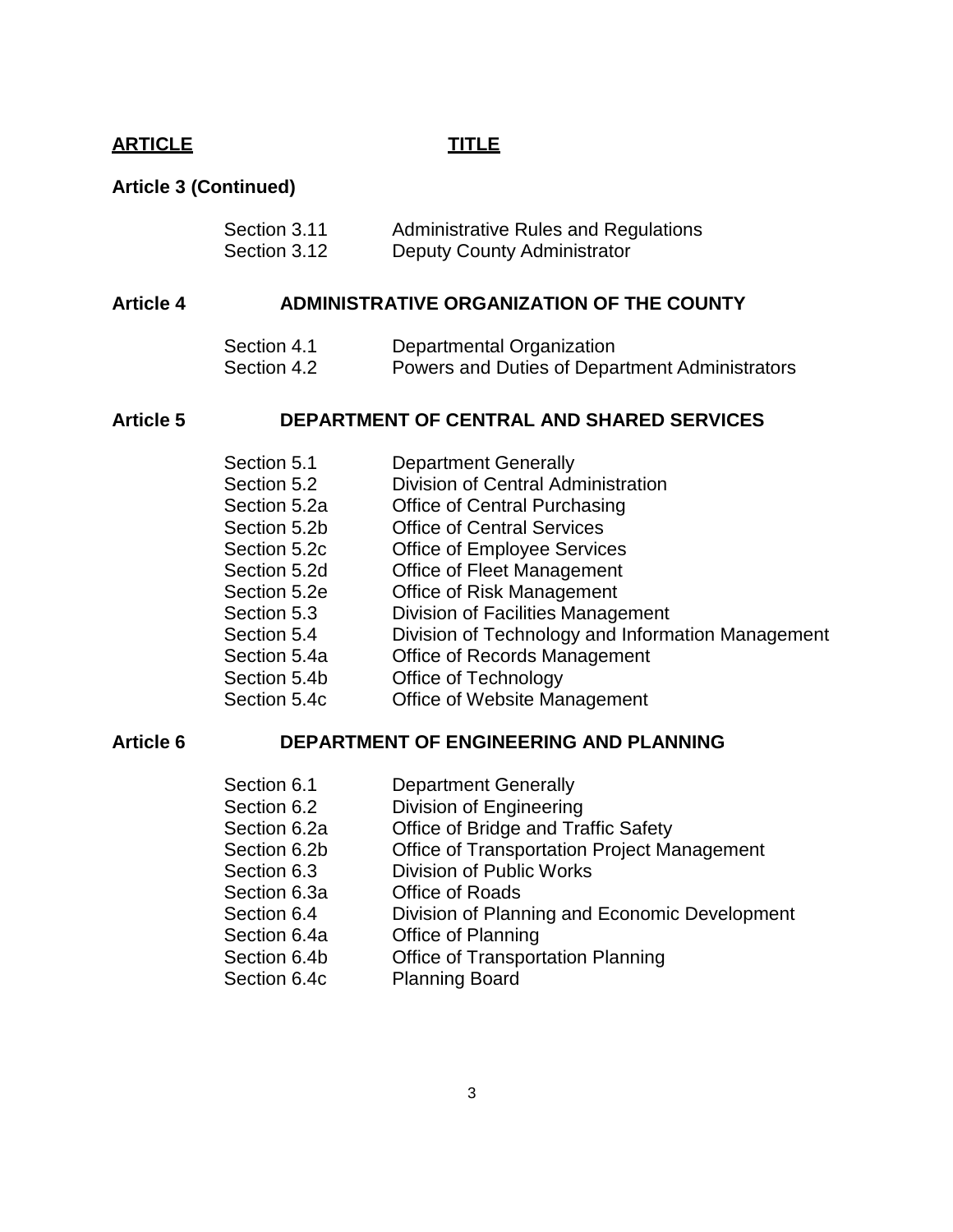# **ARTICLE TITLE**

# **Article 7 DEPARTMENT OF HEALTH AND HUMAN SERVICES**

- Section 7.1 Department Generally
- Section 7.1a Deputy Director of Human Services
- Section 7.2 Division of Health
- Section 7.2a Office of Environmental Health and Sanitation
- Section 7.2b Office of Mosquito Control
- Section 7.2c Office of Public Health Nursing
- Section 7.2d Office of Weights and Measures
- Section 7.3 Division of Community and Youth Services
- Section 7.4 Division of Senior Services
- Section 7.5 Division of Social Services
- Section 7.5a Office of Transit

#### **Article 8 DEPARTMENT OF FINANCE AND LIBRARY SERVICES**

- Section 8.1 Department Generally
- Section 8.2 Division of Treasury
- Section 8.3 Division of Fiscal Management
- Section 8.4 Division of Budget Management
- Section 8.5 Division of Library Services

#### **Article 9 INDEPENDENT BOARDS, AGENCIES AND OFFICES**

#### **Article 10 CONSTITUTIONAL OFFICERS**

| Section 10.1 | <b>Constitutional Officers Generally</b> |
|--------------|------------------------------------------|
| Section 10.2 | Department of the Sheriff                |

**Article 11 ADVISORY GROUPS**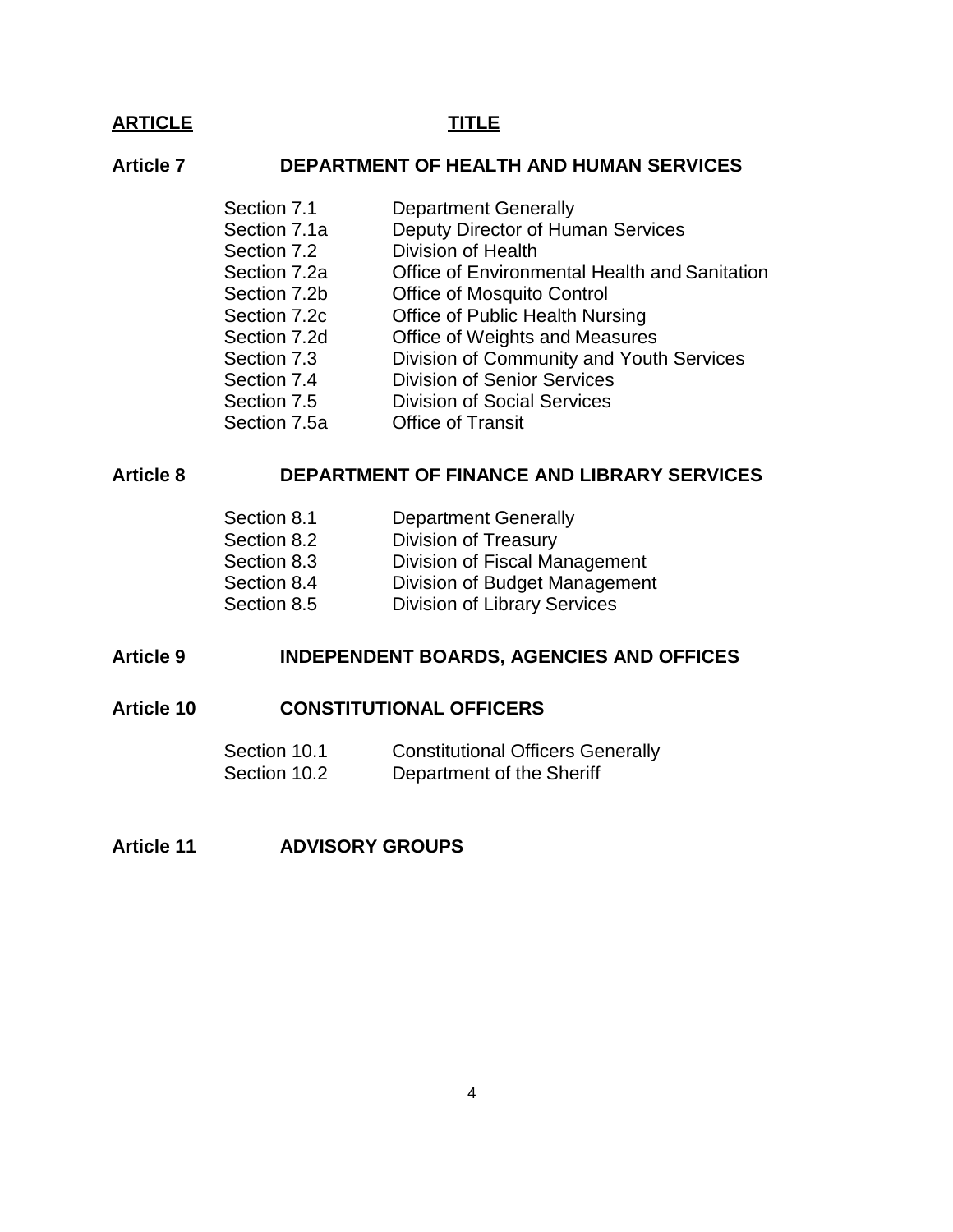# **ARTICLE TITLE**

# **Article 12 GENERAL PROVISIONS**

| Section 12.1 | Vacancies           |
|--------------|---------------------|
| Section 12.2 | <b>Surety Bonds</b> |

# **Article 13 TRANSITIONAL PROVISIONS**

- Section 13.1 Prior Organization
- Section 13.2 State of New Jersey Civil Service Commission
- Section 13.3 Severability<br>Section 13.4 Effective Dat
- Effective Date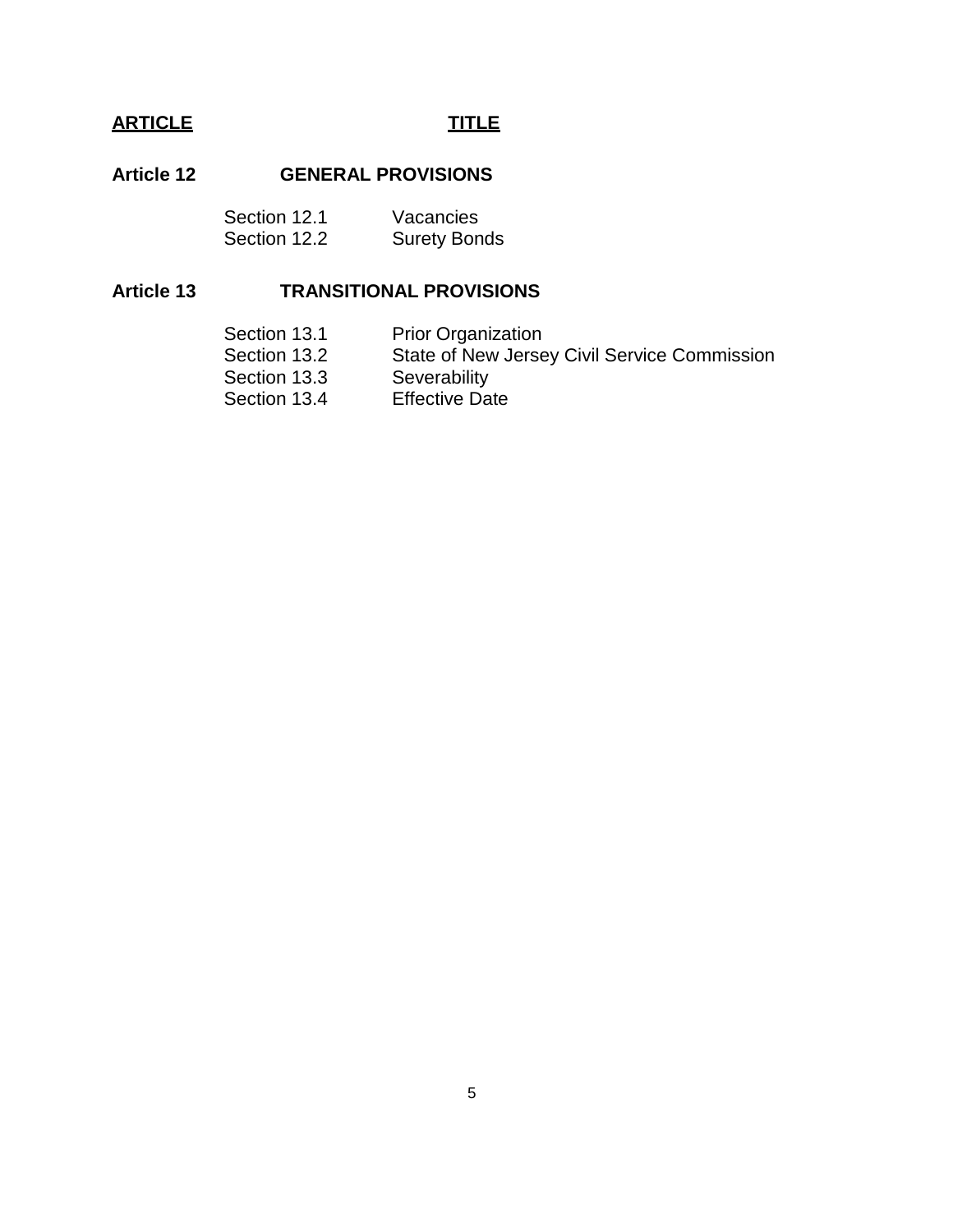# **ARTICLE 1**

# **SHORT TITLE, DEFINITIONS AND CONSTRUCTION**

#### **SECTION 1.1 SHORT TITLE**

This Code shall be known and may be referred to as the "Sussex County Administrative Code (2016)."

#### **SECTION 1.2 DEFINITIONS**

For the purpose of this Code and in the interpretation and application of all other resolutions and ordinances heretofore or hereafter adopted by the County, except as the context may otherwise require:

- (A) "Advice and Consent" shall mean communicating regarding an action with all members of the Board and thereafter acting pursuant to the direction of a majority of the whole.
- (B) "Board" shall mean the Board of Chosen Freeholders.
- (C) "Code" shall mean the Sussex County Administrative Code (2016) as amended or supplemented.
- (D) "County" shall mean the County of Sussex, State of New Jersey.
- (E) "County Administrator" shall mean the officer by that title duly appointed by the Sussex County Board of Chosen Freeholders and serving pursuant to the Code.
- (F) "Day" shall mean a calendar day unless otherwise specifically provided.
- (G) "Department" shall mean an organizational unit or group of organizational units of the County government, established or designated as a department by the Code.
- (H) "Department Administrator" (County Department Head) shall mean the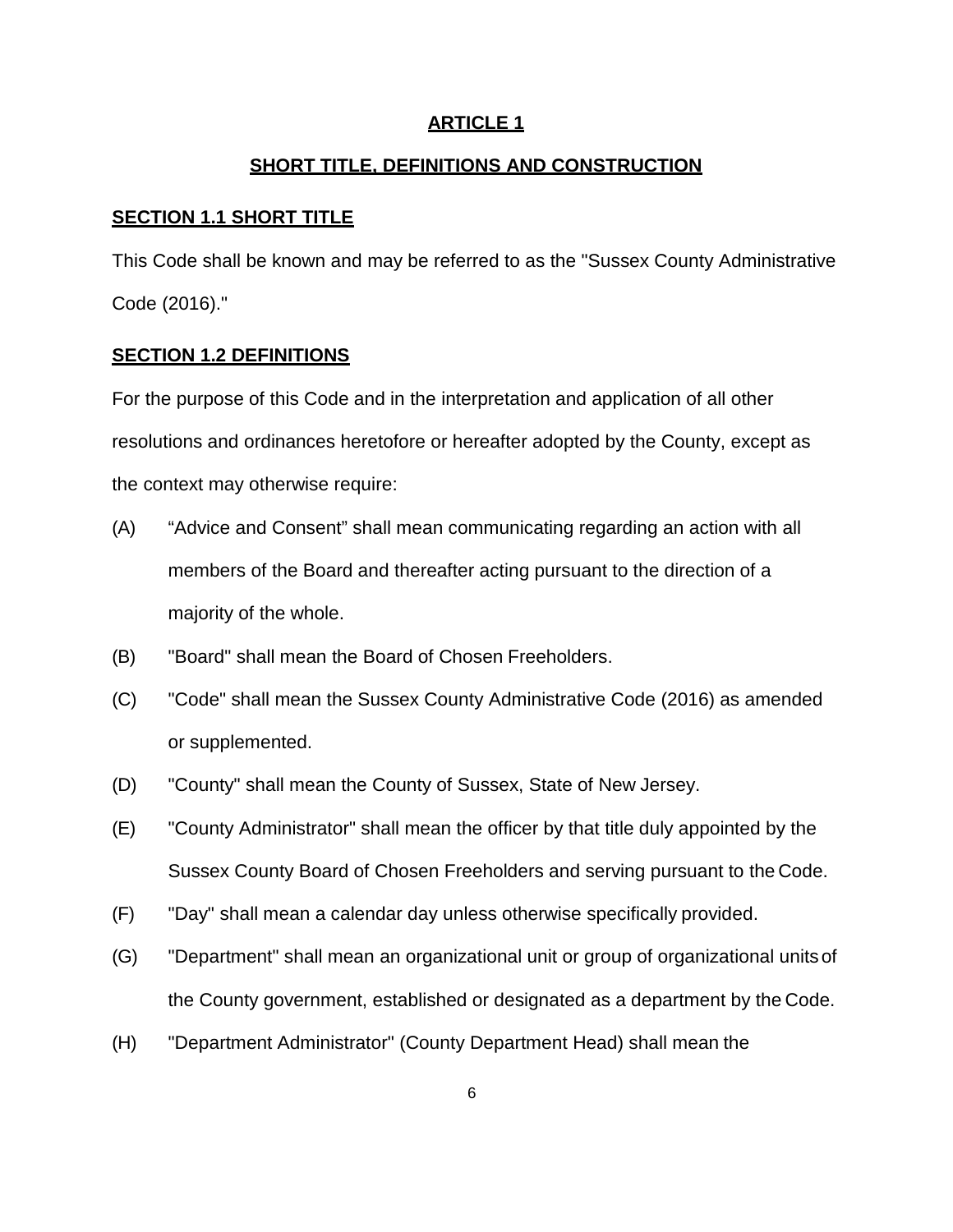administrative head of a department, regardless of his title.

- (I) "Division" shall mean a sub-organizational unit or group of organizational units of a Department of the County Government established by or designated as a Division by the Code. The head of a Division shall be known as a "Director" (County Division Head).
- (J) "Month" shall mean a calendar month unless otherwise specifically provided.
- (K) "Office" shall mean a sub-organizational unit or group of organizational units of a Division of the County Government established or designated as an office by the Code.
- (L) "Ordinance" shall mean and include any act or regulation of the Board (except an expense or capital budget) required to be reduced to writing, published after introduction, and considered for final passage.
- (M) "Person" shall mean any corporation, firm, partnership, association, organization or other entity, recognized by the State of New Jersey as a person, as well as an individual.
- (N) "Resolution" shall mean and include any act or regulation of the Board, required to be reduced to writing but which may be finally passed at the meeting at which it is introduced.
- (O) "Vacancy" shall mean the inability to serve in a position due to a prolonged absence, a medical condition or a physical or mental disability.
- (P) "Year" shall mean a calendar year unless otherwise specifically provided. NOTE: The masculine gender includes the feminine and neuter.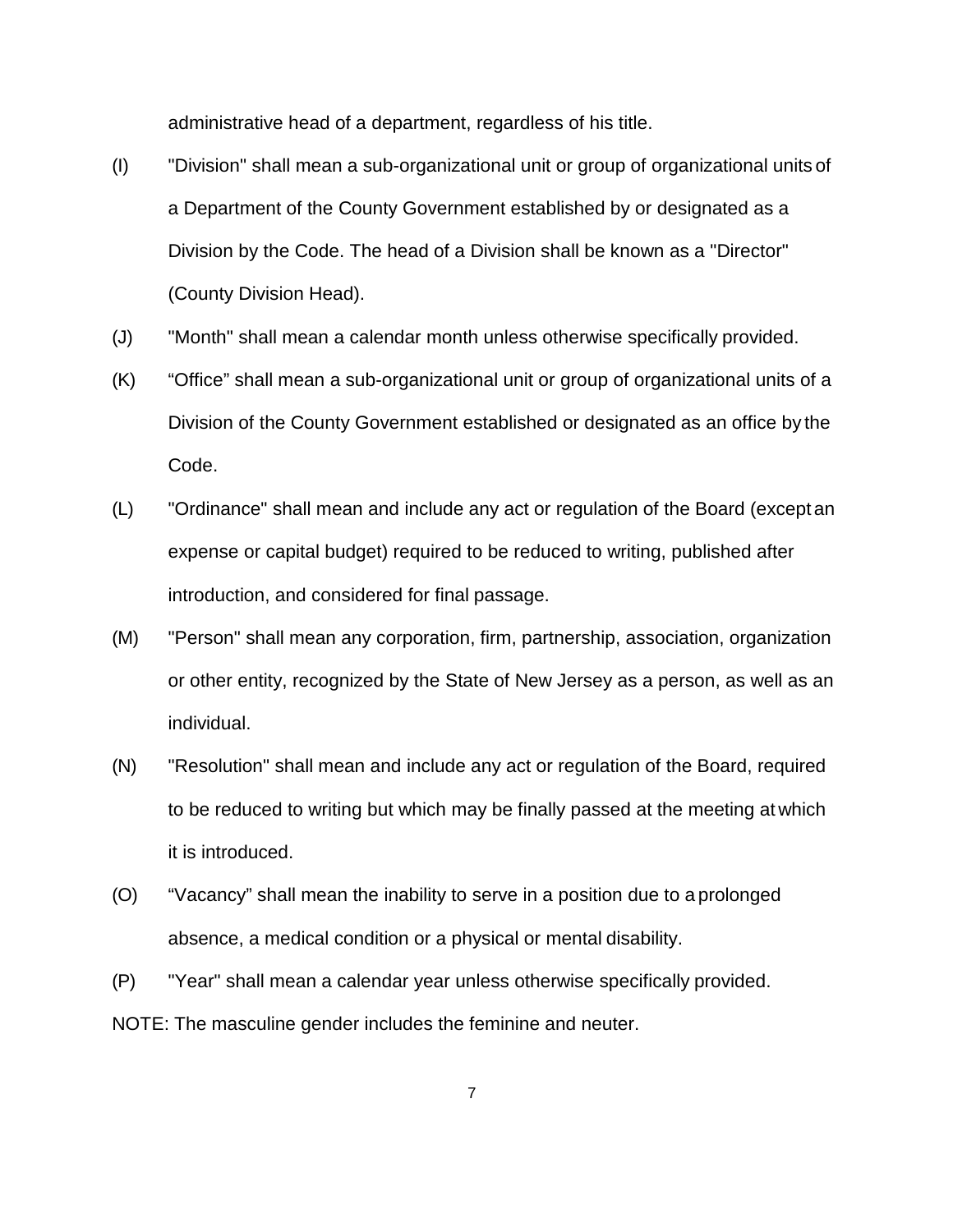#### **SECTION 1.3 LEGISLATIVE INTENT; SEPARATION OF POWERS**

- (A) It is the intent of the Board in enacting the Code to exercise fully, according toits terms, the powers delegated by law to organize and reorganize County government, and the provisions of the Code shall be construed liberally to that end.
- (B) Nothing in the Code shall be construed as intending to impair, diminish or encroach upon the powers and duties of municipalities or other units of government under the laws of the State of New Jersey.
- (C) The Code shall be interpreted and administered so as to maintain the separation of legislative and administrative powers as provided herein.

# **SECTION 1.4 AMENDMENTS AND CORRECTIONS**

The procedure for the abolishment or passage of amendments to this Code shall be as follows:

- (A) every amendment, after being introduced and having passed a first reading, which first reading may be by title, shall be published at least once in themanner provided herein, together with a notice of the introduction thereof and the time and place when and where it will be further considered for final passage;
- (B) at the time and place so stated in such publication, or at any time and place to which the meeting for the further consideration of the amendment shall from time to time be adjourned, all persons interested shall be given an opportunity to be heard concerning the amendment. Final passage thereof shall be at least ten (10) days from the date of first reading;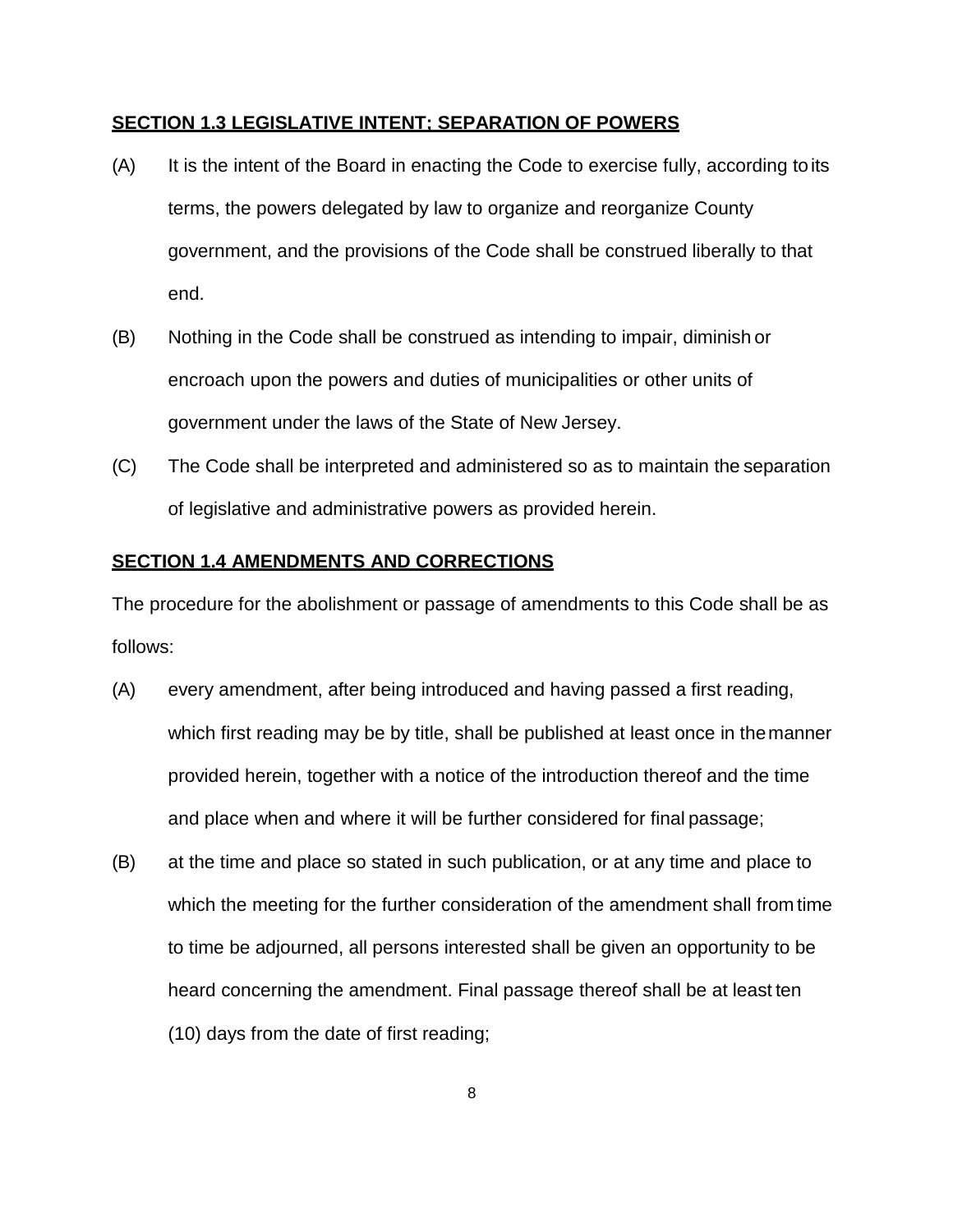- (C) upon the opening of the hearing, the amendment shall be given a second reading, which reading may be by title, and thereafter, it shall be adopted only if approved by a majority of the whole number of the Board. Prior to the said second reading, a copy of the amendment shall be posted on the bulletin board or other place upon which public notices are customarily posted in the building in which the Board regularly meets, and copies of the amendment shall be made available to members of the general public who shall request such copies at the statutory allowable cost (N.J.S.A. 40:41A-101);
- (D) upon passage, every amendment, or its title, together with notice of the dateof passage or approval, or both, shall be published at least once in the manner provided herein;
- (E) no amendment shall take effect less than twenty (20) days after its final passage by the Board and publication as provided herein;
- (F) whenever notice by publication is required under this Code the Clerk of the Board of Chosen Freeholders shall cause all such notices to be published once in a newspaper, unless otherwise required by law, qualified by law and designated by majority vote of the Board of Chosen Freeholders to publish the County's legal notices;
- (G) one certified copy of the full text of the Amendment shall be filed with the Clerkof each municipality within the County not later than 10 days after the date of final passage.

Notwithstanding the foregoing, corrections to this Code, including typographical, grammatical and spelling errors, as well as corrections to conform its language and

9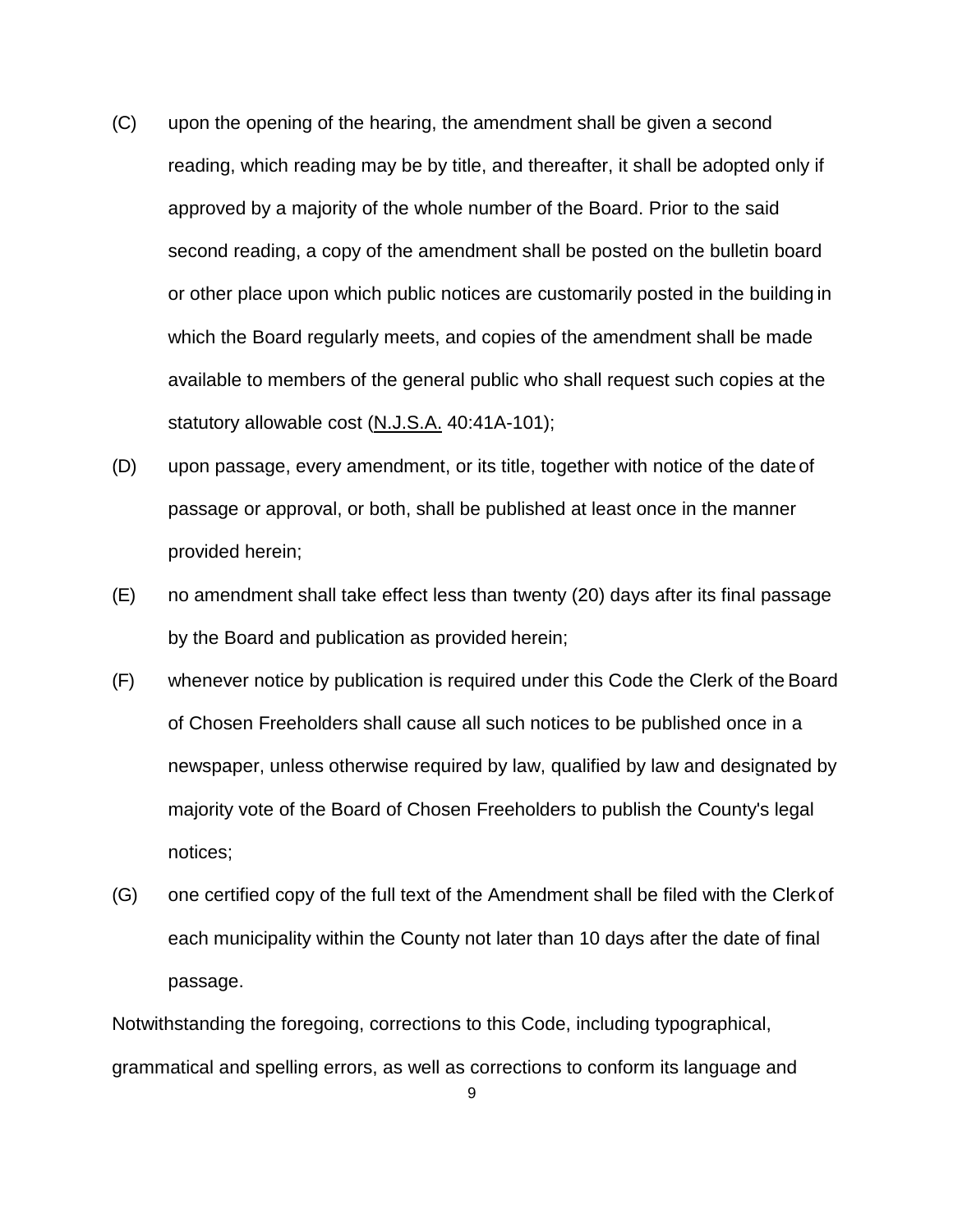substance to applicable laws, regulations and rules, may be made by Resolution of the Board.

Annually, the Administrator and County Counsel shall facilitate the process of determining whether corrections or amendments to this Code are required or requested and shall report to the Board accordingly.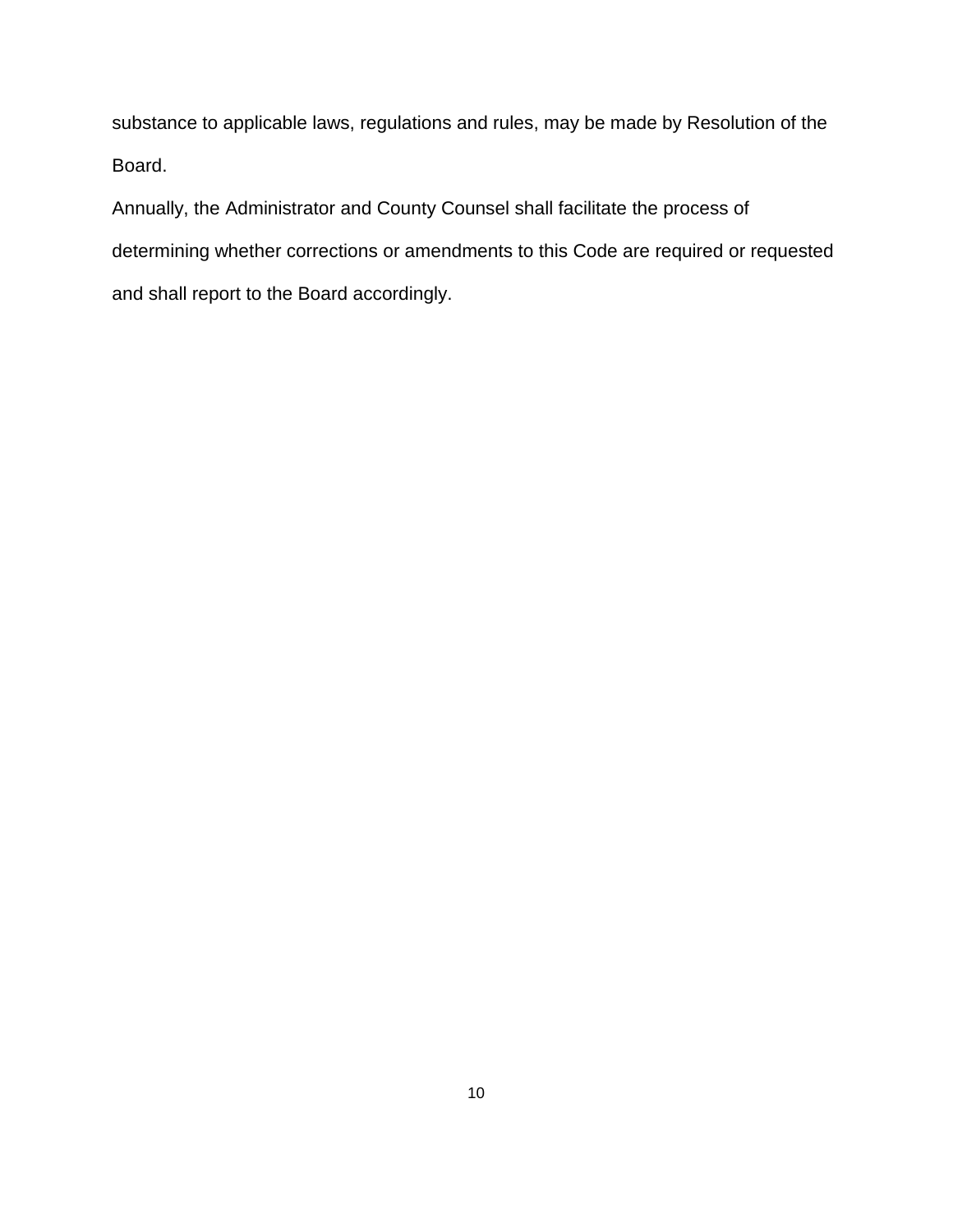# **ARTICLE 2**

# **THE BOARD OF CHOSEN FREEHOLDERS**

# **SECTION 2.1 COUNTY DEPARTMENTS AND DIVISIONS**

The County recognizes the following as Departments, Divisions and Offices within County government:

**The Board of Chosen Freeholders** 

**The Clerk of the Board**

**The County Counsel The County Adjuster**

**The County Administrator**

**The Department of Central and Shared Services Division of Central Administration Office of Central Purchasing Office of Central Services Office of Employee Services Office of Fleet Management Office of Risk Management**

**Division of Facilities Management**

**Division of Technology and Information Management Office of Records Management Office of Technology Office of Website Management**

**The Department of Engineering and Planning Division of Engineering Office of Bridge and Traffic Safety Office of Transportation Project Management**

**Division of Public Works Office of Roads**

**Division of Planning and Economic Development Office of Planning Office of Transportation Planning Planning Board**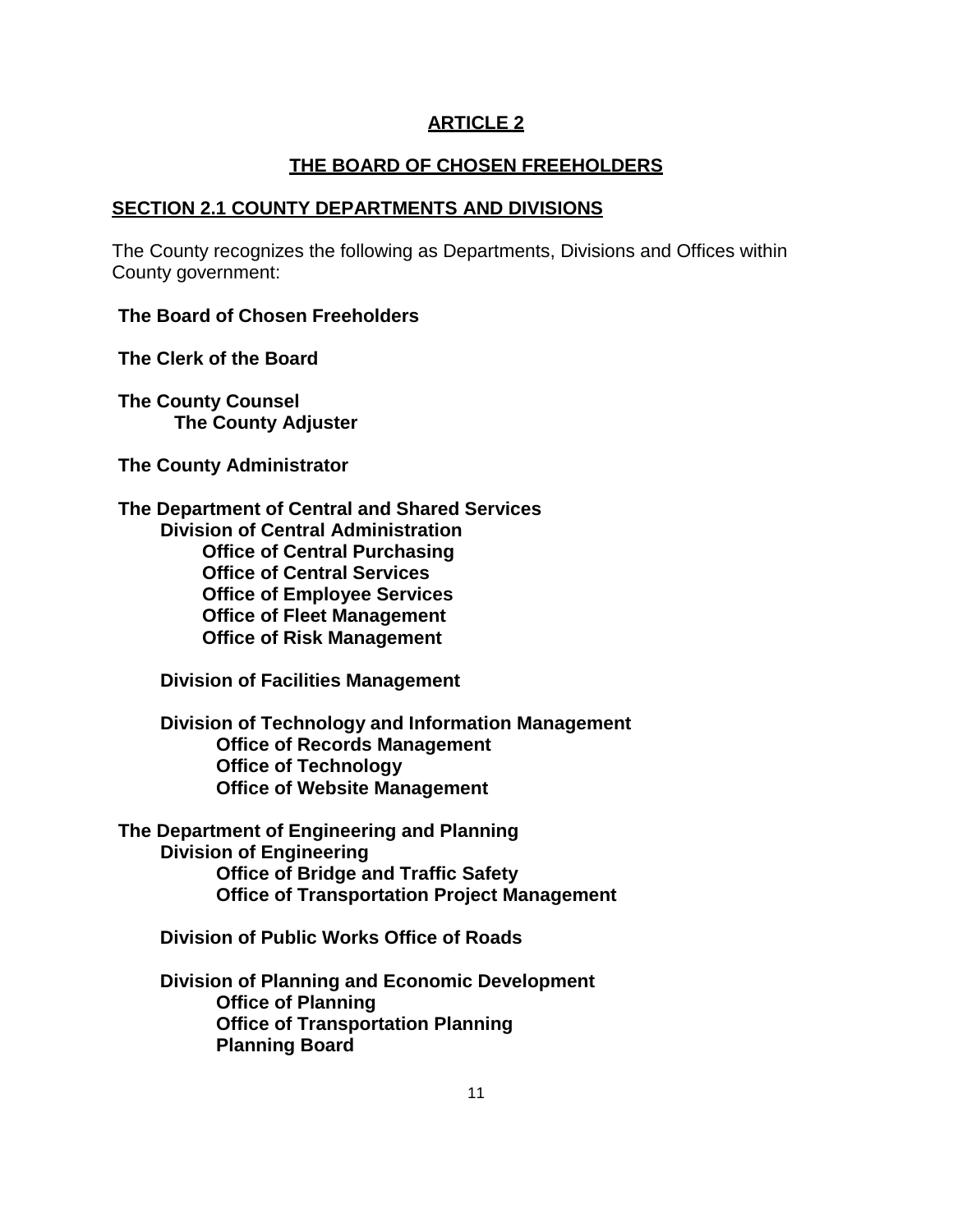**The Department of Health and Human Services Division of Health Office of Environmental Health and Sanitation Office of Mosquito Control Office of Public Health Nursing Office of Weights and Measures**

**Division of Community and Youth Services**

**Division of Senior Services**

**Division of Social Services Office of Transit**

**The Department of Finance and Library Services Division of Treasury Division of Fiscal Management Division of Budget Management Division of Library Services** 

**Independent Boards, Agencies and Offices**

**The Board of Elections The Board of Taxation The Superintendent of Schools Sussex County Community College and Board of School Estimate Sussex County Technical School and Board of School Estimate Sussex County Municipal Utilities Authority Uniform Construction Code Board of Appeals Lake Hopatcong Commission Lake Musconetcong Regional Planning Board Rutgers Cooperative Extension Service Mental Health Board**

**Constitutional Officers**

**The Department of the Sheriff County Jail Judicial Functions Sheriff's Office Division of Internal Affairs Division of Home Detention Program Division of Emergency Management Office of the Fire Marshal**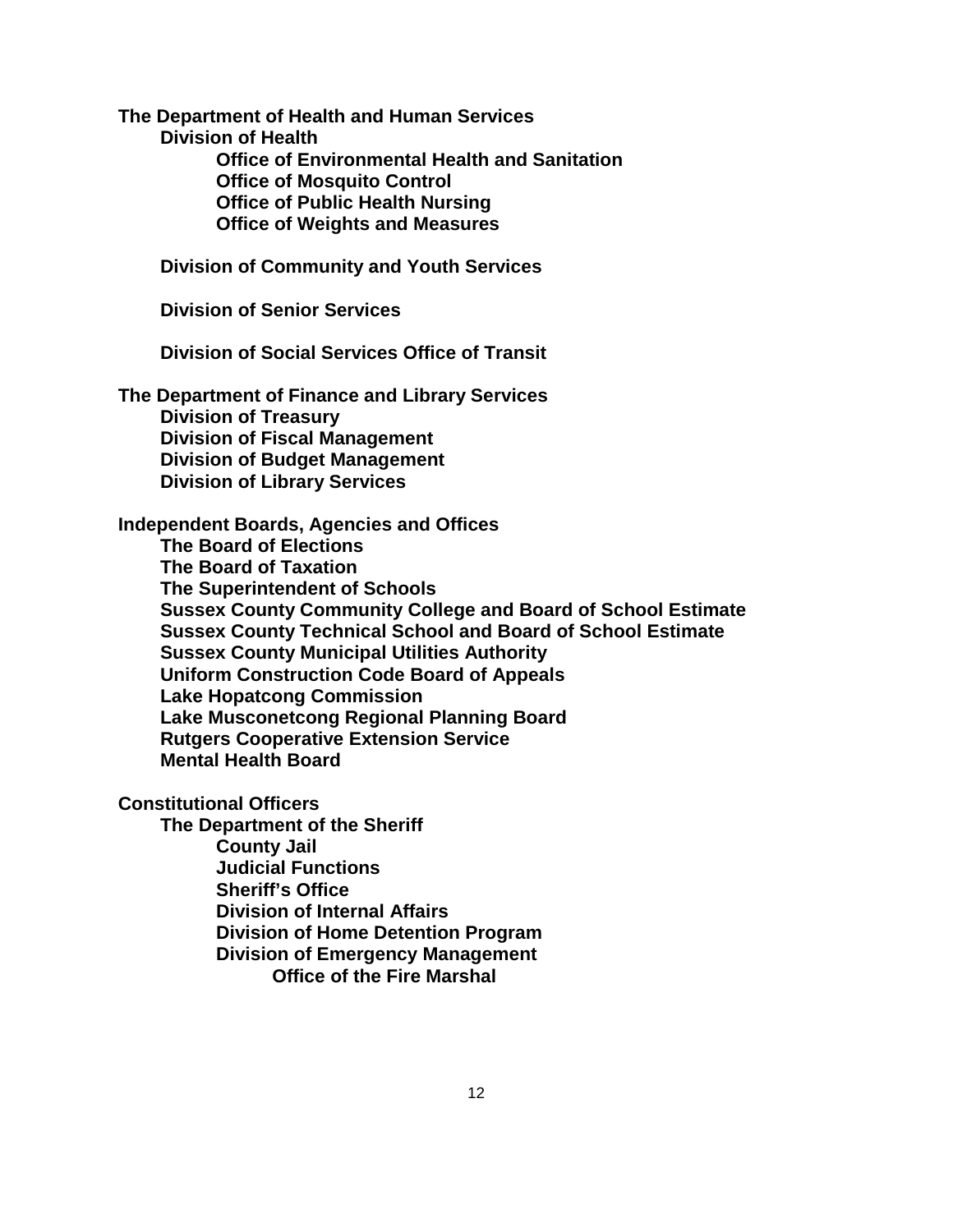**The Department of the County Clerk Elections Registry**

**The Department of the Prosecutor** 

**The Department of the Surrogate Deputy Clerk of Superior Court Judge of Surrogate Court**

#### **SECTION 2.2 LEGISLATIVE POWER**

The legislative policy making and investigative powers of County government shall be vested in the Board. Inclusive of and in addition to the said powers, the Board shall have the power to:

- (A) adopt and amend an Administrative Code organizing the administration of County government, setting forth the duties, responsibilities and powers of all County officials and agencies, and the manner of performance needed;
- (B) conduct such investigations as are germane to the exercise of its legislative and budgetary powers under the Code and as otherwise authorized by law, including power to administer oaths and issue subpoenas to compel the attendance of witnesses and the production of relevant evidence as is provided in this Code, in the County and Municipal Investigations Law (N.J.S.A. 2A:67A-1 et seq.) and in other general law;
- (C) designate which of the Board's staff shall be responsible for processing funding requests by the Board and its staff for submission and prompt payment by the Division of Treasury;
- (D) order cessation of expenditures in any appropriation it has approved for any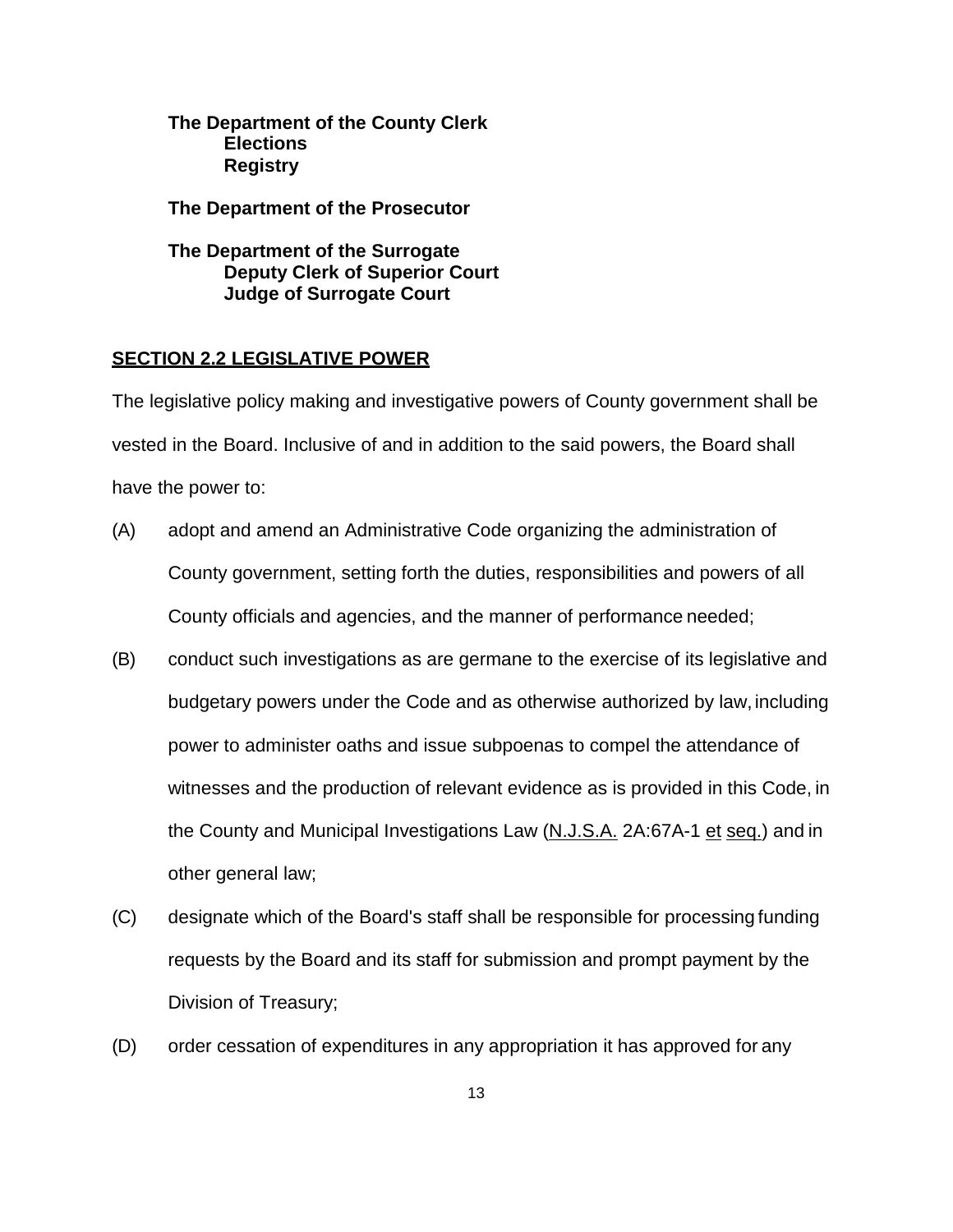agency, or for any grant to any non-governmental agency if it is apparent to the Board that funds are not being used for the purposes authorized or are being misused, or if the possibility of over-expenditure exists;

- (E) appoint such temporary advisory boards, task forces and groups of citizens as the Board from time to time may feel necessary to advise it in setting the legislative policies of the County government;
- (F) retain and employ such professional and clerical staff, consultants and interns as may be necessary to assist the Board in the proper performance of the responsibilities imposed on it by law or under this Code;
- (G) approve or disapprove site plans and subdivisions on appeal from thePlanning Board;
- (H) designate authorized depositories for all funds of the County;
- (I) designate authorized check signers for all bank accounts maintained by the County;
- (J) Create a Capital Projects Committee to work with the Department Administrators of the Departments of Administration and Finance, Engineering and Planning, Health and Human Services, along with the Division of Facilities Management to prepare a Capital Program for improvements of the County's roads and bridges, facilities, technology, infrastructure and any other improvements necessary for the good and well-being of the County.

#### **SECTION 2.3 VACANCY**

A vacancy in the office of Freeholder shall be filled pursuant to N.J.S.A. 40:41A-145.1.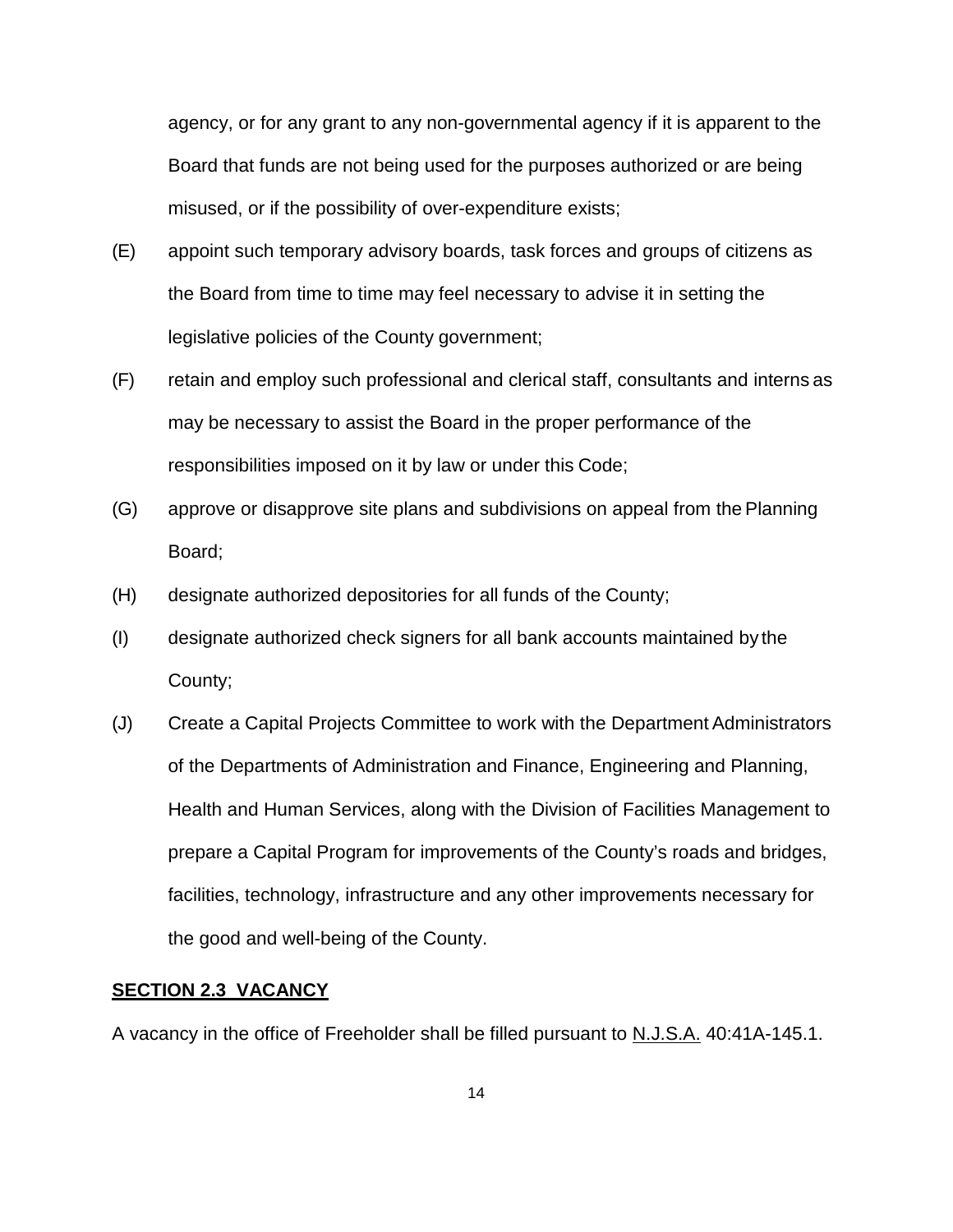#### **SECTION 2.4 ORGANIZATION**

The Board shall organize within the first week of January in each year.

#### **SECTION 2.5 PRESIDING OFFICER**

At its organizational meeting the Board shall elect, from among its members, a Director and a Deputy Director. Each shall serve for a term of one (1) year or until the election and qualification of his successor. Election shall be by majority vote of the whole number of members of the Board. The Director shall preside over all meetings of the Board and appoint members to all committees of the Board with the advice and consent of the Board. The Director shall make all liaison appointments from the members of the Board. In the absence or inability to serve of the Director, the Deputy Director shall act in his place and stead. In the absence or inability to serve of both the Director and Deputy Director, the Board shall elect from among its members a Director pro-tempore for the meeting to serve only so long as both the Director and Deputy Director are absent or unable to serve.

#### **SECTION 2.6 REGULAR AND SPECIAL MEETINGS**

- (A) Regular meetings of the Board shall be determined at the Annual Reorganizational Meeting.
- (B) The Director may, and upon written request of a majority of the members of the Board, call a Special Meeting of the Board. In the call, he shall designate the purpose of the special meeting and no other business shall be considered at such meeting. Notice of said meeting shall be pursuant to N.J.S.A. 10:4-6, et seq.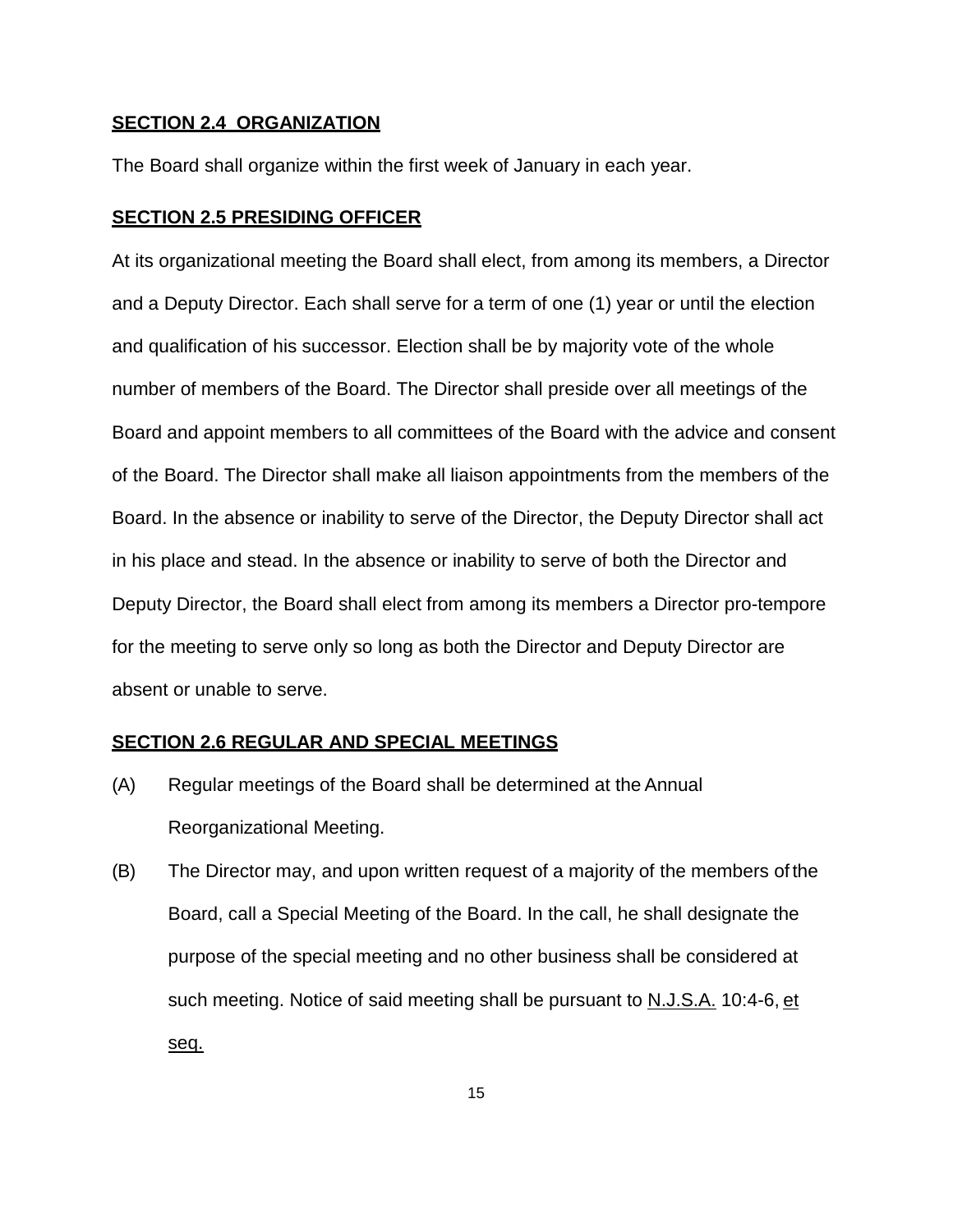#### **SECTION 2.7 PUBLIC MEETINGS**

All meetings of the Board shall be governed by N.J.S.A. 10:4-6 et seq. (Open Public Meetings Act). All reports, communications, resolutions, contract documents, or other matters to be submitted to the Board shall be delivered to the Clerk of the Board whereupon the Clerk shall furnish a copy thereof to each member of the Board, the Administrator of the County, and County Counsel as far in advance of the meeting as time for preparation will permit.

#### **SECTION 2.8 RULES OF PROCEDURE**

In addition to such rules of procedure as may be set forth in By-Laws adopted by Resolution of the Board, the following rules of procedure shall apply:

- (A) Presiding Officer: The Director, and in his absence the Deputy Director, shall take the chair at the hour appointed for the meeting, and shall immediately call the Board to order. In the absence of the Director and the Deputy Director, the Clerk shall call the Board to order and shall determine whether a quorum is present. In the event a quorum is present, the Clerk shall call for the election of a Director pro-tempore, elected by a majority of those present. Upon the appearance of the Director or Deputy Director, the Director pro-tempore shall forthwith relinquish the chair upon the conclusion of the business immediately before the Board, and when the Deputy Director is presiding, he shall likewise relinquish the chair upon the appearance of the Director.
- (B) Roll Call: At the beginning of each meeting of the Board, the Clerk of theBoard shall call the roll of the members in alphabetical order, and the names of those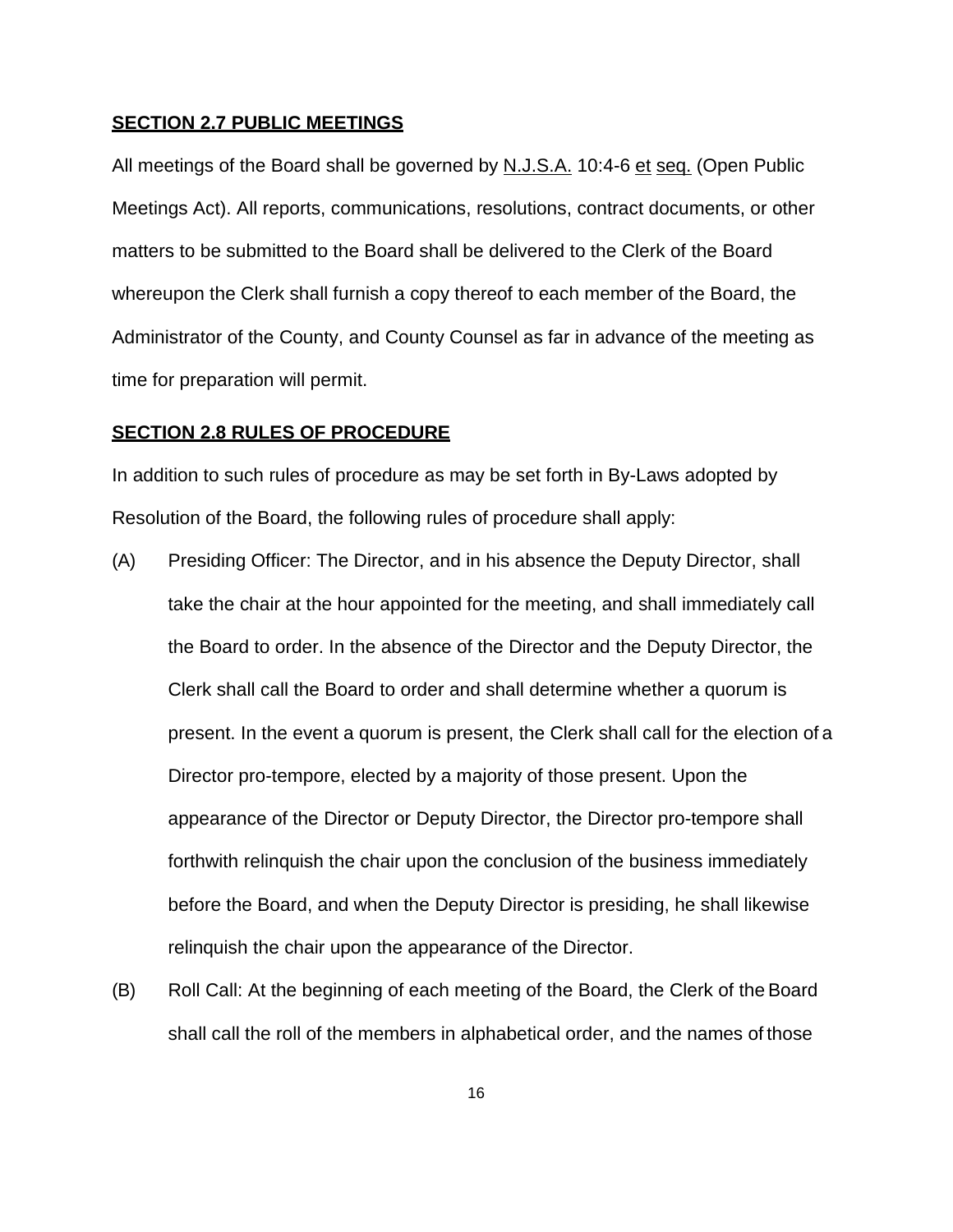present shall be entered in the minutes. If any member appears after the roll call, the Clerk shall enter in the minutes the time of attendance of such member. Also, if a member leaves before the meeting is over, the Clerk shall enter in the minutes the time that the member leaves the meeting.

- (C) Quorum: A majority of the whole number of members of the Board shall constitute a quorum. Should no quorum attend within thirty (30) minutes after the hour appointed for the meeting of the Board, the person presiding may thereupon adjourn the meeting until the next available date making allowance for the required notice pursuant to law. The names of the members present and their action at such meeting shall be recorded in the minutes by the Clerk.
- (D) Order of Business: At each regular meeting of the Board the order of business shall include the following:
	- (1) Call to order by Freeholder Director
	- (2) The Clerk of the Board shall call the roll
	- (3) Moment of silent prayer, Pledge of Allegiance
	- (4) Public Statement
	- (5) Public Hearings
	- (6) Proclamations/Certificates/Presentations
	- (7) Public Session from the floor
	- (8) Approval of Consent Agenda
	- (9) Approval of the summary of the minutes of the previous meeting, which need not be read at length if they have been made available to members at least 24 hours before the meeting
	- (10) Appointments/Resignations
	- (11) Resolutions
	- (12) Awards of Contracts/Change Orders/Bids
	- (13) Financial
	- (14) Personnel
	- (15) Administrator's Report
	- (16) County Counsel's Report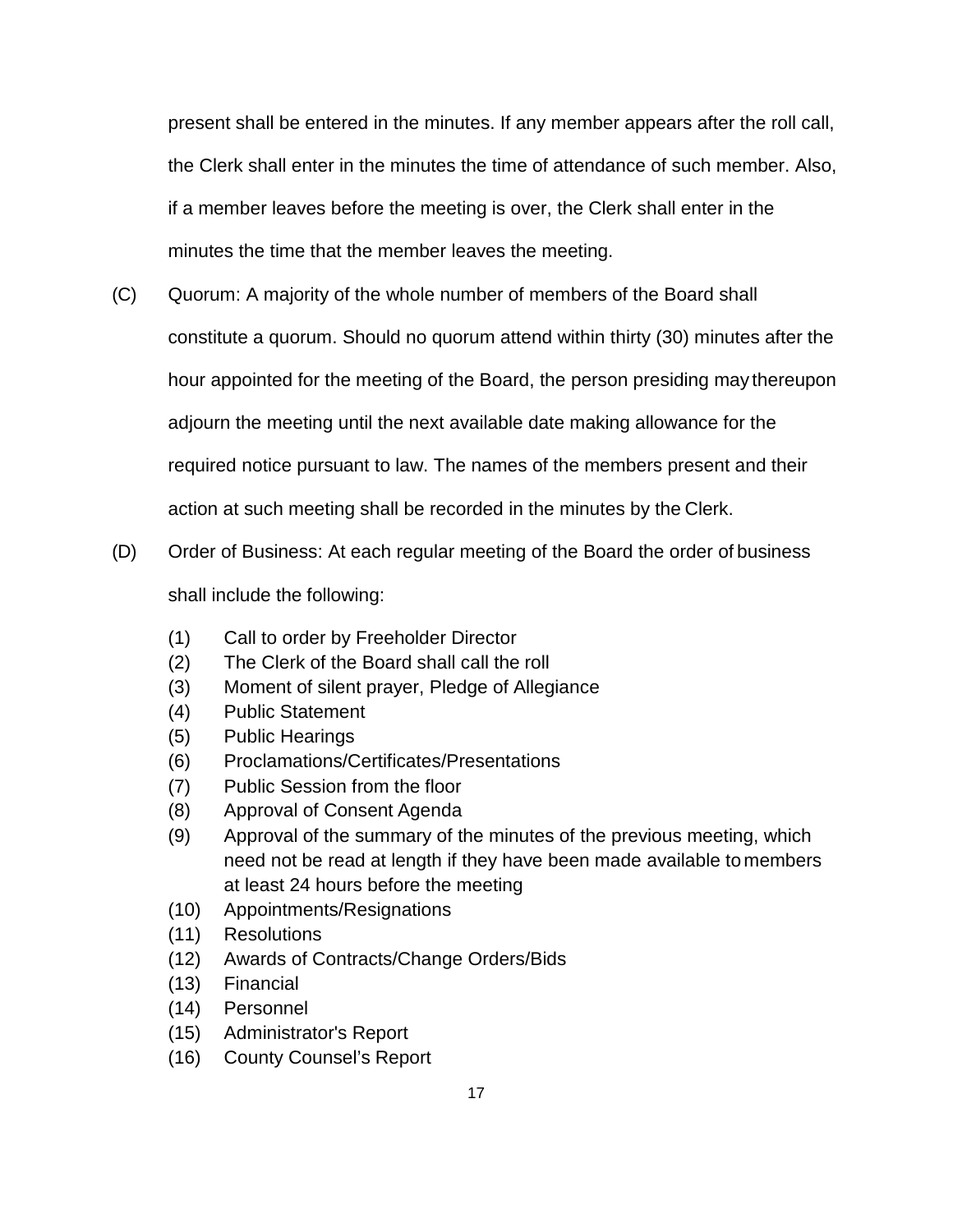- (17) Unfinished Business
- (18) New Business
- (19) Public Session from the Floor
- (20) Freeholders' Comments
- (21) Executive Session
- (22) Reminders
- (23) Adjournment
- (E) Rules of Order: The procedure for the conduct of the business of the Board shall be governed by Robert's Rules of Order Newly Revised (11th Edition), except as otherwise provided by the Code.
- (F) The Director or such other member of the Board as may be presiding may move, second and debate from the chair and no member shall be deprived of any of therights and privileges of a member of the Board by reason of his being the presiding officer.
- (G) Minutes: The Clerk of the Board shall keep minutes of all meetings. The minute records generally shall contain the roll call and every formal action of the Board, whether such action is presented by motion, resolution or ordinance. The Clerk shall include in the minutes the substance of other matters coming before the Board.

### **SECTION 2.9 CLERK**

- (A) The Clerk of the Board shall:
	- (1) be appointed by the Board pursuant to N.J.S.A. 40A:9-26 to serve for a term of three (3) years;
	- (2) have and exercise all the powers and duties now or hereafter conferred on him by the Code or other applicable laws or acts of the New Jersey Legislature and also such duties as may from time to time be assigned to him by the Board;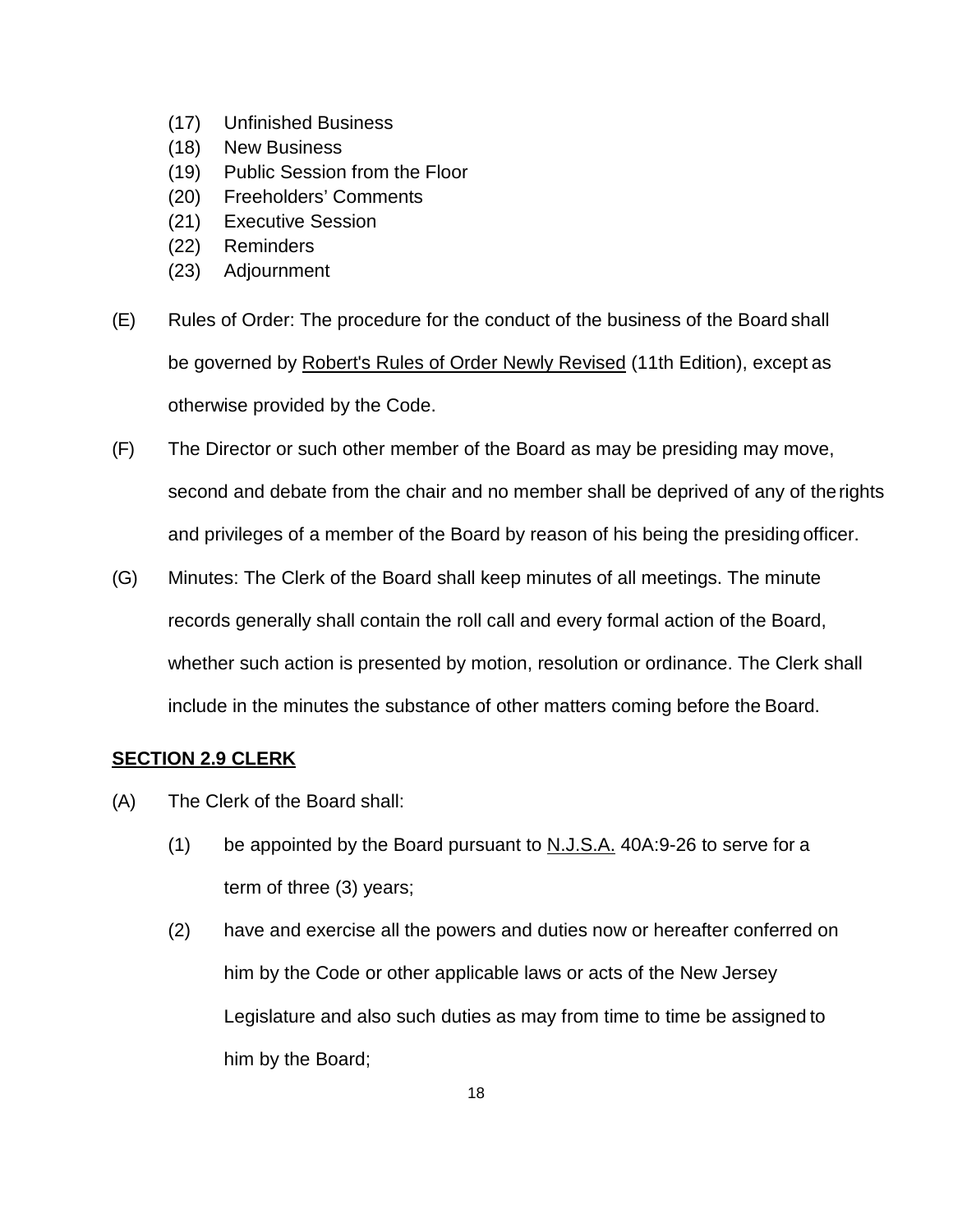- (3) prepare agendas for all Board meetings and forward copies of all pertinent materials in advance of each meeting to each Freeholder, Freeholderelect, County Administrator and County Counsel;
- (4) in serving as recording secretary to the Board, attend all meetings of the Board, and record all ordinances and resolutions adopted by the Board and at the close of each year, with the advice and assistance of County Counsel, compile or codify true copies of all the ordinances and resolutions adopted during that year, properly indexed. He shall cause such copies thereof to be printed as the County governing body may require.

A copy of the codified ordinances and resolutions shall be transmitted to each municipality within the County, upon request and without charge, and to any member of the general public upon request and at cost;

- (5) attest to all ordinances and resolutions as being duly adopted;
- (6) have custody of all records of the Board;
- (7) retain copies of all formal contracts in which the County is a party;
- (8) retain all official surety bonds furnished by any County officer or employee;
- (9) have custody of the County Seal and affix the seal to such documents as may require it;
- (10) receive on behalf of the Board copies of all personnel actions taken by the Administrator;
- (11) provide for the mailing of all notices and copies of documents to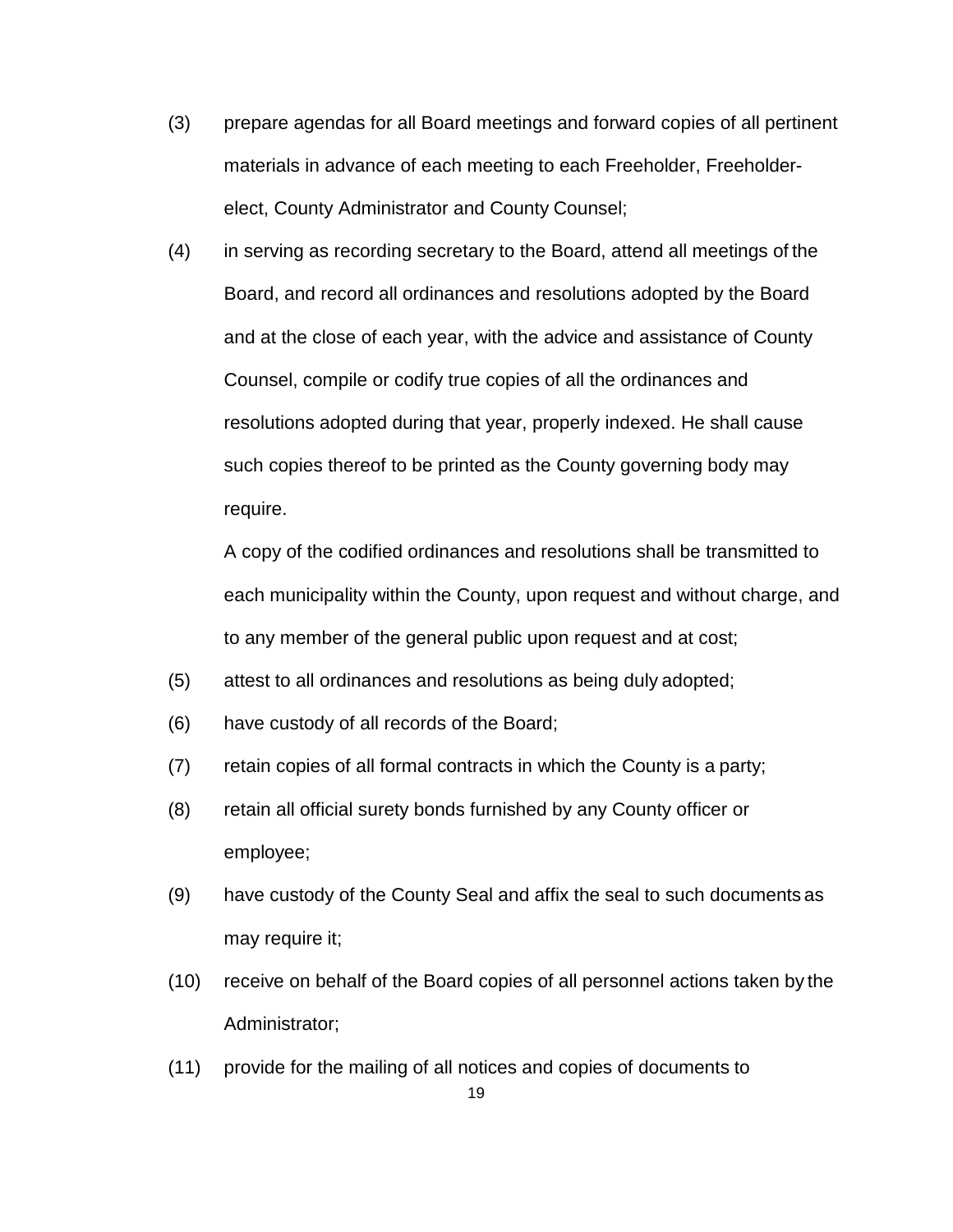municipalities as required by law;

- (12) publish any legal notices required in connection with actions taken bythe Board.
- (B) Deputy Clerk

There may be a Deputy Clerk of the Board of Chosen Freeholders appointed by the Clerk of the Board with the advice and consent of the Board. The Deputy Clerk shall be responsible to the Clerk of the Board. The Deputy Clerk shall by education, experience and ability be qualified to perform the duties established for the position. The Deputy Clerk need not be a resident of the County at the time of appointment, but during tenure may live outside the County only with the permission of the Board. The Deputy Clerk will:

- (1) under the direction and supervision of the Clerk of the Board, perform whatever supervisory and administrative duties the Clerk of the Board deems necessary and proper;
- (2) be available to serve in the place and stead of the Clerk of theBoard during the temporary absence or disability of the Clerk.

#### **SECTION 2.10 COUNTY COUNSEL**

The County Counsel shall be appointed by the Board and shall serve for a term of three

(3) years, pursuant to  $N.J.S.A.$  40A:9-43.

Duties - County Counsel shall be the chief legal advisor to the Board and the Constitutional Officers. He shall be the attorney of record in all civil proceedings where the County, the Board or any Constitutional Officer is a party. County Counsel shall: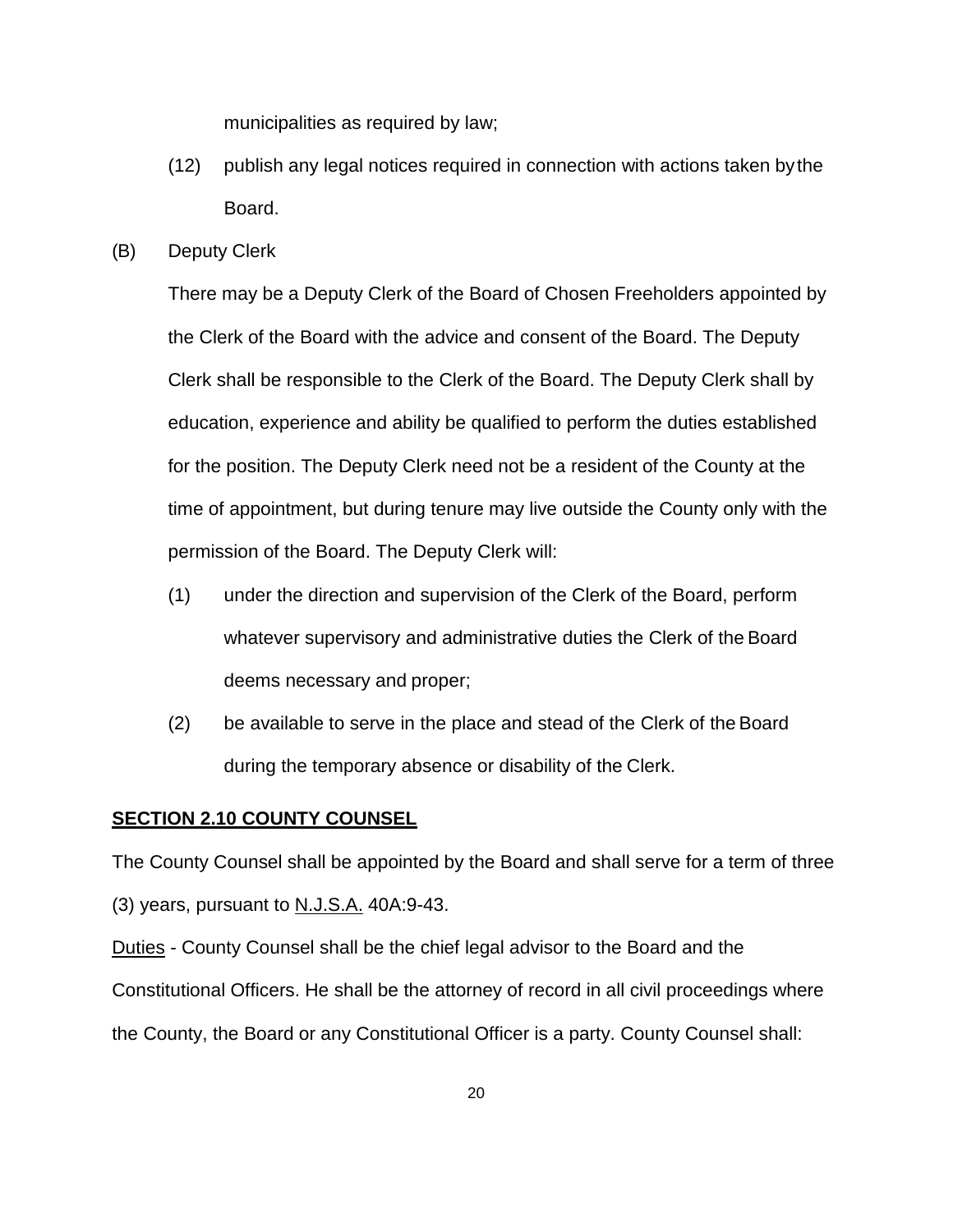- (A) advise the Board and all County agencies and advise the Constitutional Officers when requested to do so;
- (B) approve the legal form and sufficiency of all contracts, deeds and other documents and prepare all ordinances and resolutions requested by the Board;
- (C) represent the Board and the agencies under the Board's jurisdiction in all litigation, appeals, proceedings before the administrative agencies and recommend settlement in any matter where he feels it appropriate;
- (D) maintain records of all actions, suits and proceedings relating to the County's interest and submit reports to the Board on such matters on request;
- (E) represent the Constitutional Officers in all legal matters related to their official duties;
- (F) render advisory opinions requested by the Board;
- (G) within the County Counsel's office, the Board shall appoint a CountyAdjuster pursuant to N.J.S.A. 30:4-34;
- (H) there may be appointed in the County Counsel's office Assistant County Counsels who shall be recommended by the County Counsel and appointed by the Board. County Counsel may appoint, subject to the approval of the Board, such assistants or special counsels, as are necessary and within the allocation of the County budget as approved and adopted. All of the Counsels shall have been duly admitted to practice law in New Jersey;
- (I) the County Counsel shall be permitted to conduct private law practices.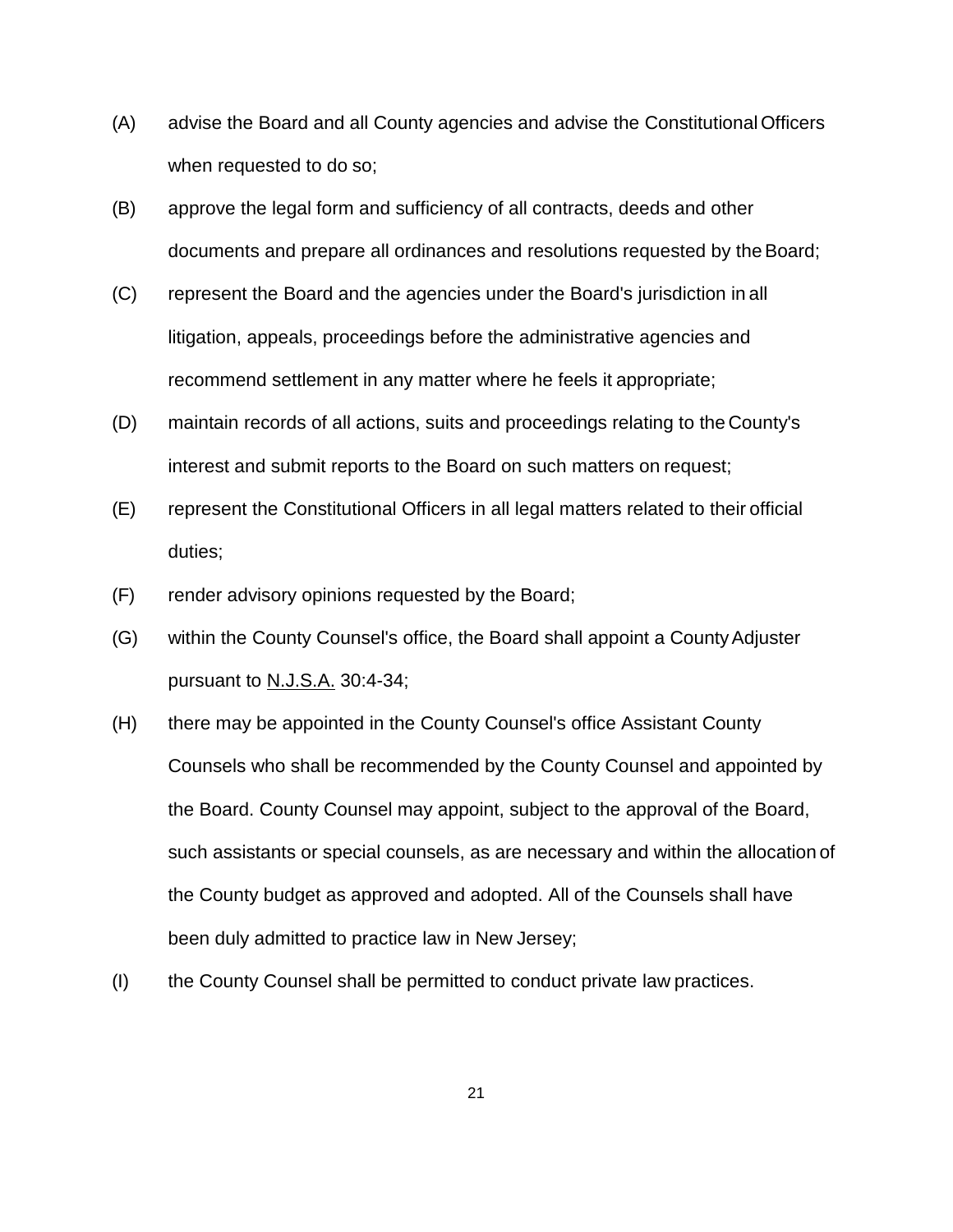#### **SECTION 2.11 RESOLUTIONS**

A resolution in writing may be introduced by any member of the Board at any meeting, in the proper order of business, pursuant to the Open Public Meetings Act. Where possible it shall be duplicated and distributed to members of the Board prior to the meeting. It shall be thereupon read by title by the Freeholder Director or by the Clerk of the Board. A motion to adopt the resolution shall then be in order, and upon it being duly seconded, the motion shall be open to debate and acted upon.

#### **SECTION 2.12 ORDINANCES**

- (A) Ordinances shall set forth the statutory authority for proceeding by ordinance and the statutory or other authority for the proposed action by the Board. Ordinances shall be drafted and approved as to form and legality by County Counsel. Each ordinance shall be prepared in writing, duplicated and distributed to the members of the Board at least forty-eight (48) hours before the Board meeting at which it may be considered.
- (B) An ordinance may be introduced by any member of the Board. After passage on first reading, which reading may be by title, it shall be published. A copy of the proposed Ordinance shall also be sent by regular mail to the Clerk of each municipality in the County not less than one (1) week prior to the date of hearing on second reading. Prior to the second reading, a copy of the ordinance shall be posted on the bulletin board or other place upon which public notices are customarily posted in the building in which the Board regularly meets, and copies of the ordinance shall be made available to the general public upon request at

22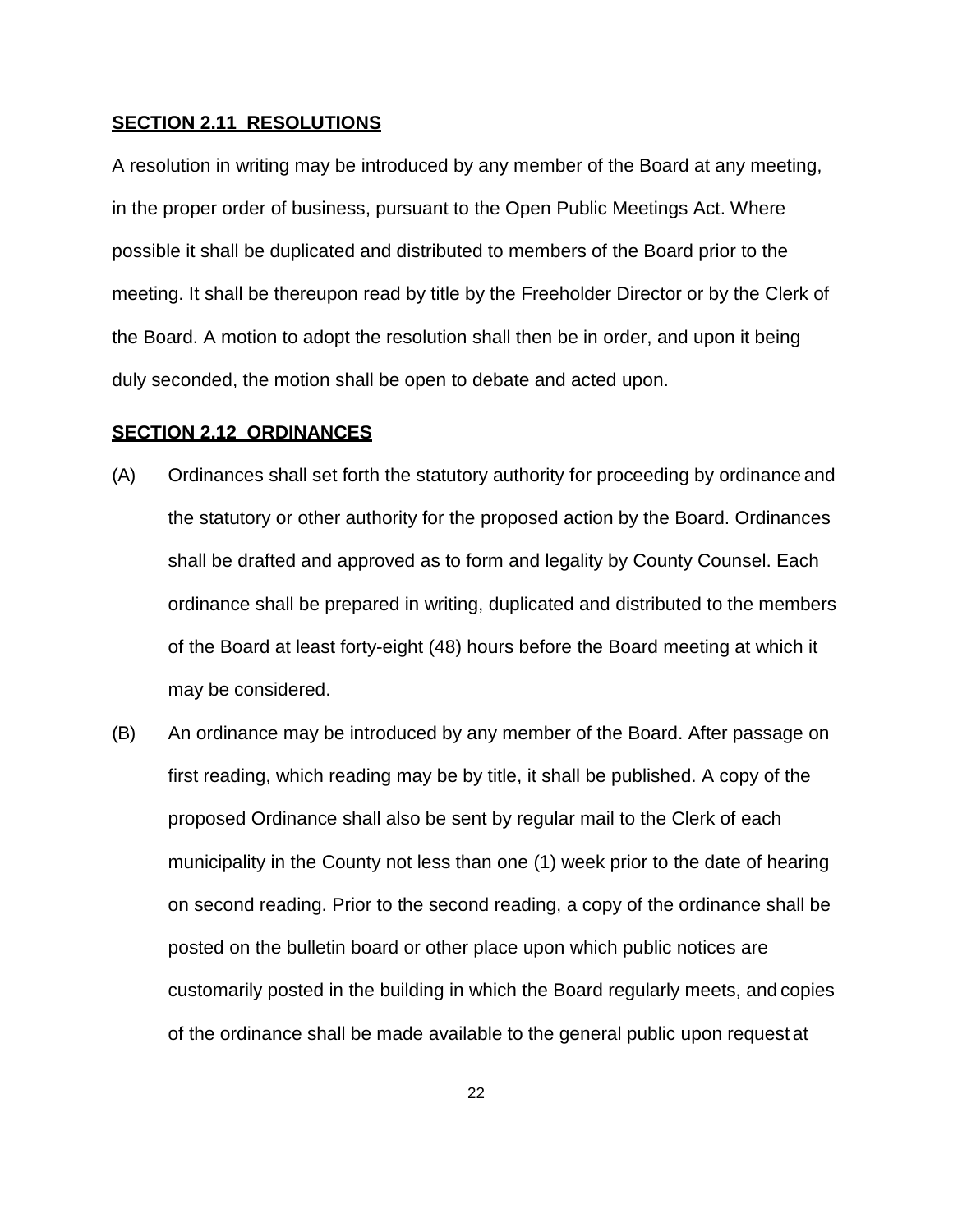the statutory allowable cost.

- (C) A public hearing shall be held on the proposed ordinance in the manner provided by New Jersey Statute and this Code, at which time all persons interested shall be given an opportunity to be heard concerning the ordinance. Upon the opening of the hearing, the ordinance shall be given a second reading, which reading may be by title and thereafter, it may be passed by a majority of the whole number of the Board, with or without amendments, or rejected. If any amendment be adopted altering the proposed ordinance, the ordinance as so amended mayonly be finally adopted, if re-advertised, pursuant to N.J.S.A. 40:41A-101b(3).
- (D) Upon passage, every ordinance, or its title, together with a notice of the date of passage or approval, or both, shall be published in the manner provided by law
- (E) Effective Date No ordinance shall take effect less than twenty (20) days after its final passage by the Board unless the Board shall adopt a resolution declaring an emergency and at least two-thirds of all members of the Board vote in favor of such resolution.

#### **SECTION 2.13 APPOINTMENTS**

(A) With respect to the appointment by the County Administrator of members of the Sussex County Community College Board of Trustees and Trustee Search Committee, which is subject to the advice and consent of the Board, the County Administrator shall communicate to the Board in writing the name or names of his nominees for appointment. The Board shall consider the nominations and present its decision to the County Administrator at a regular meeting of the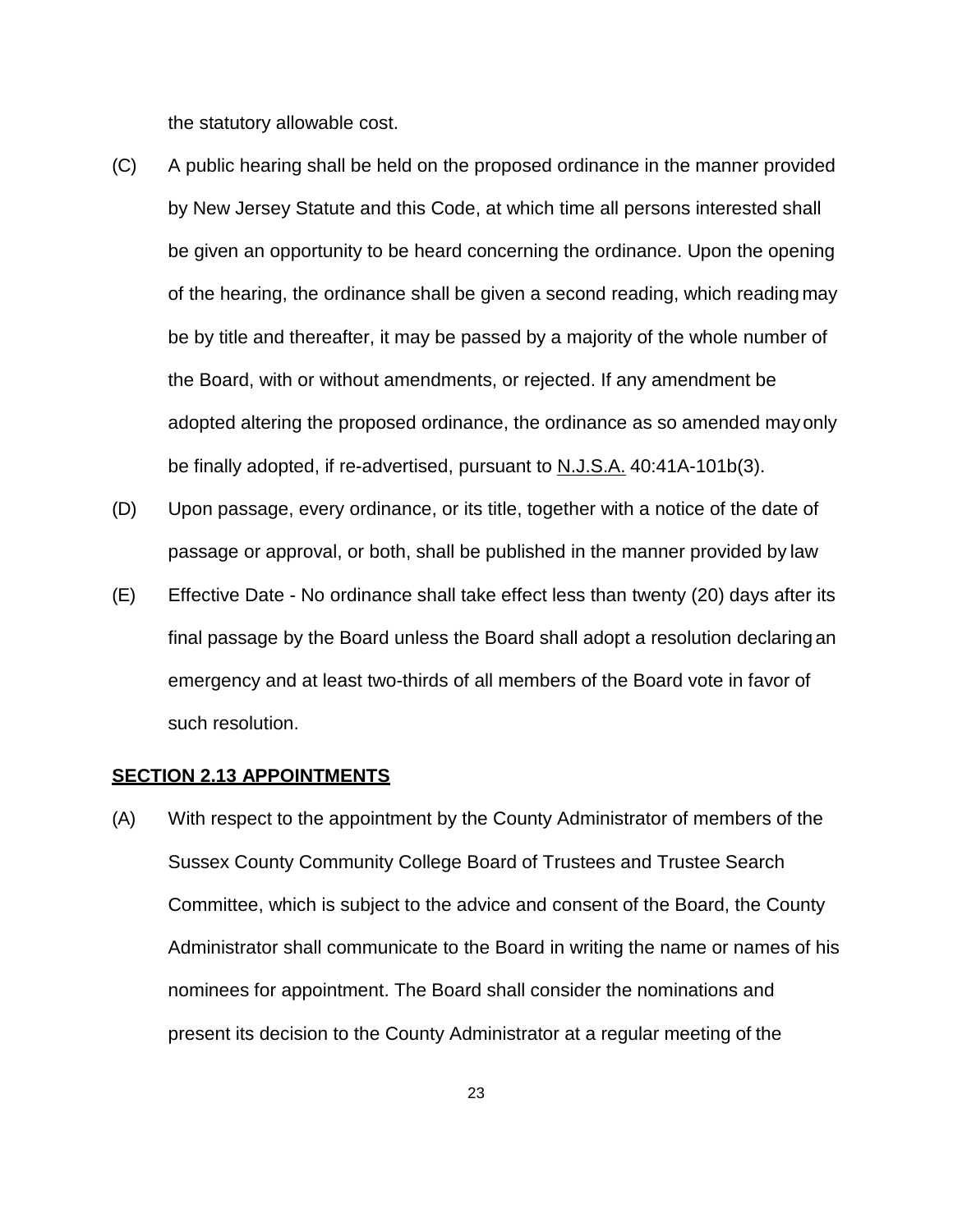Board.

(B) With respect to appointments to be made by the Board, any member of the Board may nominate as many candidates as there are offices to be filled. The Board will consider such nominations and act upon same at a regular meeting of the Board. Where there is more than one office to be filled on a board, commission or other multi-membered body, the same procedure shall be followed with respect to each office separately until the total number of appointments to be made has been completed.

At the discretion of the Director, a group of nominations may be considered at once where there is no apparent division in the Board as to the nominees included in the group.

#### **SECTION 2.14 MUNICIPAL OR REGIONAL ADVISORY COUNCILS**

The Board may, by resolution, establish a municipal advisory council consisting of the mayors of all municipalities in the County and, in addition, the Board may establish regional advisory councils consisting of the mayors of neighboring municipalities or municipalities that have common interests or problems.

The Board shall meet periodically with the advisory councils to discuss County and municipal issues, County-municipal relations, coordination of operations and capital facilities development, and other subjects of mutual interest in order to provide closer County-Municipal liaison and cooperation.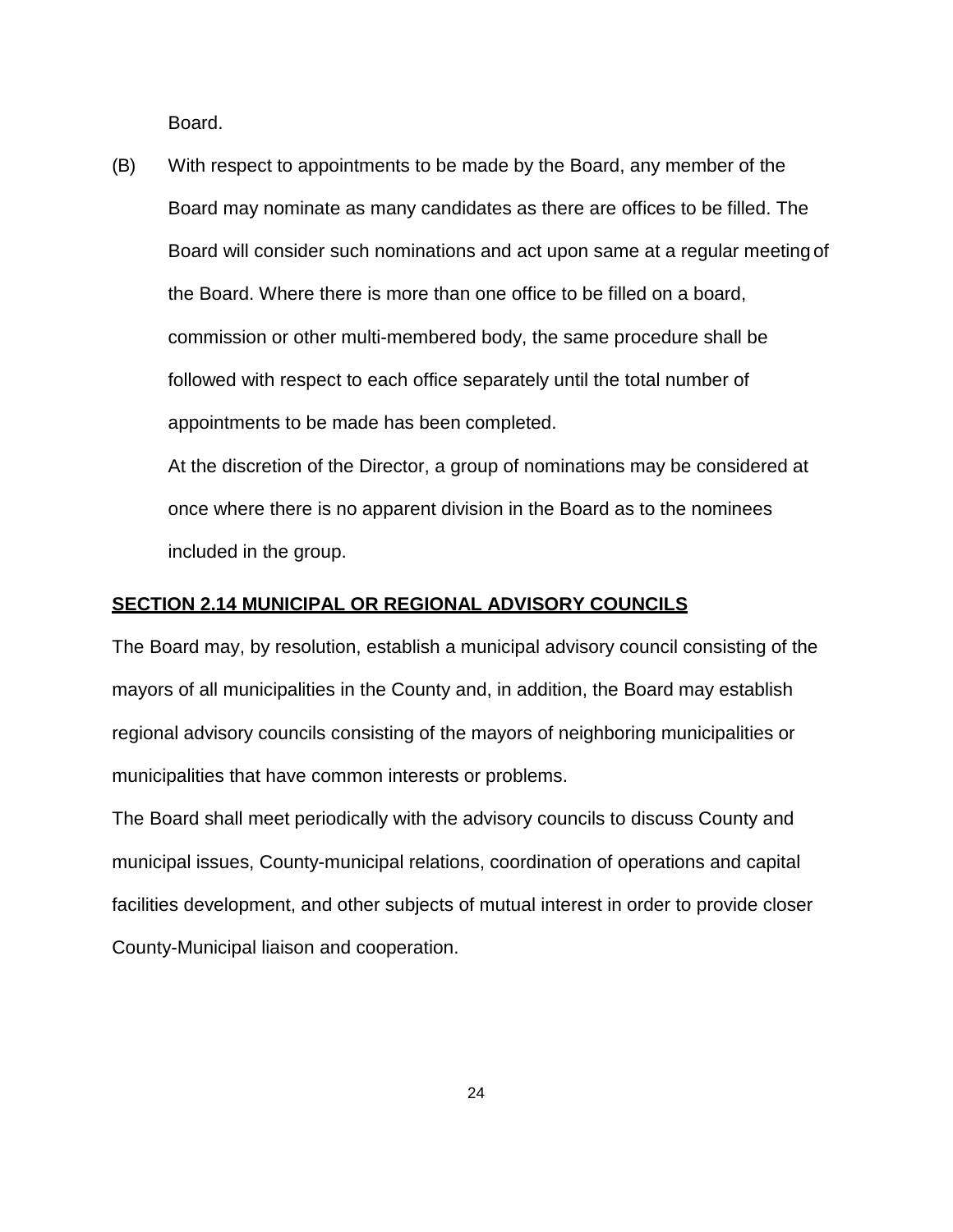# **ARTICLE 3**

# **ORGANIZATION AND ADMINISTRATION GENERALLY**

# **THE COUNTY ADMINISTRATOR**

#### **SECTION 3.1 QUALIFICATIONS; APPOINTMENT; TERM**

The County Administrator shall be qualified by administrative and executive experience and ability to serve as the Chief Executive of the County. He shall be appointed by a majority vote of the whole Board pursuant to N.J.S.A. 40A:9-42. At the time of his appointment, the Administrator need not be a resident of the County, but after his appointment he may reside outside the County only with permission of the Board expressed by Resolution.

#### **SECTION 3.2 VACANCY; ACTING COUNTY ADMINISTRATOR**

- (A) The office of County Administrator shall be deemed vacant if the incumbent moves his residence from the County without Board permission or as otherwise defined in this Code. Any vacancy in the office of the County Administrator shall be filled by a majority vote of the whole Board.
- (B) During a vacancy in the office of County Administrator, the Board may appoint any Department Administrator to serve as Acting County Administrator until a successor has been appointed.

#### **SECTION 3.3 EXECUTIVE POWERS GENERALLY**

The County Administrator in the exercise of the executive powers of the County:

- (A) shall supervise, direct and manage all County administrative departments;
- (B) may require reports and examine the accounts, records and operations of any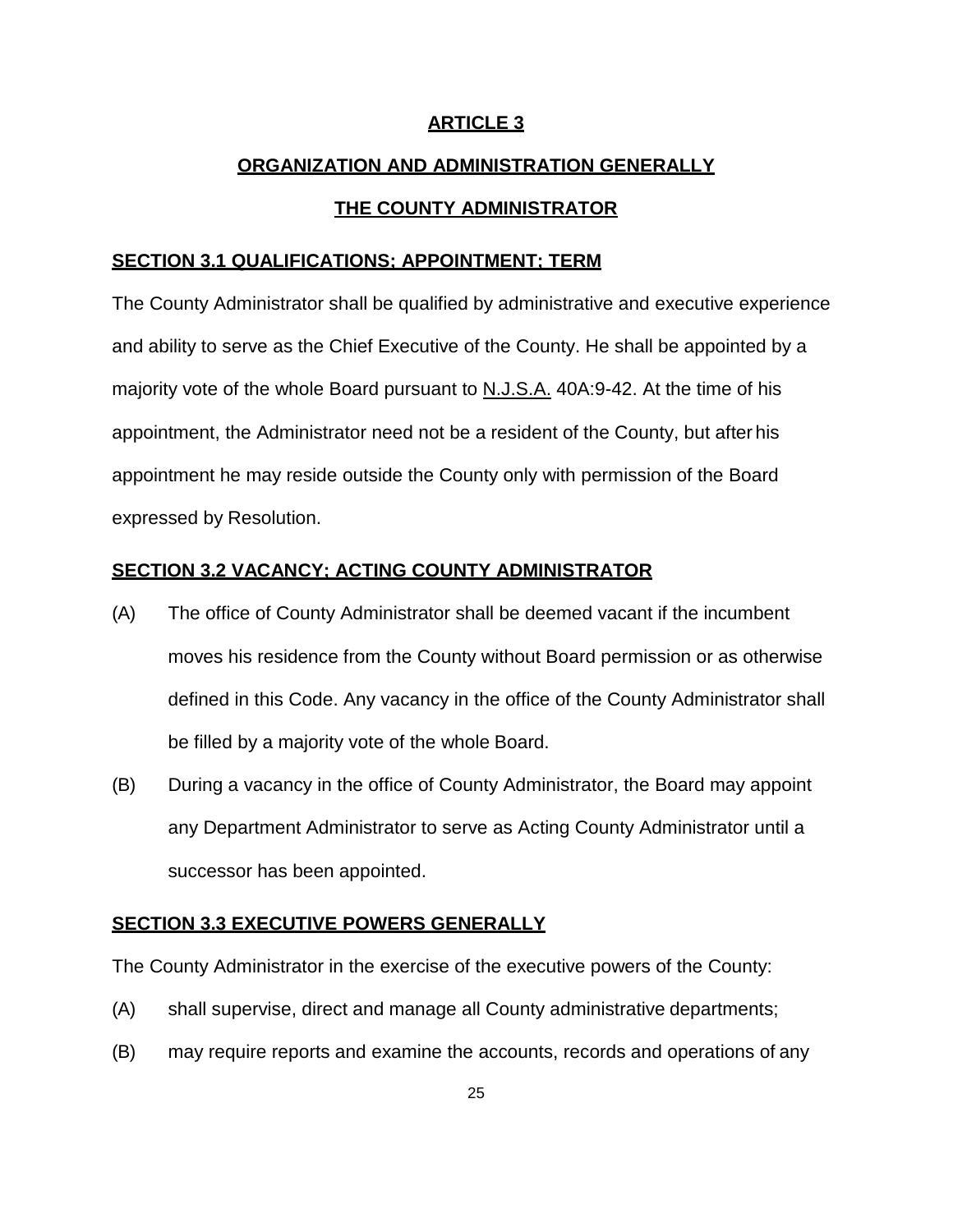department, division or agency of County government;

(C) may, at his discretion, order any department, division or agency under his jurisdiction as specified in the Code to undertake any task for any other agency on a temporary basis if he deems it necessary for proper and efficient administration.

#### **SECTION 3.4 EXECUTIVE DUTIES GENERALLY**

The County Administrator shall:

- (A) oversee the work of County departments subject to the Code, and shallreview their administration and operation and make recommendations to them and/or the Board;
- (B) supervise the care and custody of all County property, institutions and agencies;
- (C) assure that all terms and conditions legally imposed upon the County by any statute, contract or directive, are faithfully kept and performed;
- (D) resolve all disputes between Department Administrators (County Department Heads) and all disputes between a Department Administrator (County Department Head) and a Division Director (County Division Head);
- (E) have good oral and written communications skills;
- (F) recommend to the Board of Chosen Freeholders where new initiatives are needed to assure effective delivery of County services, and recommend disbanding or merging offices so efficiencies can be achieved;
- (G) lead, manage and ensure effective and efficient delivery of County services.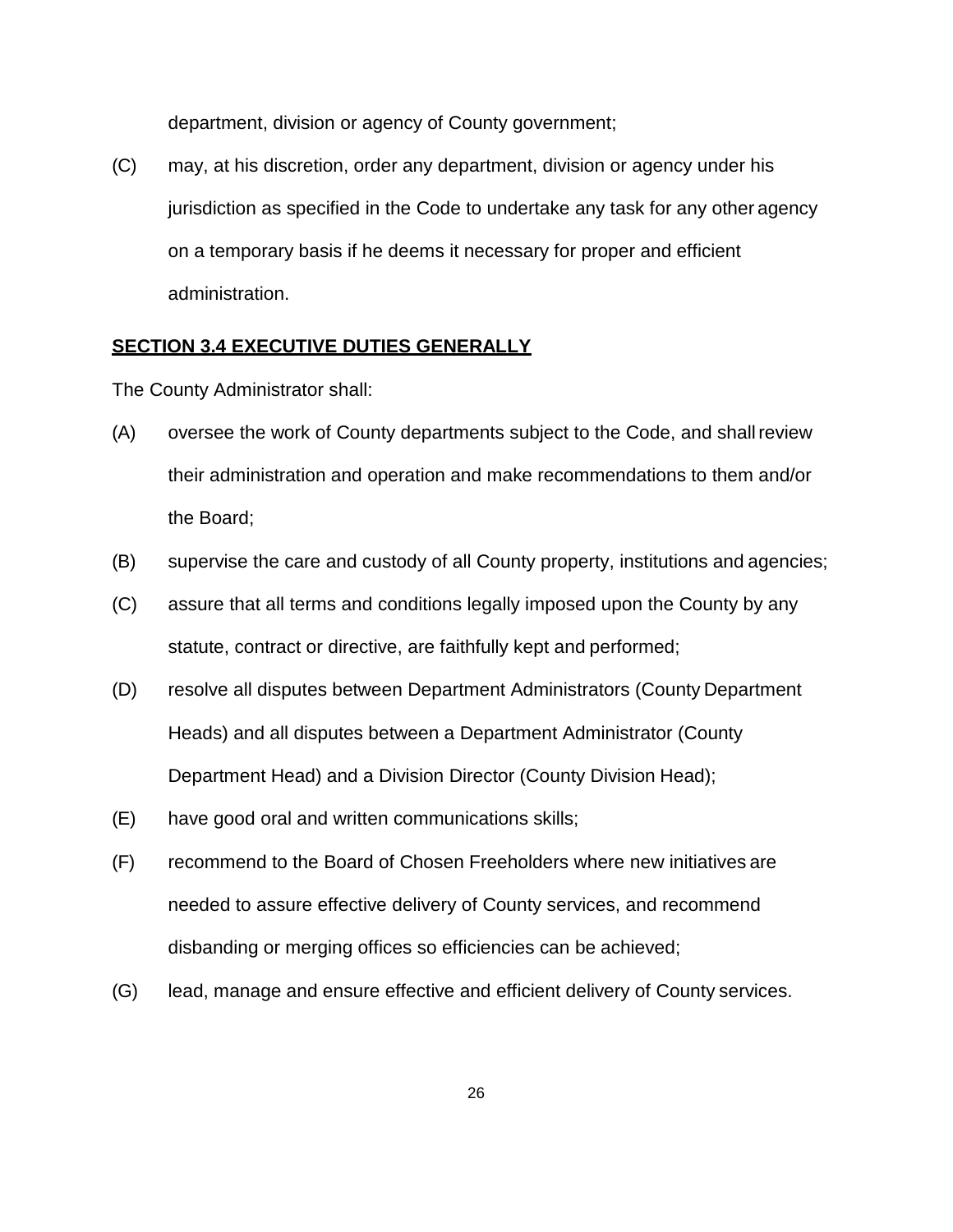# **SECTION 3.5 POWERS AND DUTIES IN RELATION TO THE BOARD**

The County Administrator shall be present at all Board meetings and participate in all deliberations without the right to vote, and shall:

- (A) recommend to the Board whatever action or programs he deems necessary for the improvement of the County and the welfare of its residents;
- (B) establish the schedules and procedures to be followed by all County departments, offices and agencies in connection with the budget preparation;
- (C) review, analyze and forecast trends of County services and finances and programs of all boards, commissions, agencies and other County bodies, and report and recommend thereon to the Board;
- (D) negotiate contracts for the County subject to Board approval and review by County Counsel;
- (E) make recommendations concerning the nature and location of County improvements and execute improvements determined by the Board to be necessary.

### **SECTION 3.6 APPOINTMENTS AND REMOVALS**

The County Administrator shall:

- (A) with the advice and consent of the Board, appoint Department Heads, the manner of whose appointment is not otherwise prescribed in the Code or by New Jersey Statute;
- (B) remove any officer in the unclassified service of the County over whose office he has power of appointment in accordance with County policy;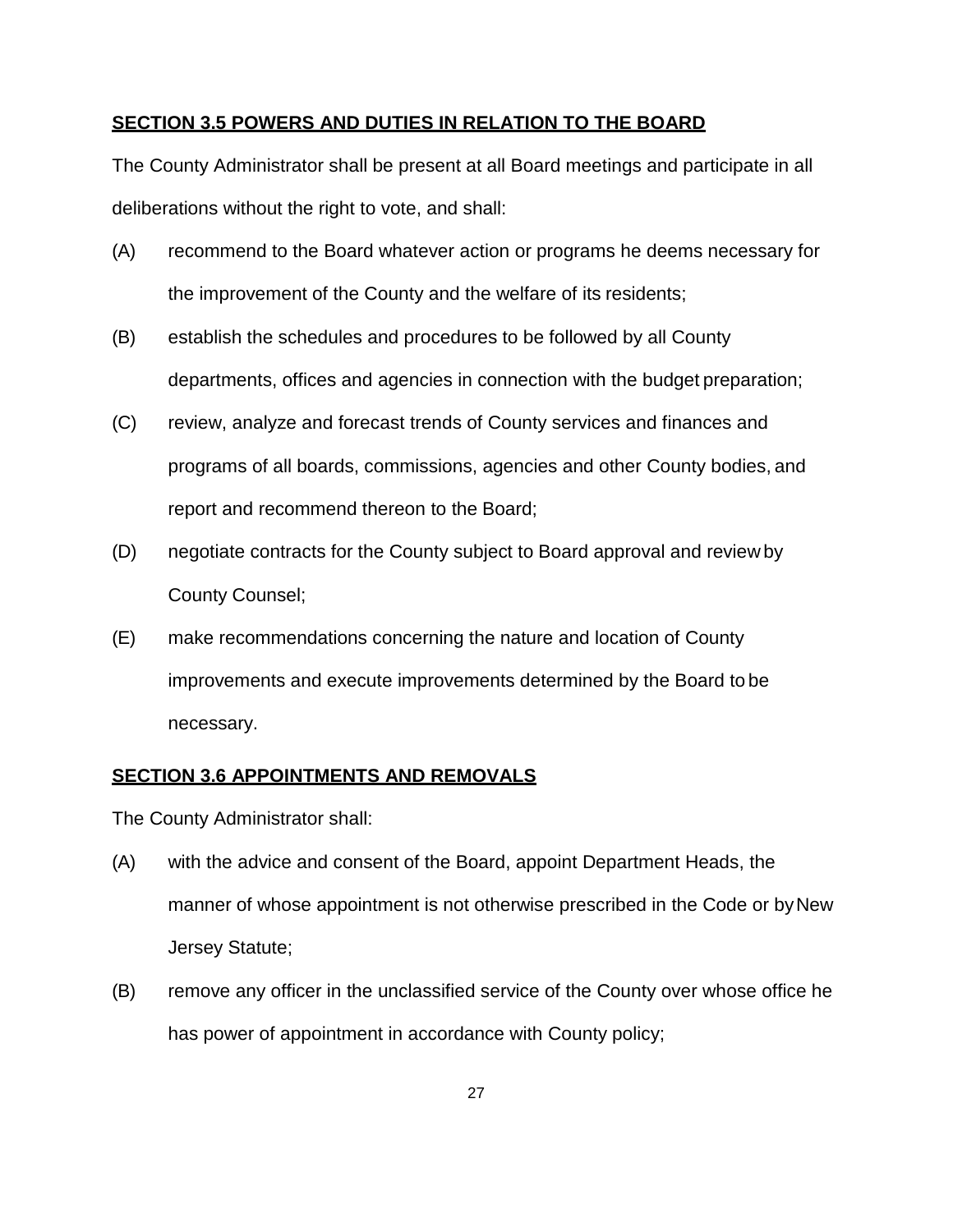- (C) suspend or discipline, at his discretion, any officer in the unclassified service of the County over whose office he has power of appointment;
- (D) be the appointing authority as per N.J.S.A. 40A:9-9.

#### **SECTION 3.7 DELEGATION OF APPOINTMENT AND REMOVAL POWER**

With the advice and consent of the Board, the County Administrator may delegate to Department Administrators the power of appointment and removal of their departmental employees, subject to State of New Jersey Civil Service Commission provisions. Any such delegation shall be in writing and shall be promptly filed with the Clerk of the Board.

#### **SECTION 3.8 DEPARTMENTAL ORGANIZATION**

The administrative functions, powers and duties of the County government shall be allocated and assigned among and within the departments established by the Code, and as required by law with respect to the County officers established under the Constitution of the State of New Jersey. Each department shall be headed by a single executive, to be known as a Department Administrator (County Department Head), to be appointed and subject to removal as provided herein.

# **SECTION 3.9 DEPARTMENT ADMINISTRATORS; QUALIFICATIONS AND TERMS OF OFFICE**

Each Department Administrator (County Department Head) shall be qualified by training and experience for the duties of his office. Department Administrators shall be appointed by the County Administrator with the advice and consent of the Board unless otherwise required by New Jersey Statute or this Administrative Code. Any Department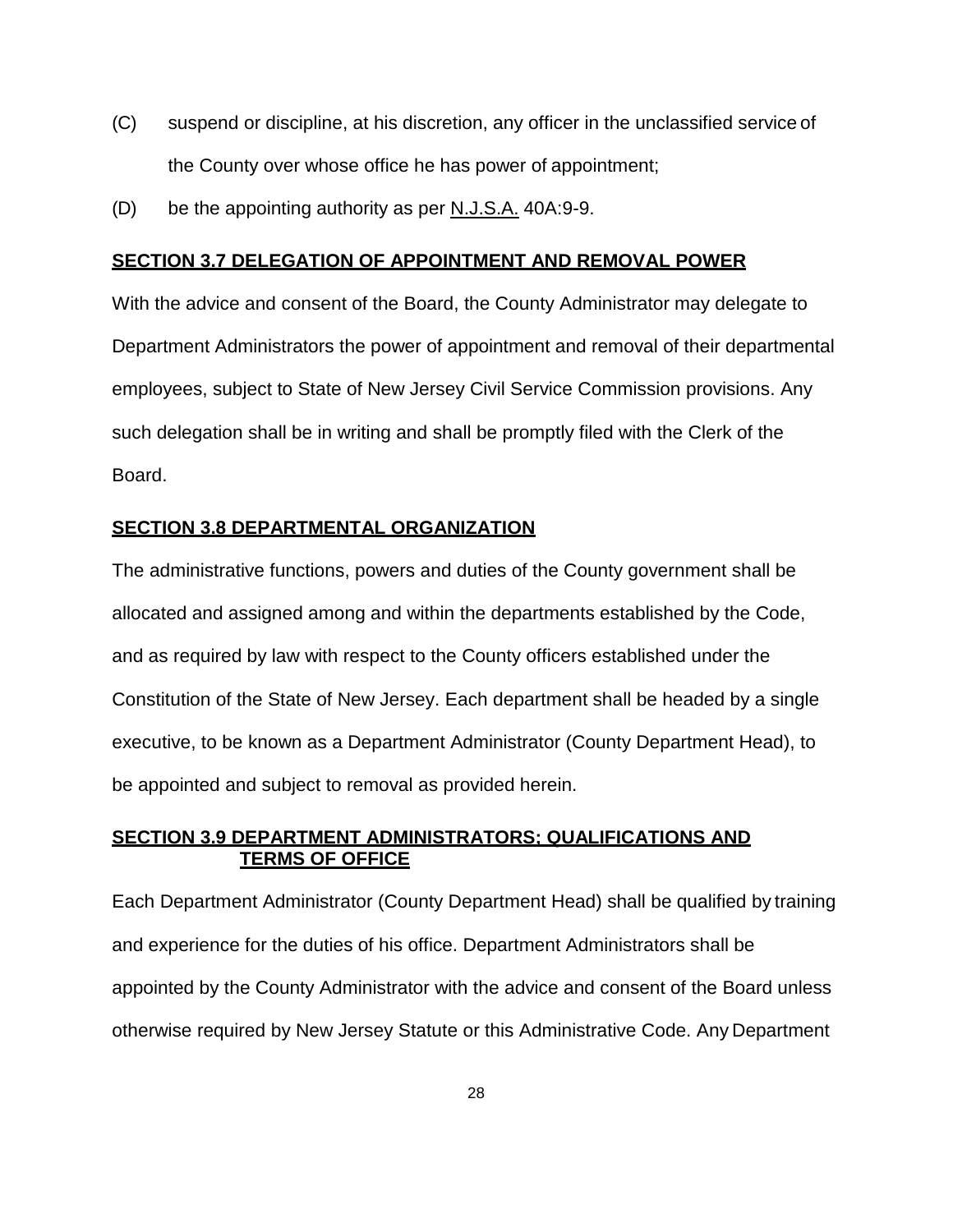Administrator, except those required to be appointed by New Jersey Statute for a term of years, may be removed by the County Administrator after providing forty-eight (48) hours written notice of the intention to remove to the Board and to the employee. If approved by the Board, after a hearing, if requested, pursuant to the Open Public Meetings Act, the effective date of termination shall be determined by the Board.

#### **SECTION 3.10 COLLECTIVE BARGAINING**

The County Administrator shall be the representative of the County government for collective bargaining with employees. He may, from time to time with the advice and consent of the Board, designate one or more non-represented individuals of County government to serve with him or in his place and stead in collective bargaining negotiations. He shall keep the Board informed of the progress of negotiations and shall be guided in such negotiations by such broad policy outlines as the Board may determine.

#### **SECTION 3.11 ADMINISTRATIVE RULES AND REGULATIONS**

Subject to the Code and with the approval of the County Administrator, the administrator of each department may make, promulgate and enforce rules and regulations governing the care, use and custody of County property under his jurisdiction, the rendering of services by his department, and the conduct and discipline of employees in his department consistent with personnel policies and union contracts.

#### **SECTION 3.12 THE DEPUTY COUNTY ADMINISTRATOR**

A Deputy County Administrator may be appointed by the County Administrator with the advice and consent of the Board. The Deputy County Administrator shall be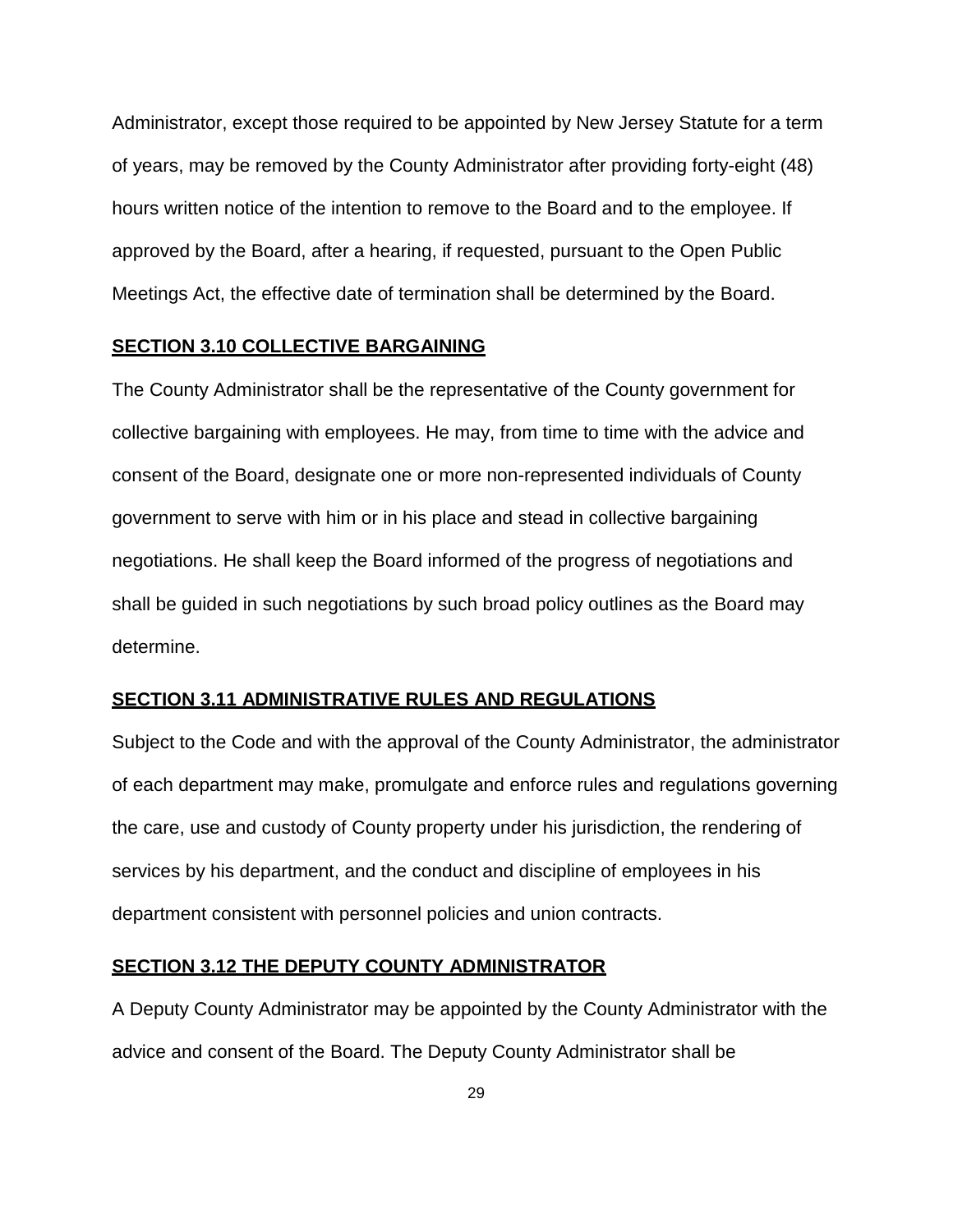responsible to the County Administrator. The Deputy County Administrator shall by education, experience and ability be qualified to perform the duties established for the position. The Deputy County Administrator need not be a resident of the County at the time of appointment, but during tenure may live outside the County only with the permission of the Board. The Deputy County Administrator will:

- (A) under the direction and supervision of the County Administrator, assist in the orderly and efficient administration of the County, performing whatever supervisory or administrative duties the County Administrator deems necessary and proper;
- (B) may serve as the head of one or more County departments as determined by the County Administrator with the advice and consent of the Board;
- (C) be available to serve as Acting County Administrator during the temporary absence or disability of the County Administrator.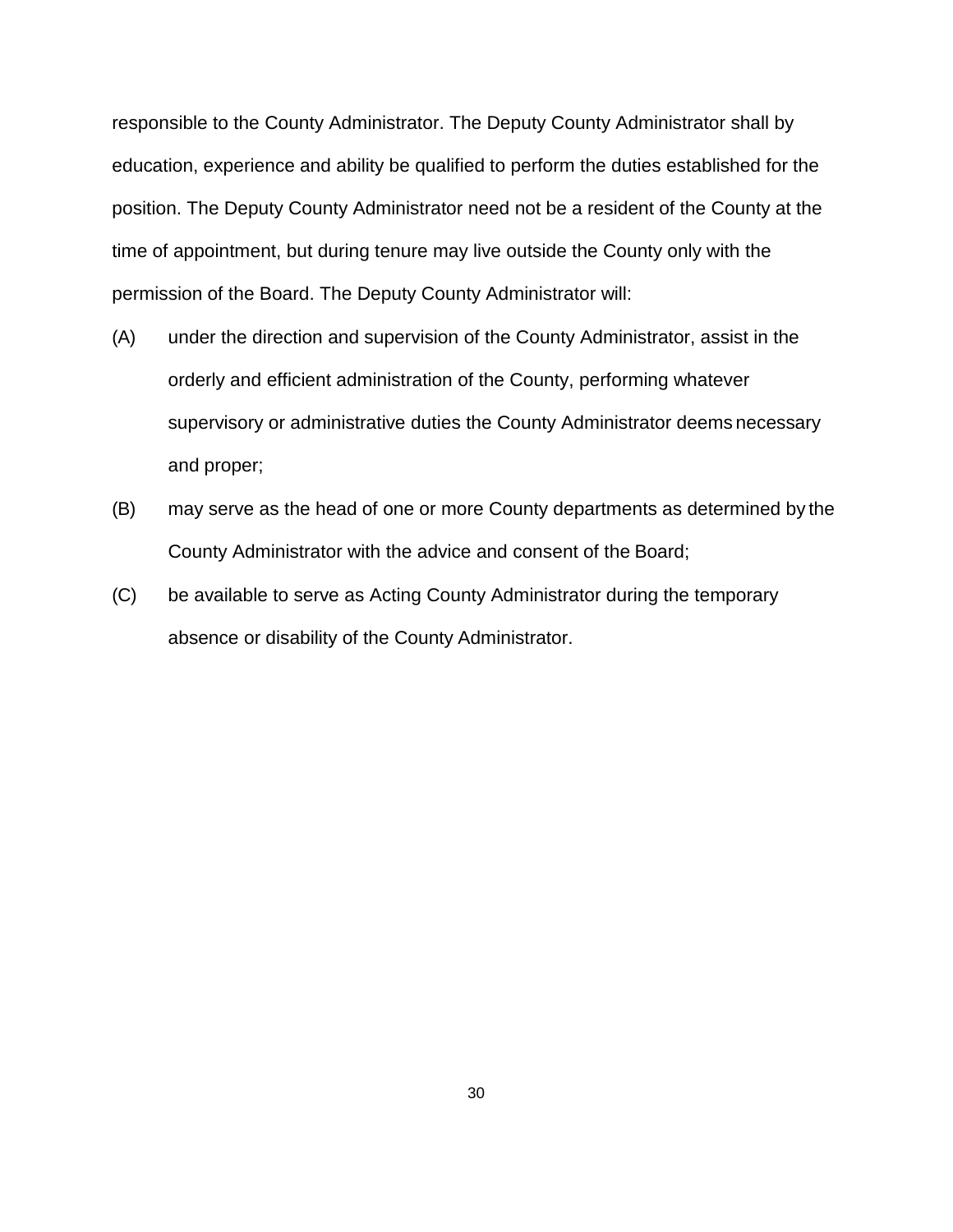# **ARTICLE 4**

# **ADMINISTRATIVE ORGANIZATION OF THE COUNTY**

# **SECTION 4.1 DEPARTMENTAL ORGANIZATION**

The County government shall be organized into the following departmental groupings:

- (A) Department of Central and Shared Services
- (B) Department of Engineering and Planning
- (C) Department of Health and Human Services
- (D) Department of Finance and Library Services
- (E) Independent Agencies and Boards
- (F) Constitutional Officers:
	- (1) County Clerk
	- (2) Prosecutor
	- (3) Sheriff
	- (4) Surrogate

# **SECTION 4.2 POWERS AND DUTIES OF DEPARTMENT ADMINISTRATORS**

Department Administrators (County Department Heads) shall be appointed by the County Administrator with the advice and consent of the Board, except those whose manner of appointment or election to office is specified by statutory law or this Code. A Department Administrator may serve simultaneously in a subordinate position within his department, as may any other employee, without additional compensation. Under the direction and supervision of the County Administrator and subject to the approval of the Board, each Department Administrator shall:

(A) direct and supervise the work of the department and its employees through such divisions and offices as may be established;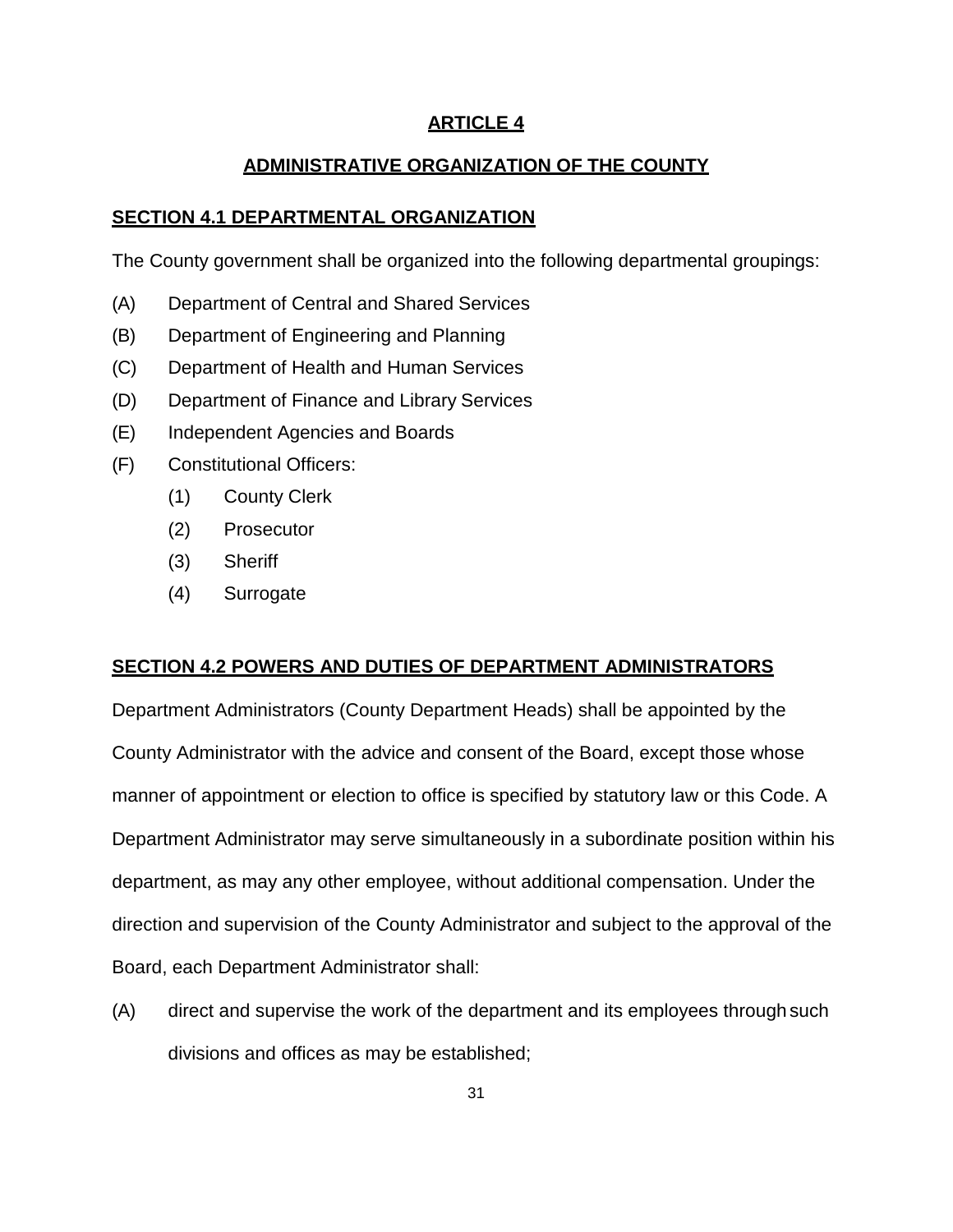- (B) assign functions, powers, and duties of subordinate officers and employees within the department and modify such assignments as necessary, subject to the limitations of the State of New Jersey Civil Service Commission;
- (C) delegate to Division Directors (County Division Heads) such powers and authority as he may deem necessary for the efficient administration of the department;
- (D) report as directed by the Administrator on the activities and accomplishments of the department;
- (E) implement such procedures and regulations as may be established by the County Administrator or the Board for the proper administration of County affairs.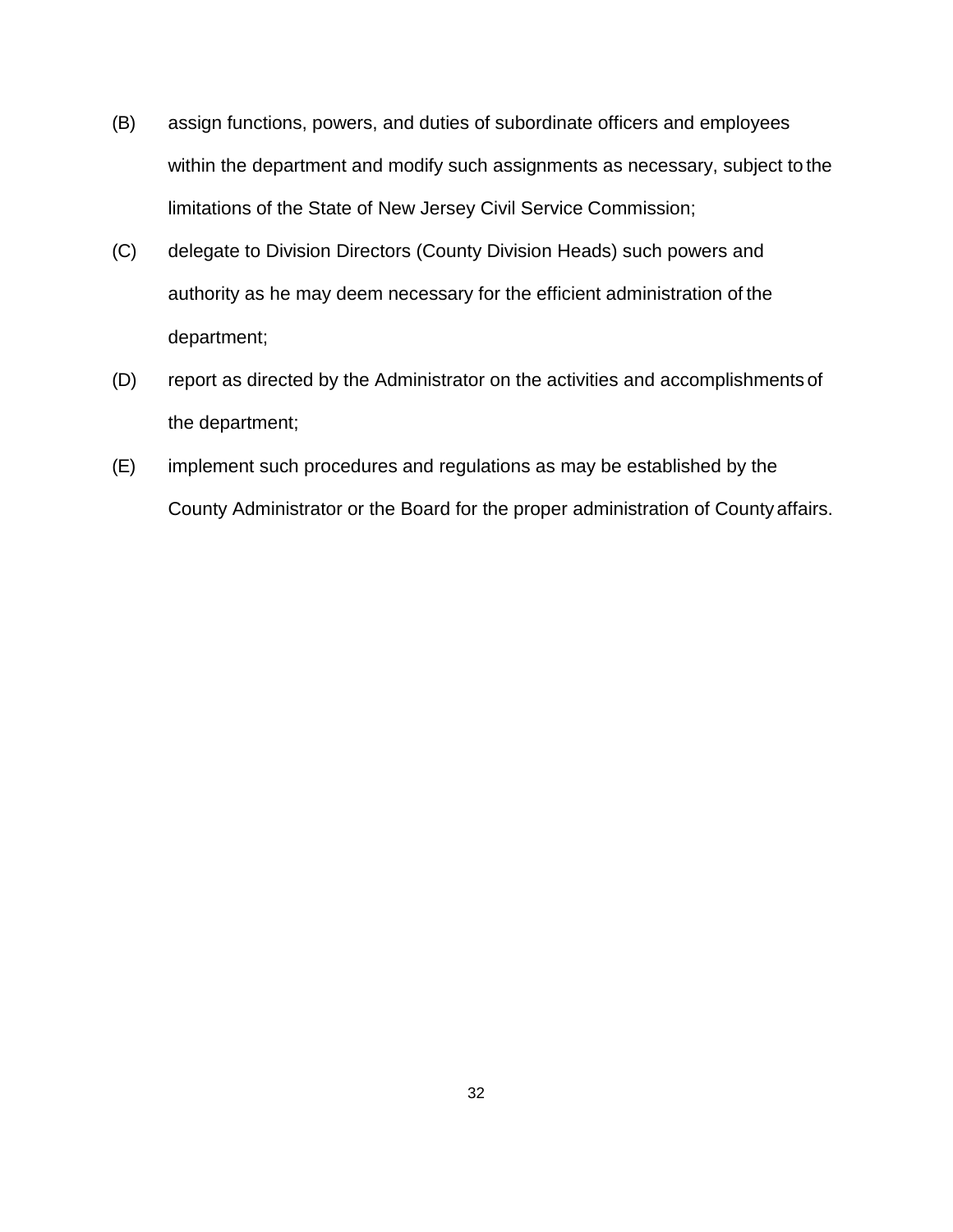### **ARTICLE 5**

### **DEPARTMENT OF CENTRAL AND SHARED SERVICES**

#### **SECTION 5.1 DEPARTMENT GENERALLY**

There is hereby established the Department of Central and Shared Services. The Department Administrator (County Department Head) shall be appointed by the County Administrator with the advice and consent of the Board. The Department shall consist of the following divisions and offices.

#### **SECTION 5.2 DIVISION OF CENTRAL ADMINISTRATION**

The Director of the Division of Central Administration (County Division Head) shall be appointed by the Department Administrator with the approval of the County Administrator. The Director of the Division shall perform the duties as may be assigned from time to time by the Department Administrator, the County Administrator or the Board of Chosen Freeholders.

#### **SECTION 5.2a OFFICE OF CENTRAL PURCHASING**

The Office of Central Purchasing shall be administered by the Purchasing Agent, who shall be appointed pursuant to N.J.S.A. 40A:9-30, and who shall be a Qualified Purchasing Agent pursuant to N.J.S.A. 40A:11-9. The Purchasing Agent shall perform those duties as specified in N.J.S.A. 40A:9-30 and shall make purchases, execute contracts and perform such functions and duties as may be required and necessary, subject to directions of the Board. The Office shall:

(A) establish, maintain and operate, in accordance with regulations prescribed by the Board and by the Local Public Contracts Law, a centralized purchasing system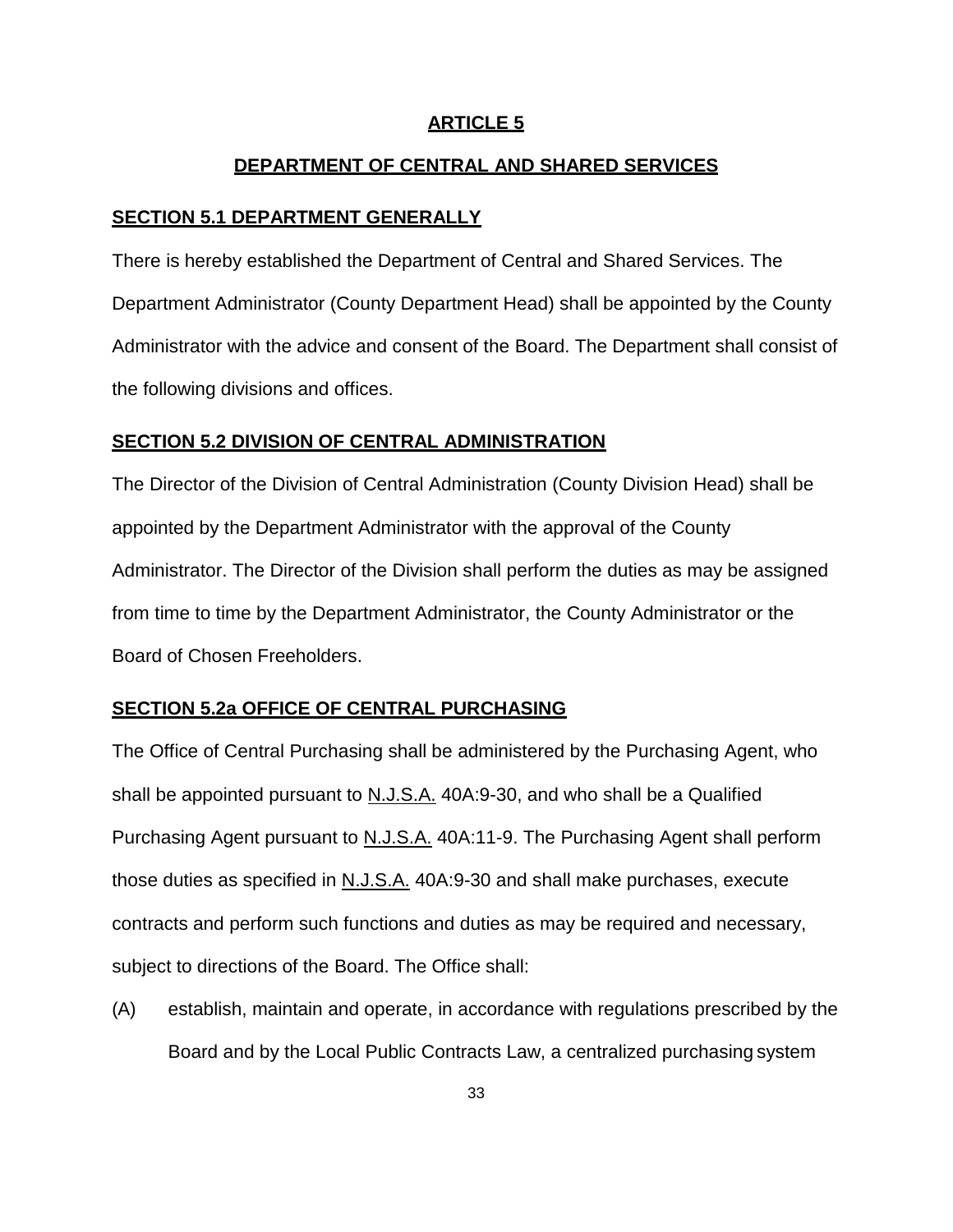for the procurement, storage and distribution of supplies, materials and equipment required by all County departments and budgeted agencies;

- (B) be responsible for the collection, sale and disposal of surplus property;
- (C) develop and install a comprehensive inventory and control system for all equipment.

# **SECTION 5.2b OFFICE OF CENTRAL SERVICES**

The Office of Central Services shall be headed by the Director of the Division of Central Administration and shall:

- (A) operate and maintain a central mail room which shall be responsible for all external mailings as well as the distribution of all incoming, outgoing and interoffice mail of the County.
- (B) Coordinate the creation and reproduction of County forms, letterheads, documents and informational products.

# **SECTION 5.2c OFFICE OF EMPLOYEE SERVICES**

The Office of Employee Services shall be headed by the Director of the Division of Central Administration and shall:

- (A) perform all the duties consistent with the personnel procedures, including:
	- (1) developing and administering the County's personnel program,including job classification and pay plans, active recruitment of needed personnel and in-service training programs;
	- (2) maintaining personnel records for each County employee, including the education, training and experience of the employee, any professionalor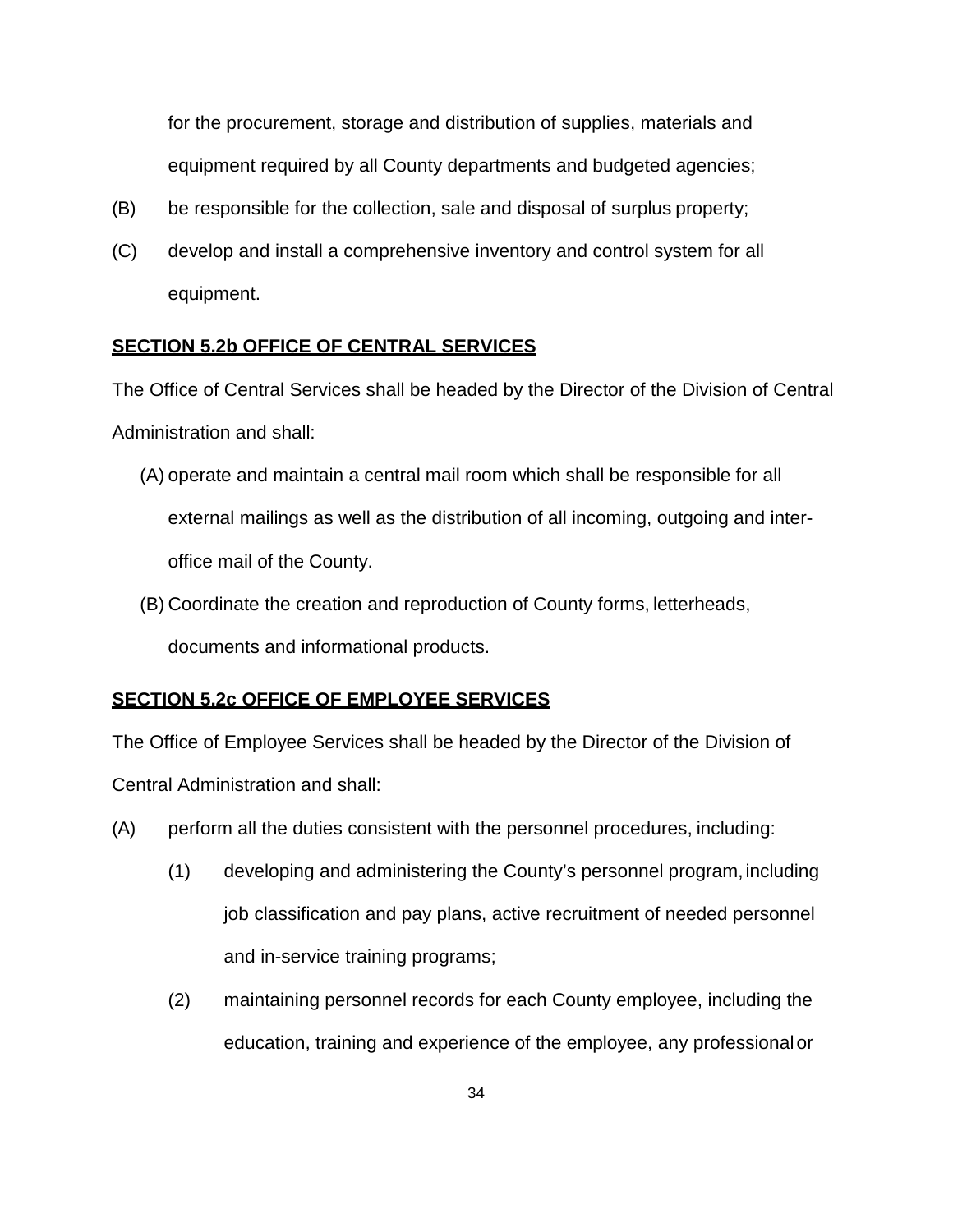trade licenses held, all personnel actions taken with respect to the employee, including compensation, civil service and pension status and such other pertinent information as the County Administrator may require;

- (3) administering an orderly procedure for the consideration, review and adjustment of employee personnel problems;
- (4) reviewing and reporting to the County Administrator on proposed appointments, promotions, transfers and discharges;
- (5) studying present and projected future labor market trends and wage levels, and conduct comparisons of salaries paid to like titles in other counties and municipalities;
- (6) ensuring that equal employment opportunities throughout is an ongoing activity. There shall be included in the Office of Employee Services the position of Equal Employment Opportunity Officer to be designated by the County Administrator. The Equal Employment Opportunity Officer shall be directly responsible to the County Administrator in all matters relating to affirmative action;
- (7) providing assistance in collective bargaining for the County as requested by the County Administrator;
- (8) processing all claims having to do with Workmen's Compensation and time-loss management and preparing appropriate reports for County, State, and Federal agencies;
- (9) administering all employee benefits, including negotiated and those administered by State agencies.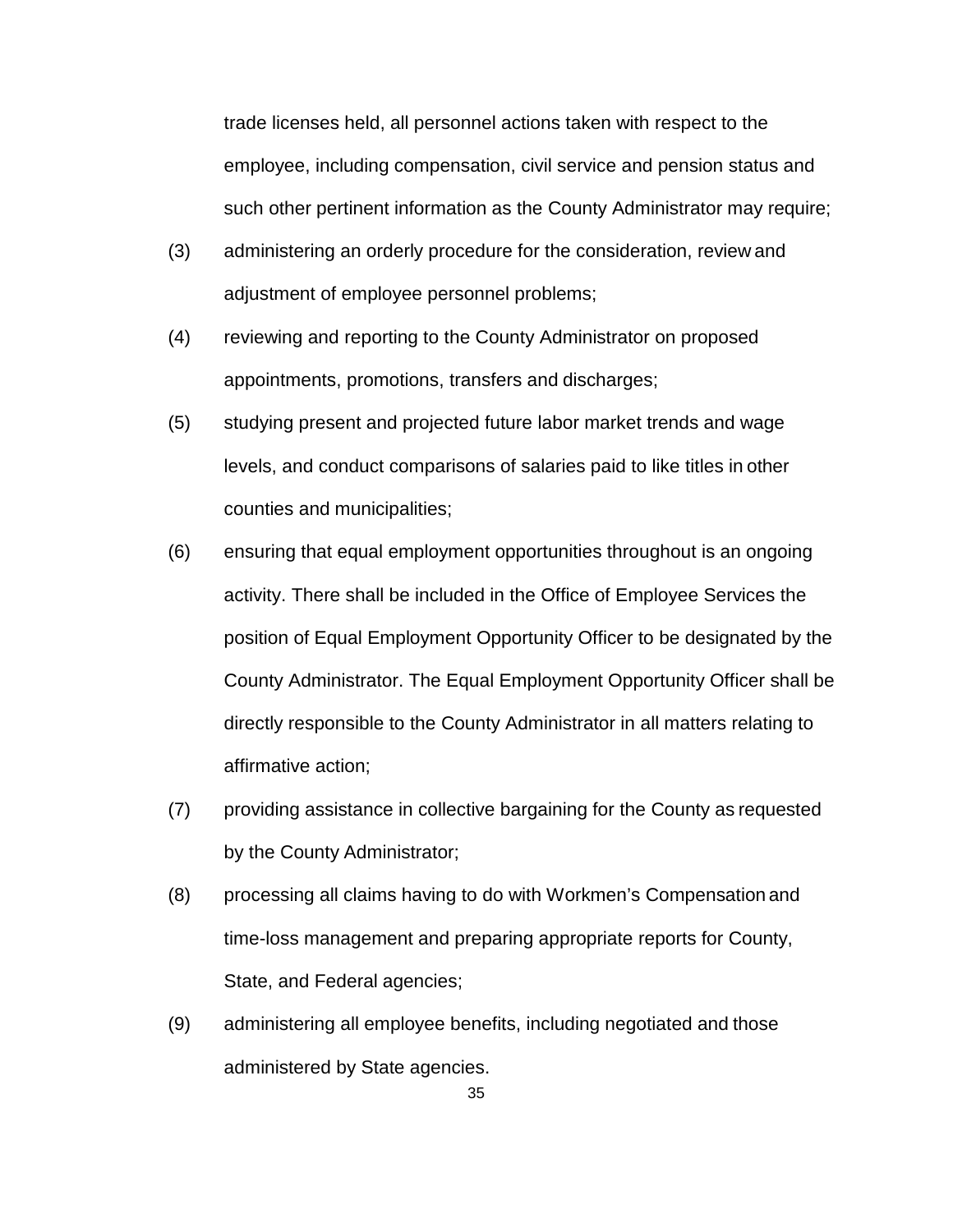## **SECTION 5.2d OFFICE OF FLEET MANAGEMENT**

The Office of Fleet Management shall:

- (A) provide for the maintenance and repair of all County-owned vehicles and specialized equipment;
- (B) keep records for maintenance, registration, licensing and insurance purposes;
- (C) provide for the purchase of all vehicles, parts, supplies and services and the disposal of older units;
- (D) monitor, inspect and evaluate the condition and use of County vehicles according to current vehicle policies and the annual Vehicle Allocation Plan;
- (E) provide a motor pool of vehicles for general use in performing County business;
- (F) establish appropriate procedures to implement the County Vehicle Policy and Vehicle Allocation Plan;
- (G) provide recommendations for the replacement of County vehicles.

#### **SECTION 5.2e OFFICE OF RISK MANAGEMENT**

The Office of Risk Management shall be headed by the Director of the Division of Central Administration and shall:

- (A) coordinate and implement employee safety programs;
- (B) ensure County complies with all PEOSHA requirements and regulations;
- (C) coordinate all employee safety training and inspection programs;
- (D) facilitate all Risk Management and Workers Compensation Committee meetings;
- (E) provide coordination for all Drug and Alcohol policy and testing administration.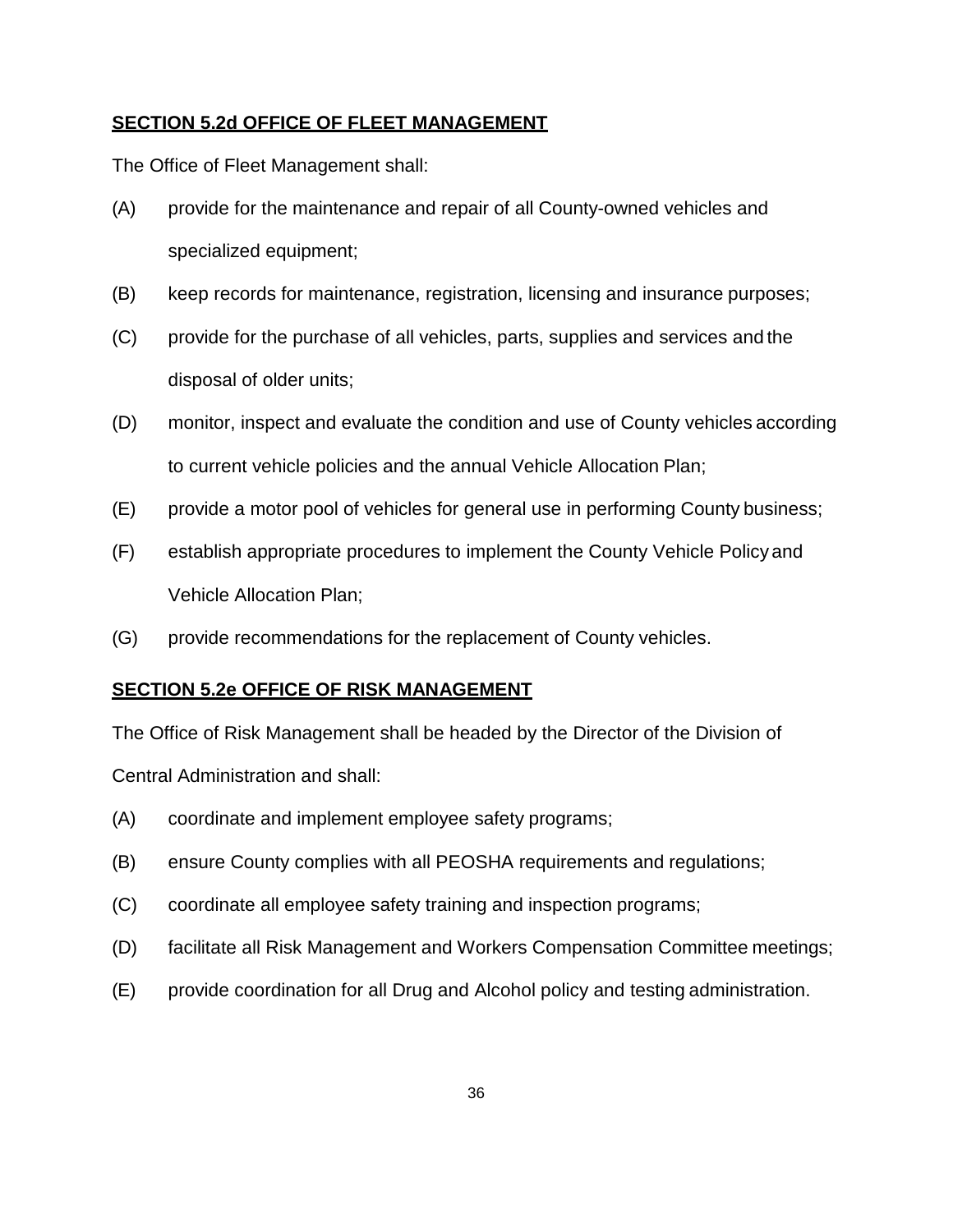## **SECTION 5.3 DIVISION OF FACILITIES MANAGEMENT**

The Director of the Division of Facilities Management (County Division Head) shall be appointed by the Department Administrator, with the approval of the County Administrator. The Director of the Division shall perform the duties as may be assigned from time to time by the Department Administrator, County Administrator or the Board of Chosen Freeholders.

It will be the Division's responsibility to plan, advise, coordinate, and manage all longterm County building projects. This includes the entire project lifecycle management, from feasibility studies and cost controls to quality assurance and project management. Project development and professional service procurement will be coordinated through the Division Director or Department Administrator. It will maintain a five year facilities plan, updated annually, which is subject to approval by the Board. It will coordinate and implement a long-term Facilities Management Plan.

The Division shall be responsible for:

- (A) maintaining and repairing all County buildings, grounds, parking lots and properties;
- (B) providing custodial and janitorial services to every agency and department of the County;
- (C) providing or causing to be provided mechanical services required by any agency of the County for the safe operation of the lighting, heating, cooling, plumbing or ventilation facilities of that agency;
- (D) maintaining an inventory of required equipment and supplies as may be necessary;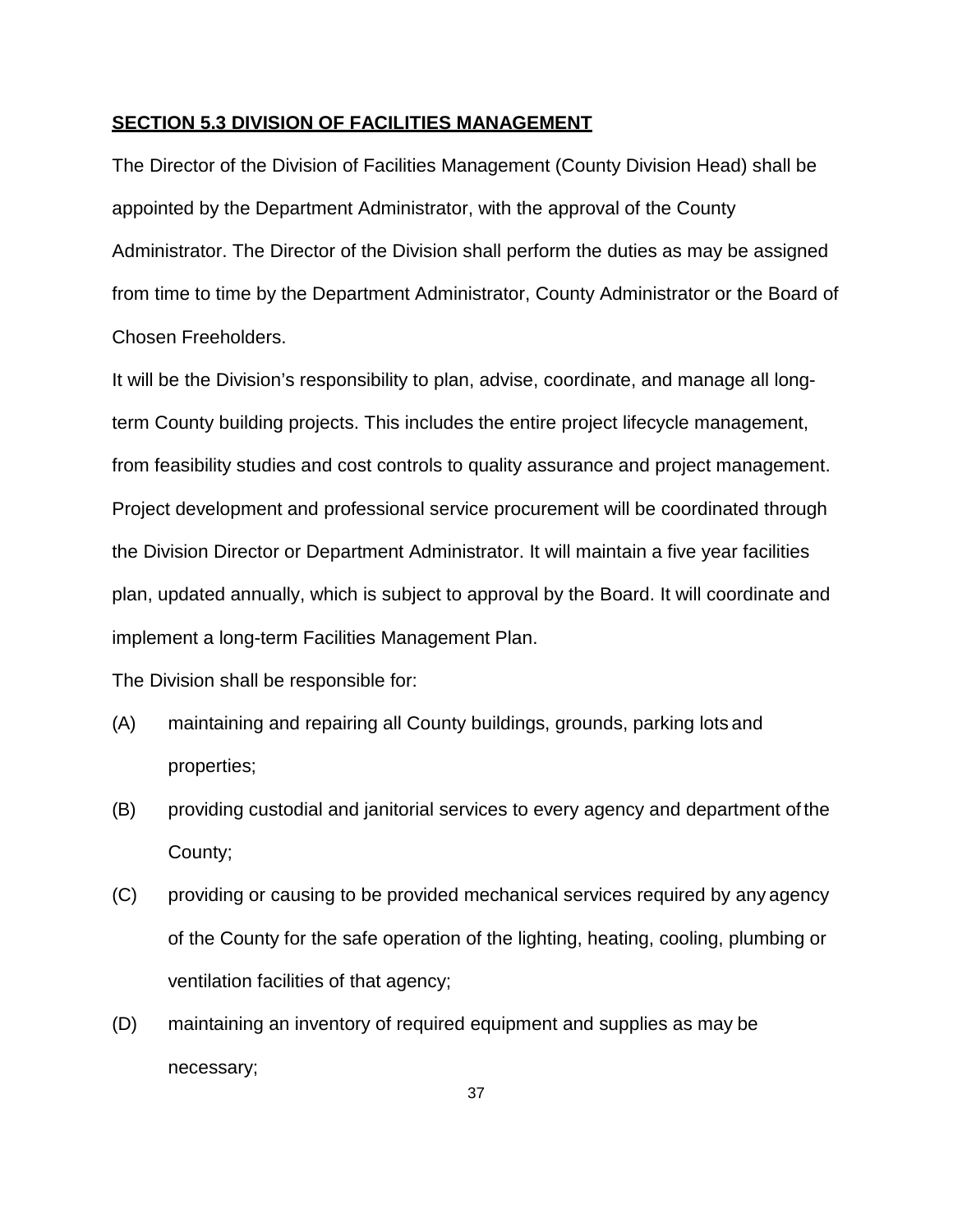- (E) establishing a building maintenance program for the County which shall be coordinated with the Director, Office of Budget Management.
- (F) develop operating and capital budgets which support the duties and responsibilities of the Division.

## **SECTION 5.4 DIVISION OF TECHNOLOGY AND INFORMATION MANAGEMENT**

Within the Central and Shared Services, there shall be the Division of Technology and Information Management, which shall be headed by a Director of the Division (County Division Head), who shall be appointed by the Department Administrator with the approval of the County Administrator. The Division shall:

- (A) operate and maintain central facilities for data processing;
- (B) prepare reports, analyses and print-outs at the request of the Department Administrator or the County Administrator;
- (C) provide such services to other departments as shall be directed by the Department Administrator or the County Administrator;
- (D) coordinate all GIS activities within the County;
- (E) operate and maintain accurate record inventories and security and assure compliance with records retention standards;
- (F) operate and maintain facilities for information technology services and telecommunications:
- (G) handle the County's Website and keep information current.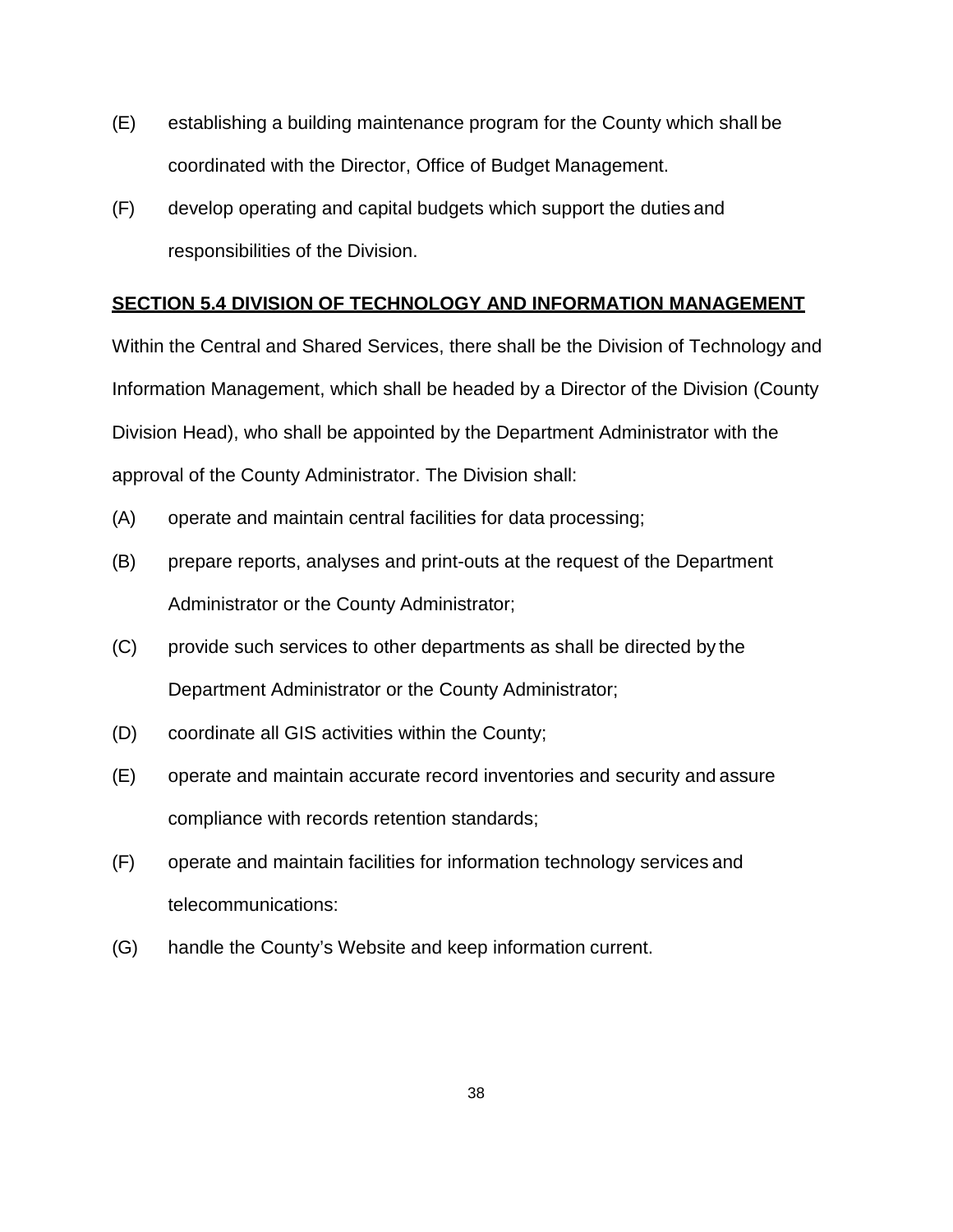### **SECTION 5.4a OFFICE OF RECORDS MANAGEMENT**

The Office of Records Management shall be headed by the Records Manager under the direction of the Director of the Division and shall:

- (A) be responsible to work with each Department, Constitutional Office and County Municipality to foster an environment of continuous improvement and education that will maintain and expand the security and access to all County records.
- (B) be responsible to work within the Division of Information Management to define a comprehensive Enterprise Data Architecture and IT Infrastructure that will support a migration toward the expanded use of Electronic Document Management technologies, further increasing the security and access to all County records.
- (C) actively work with each County Department, Constitutional Office, and Municipality in the County to maintain accurate records inventories and ensure compliance with DARM Records Retention standards, regardless of data type and media format, by establishing Appropriate Standard Operating Procedures.

## **SECTION 5.4b OFFICE OF TECHNOLOGY**

The Office of Technology shall be headed by the Director of the Division and shall:

- (A) provide consistent, reliable information technology services to the County of Sussex and its Community;
- (B) provide effective use of standard products and services to help the organization through education, training, documentation, and help desk;
- (C) operate and maintain central facilities for Data Processing and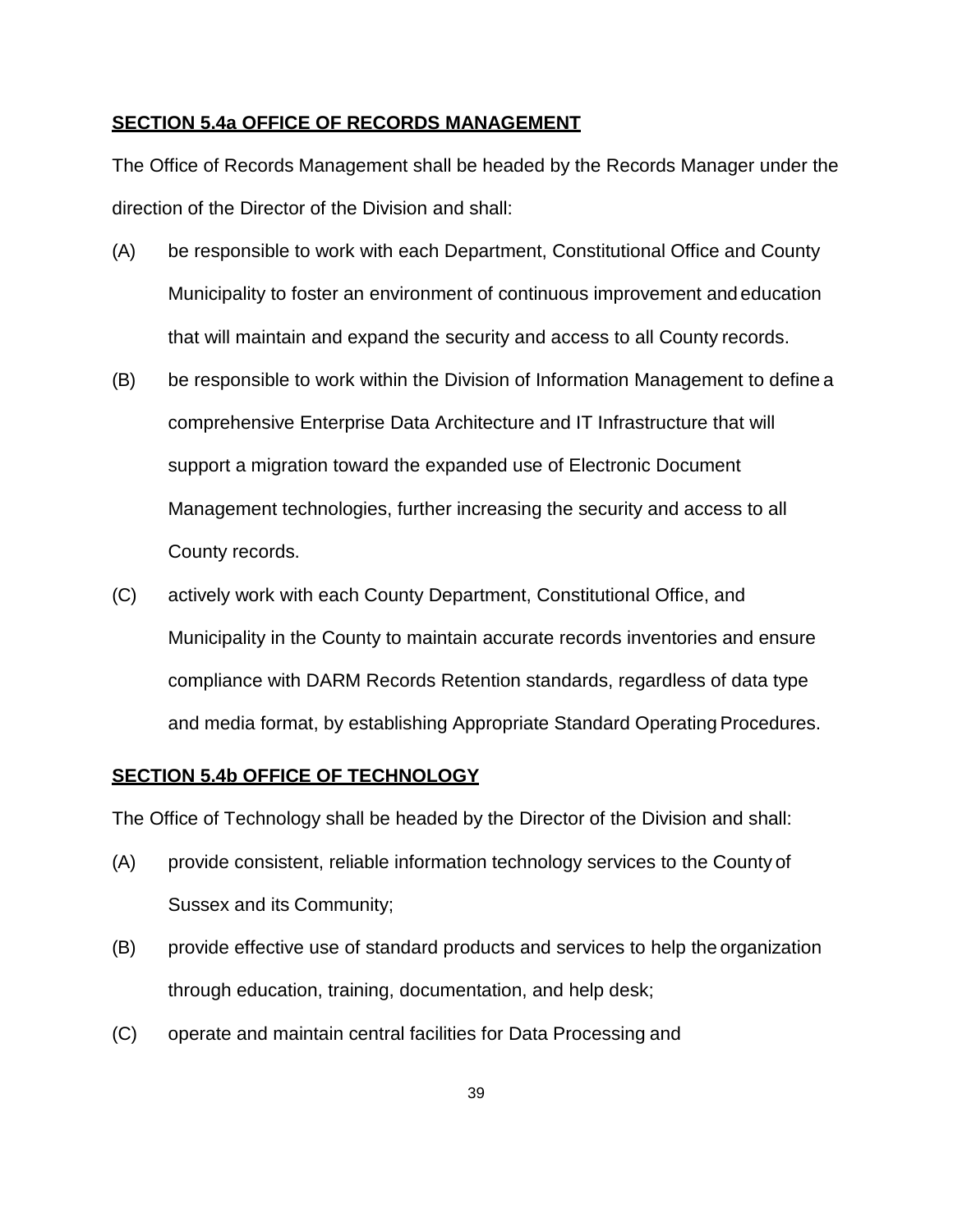Telecommunications.

# **SECTION 5.4c OFFICE OF WEBSITE MANAGEMENT**

The Office of Website Management shall be headed by the Director of the Division and shall:

- (A) operate and maintain a central facility for Sussex County's Website;
- (B) provide an attractive, easy-to-use online portal that assists citizens and other interested parties in the access to and utilization of public information;
- (C) increase County operating efficiencies by providing online transactions that are available to the public.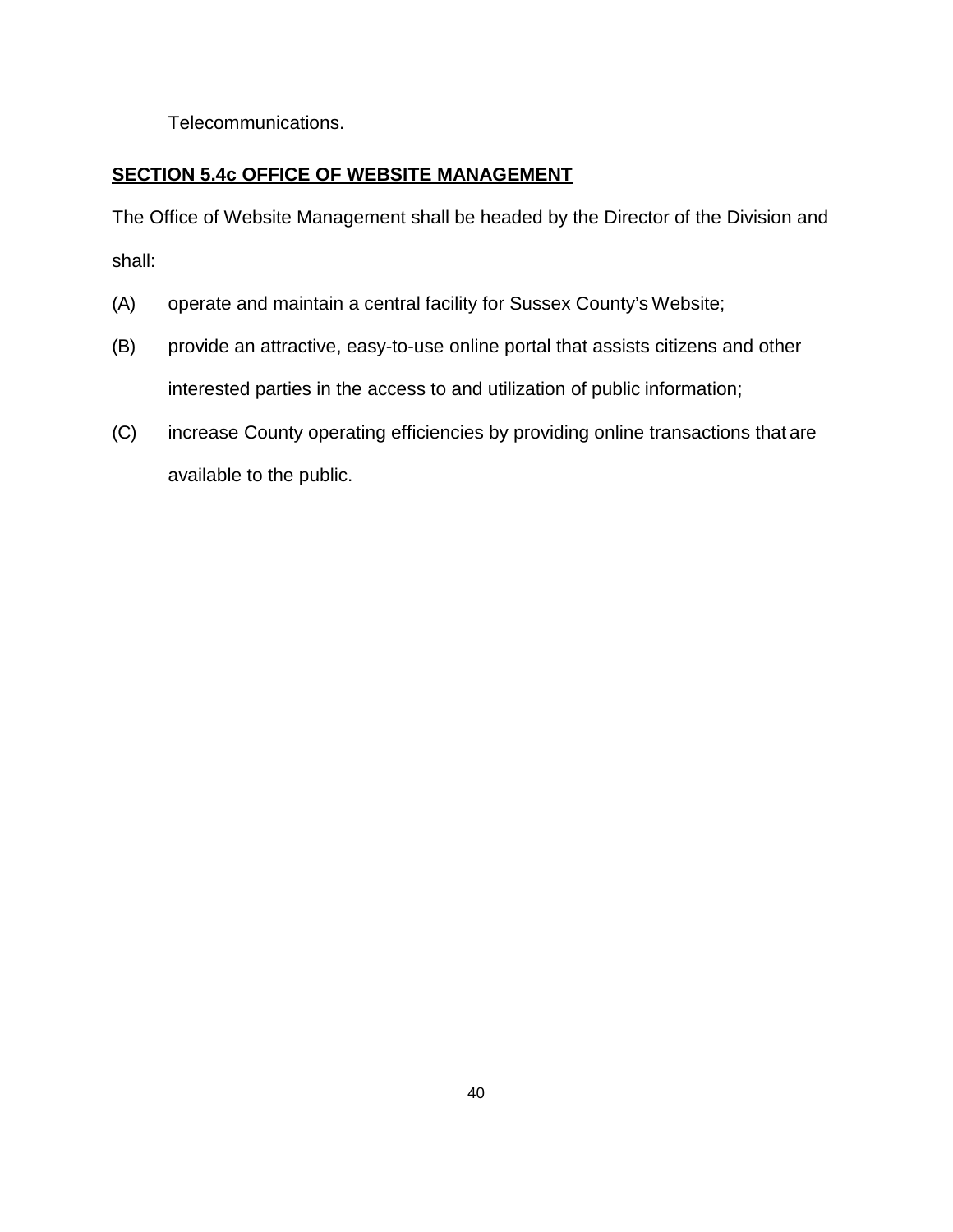#### **DEPARTMENT OF ENGINEERING AND PLANNING**

### **SECTION 6.1 DEPARTMENT GENERALLY**

There is hereby established the Department of Engineering and Planning. The Department Administrator (County Department Head) shall be appointed by the County Administrator with the advice and consent of the Board and shall be qualified by experience and training to perform the duties of this position. The Department Administrator shall oversee the functions of all Divisions and Offices within the Department.

In accordance with N.J.S.A. 40A:9-43 there shall be a County Engineer, who shall be a licensed professional engineer within the State of New Jersey with a minimum of five (5) years of progressive and responsible engineering experience. The Engineer's work shall be performed in accordance with N.J.S.A. 45:8-41 and -42. The Engineer shall:

- (A) provide engineering services for the Department of Engineering and Planning and other departments of the County;
- (B) establish, with the assistance of the Division Directors, the annual operations, maintenance and capital programs which support the duties and responsibilities of the Department;
- (C) monitor and oversee all contract work performed under control of theDepartment for the County certifying that payment work has been completed in conformity to contract specifications;
- (D) serve as a member of the County Planning Board;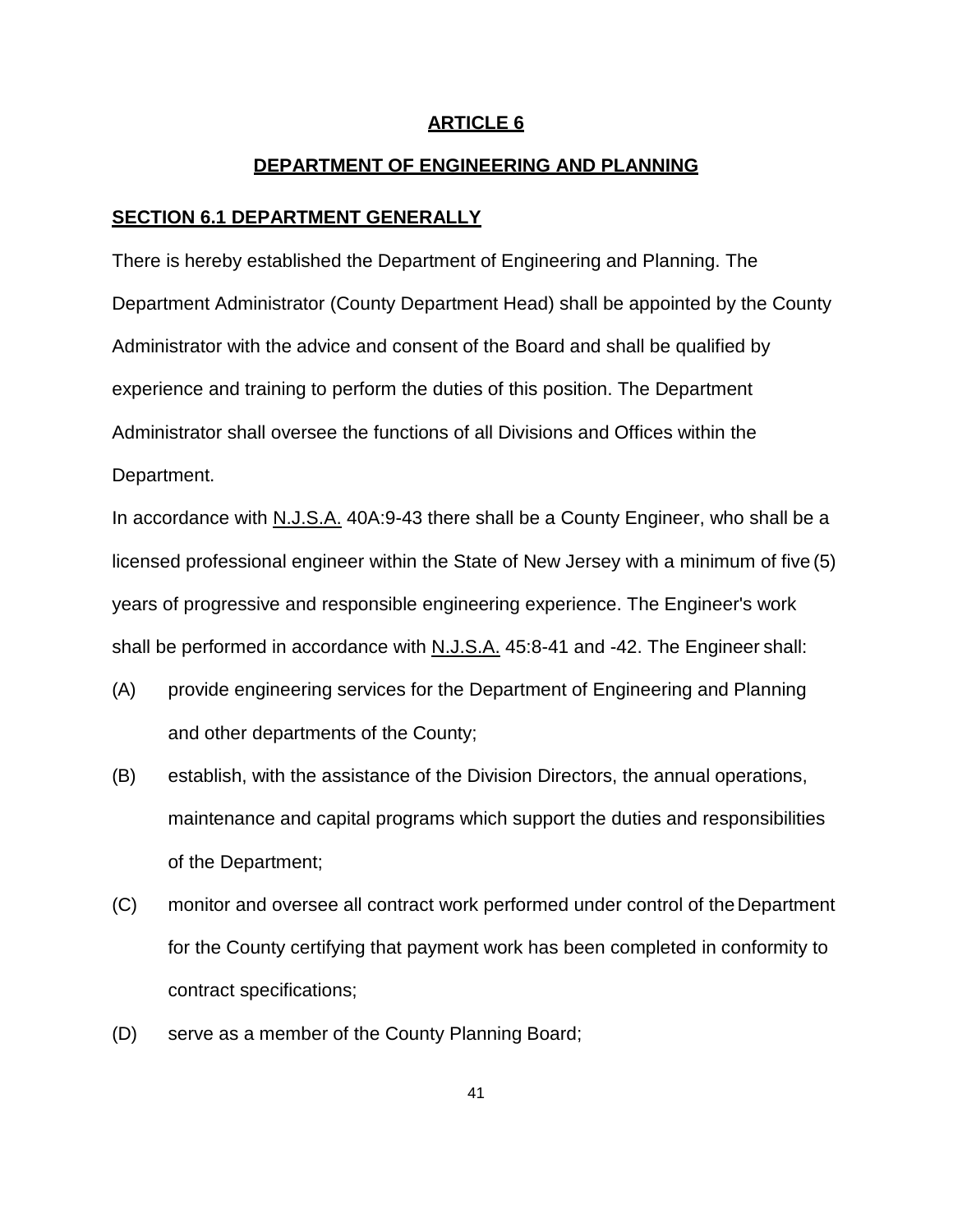- (E) serve as Coordinator, as well as alternate professional member, of the Sussex County Uniform Construction Code Board of Appeals established under N.J.A.C. 5:23A;
- (F) provide project development and coordination with the County Planning Board, North Jersey Transportation Planning Authority and the New Jersey Department of Transportation.

## **SECTION 6.2 DIVISION OF ENGINEERING**

Within the Department of Engineering and Planning there is hereby established the Division of Engineering headed by the Assistant County Engineer (County Division Head). The Assistant County Engineer (County Division Head) shall be appointed by the Department Administrator with the approval of the County Administrator. The Assistant County Engineer shall be a licensed professional engineer within the State of New Jersey. In the absence of the County Engineer, the Assistant County Engineer shall assume the duties and responsibilities of the County Engineer and as Director of the Division of Engineering may be assigned by the Department Administrator to the responsibilities of overseeing one or more of the subdivisions established within the Department of Engineering and Planning. The Division of Engineering shall:

- (A) be responsible for overseeing functions of the subdivisions within the Division;
- (B) provide engineering services for the Division of Engineering and the Department of Engineering and Planning and other departments of the County as directed by the County Engineer;
- (C) provide and maintain surveys, maps, plans, specifications, and control records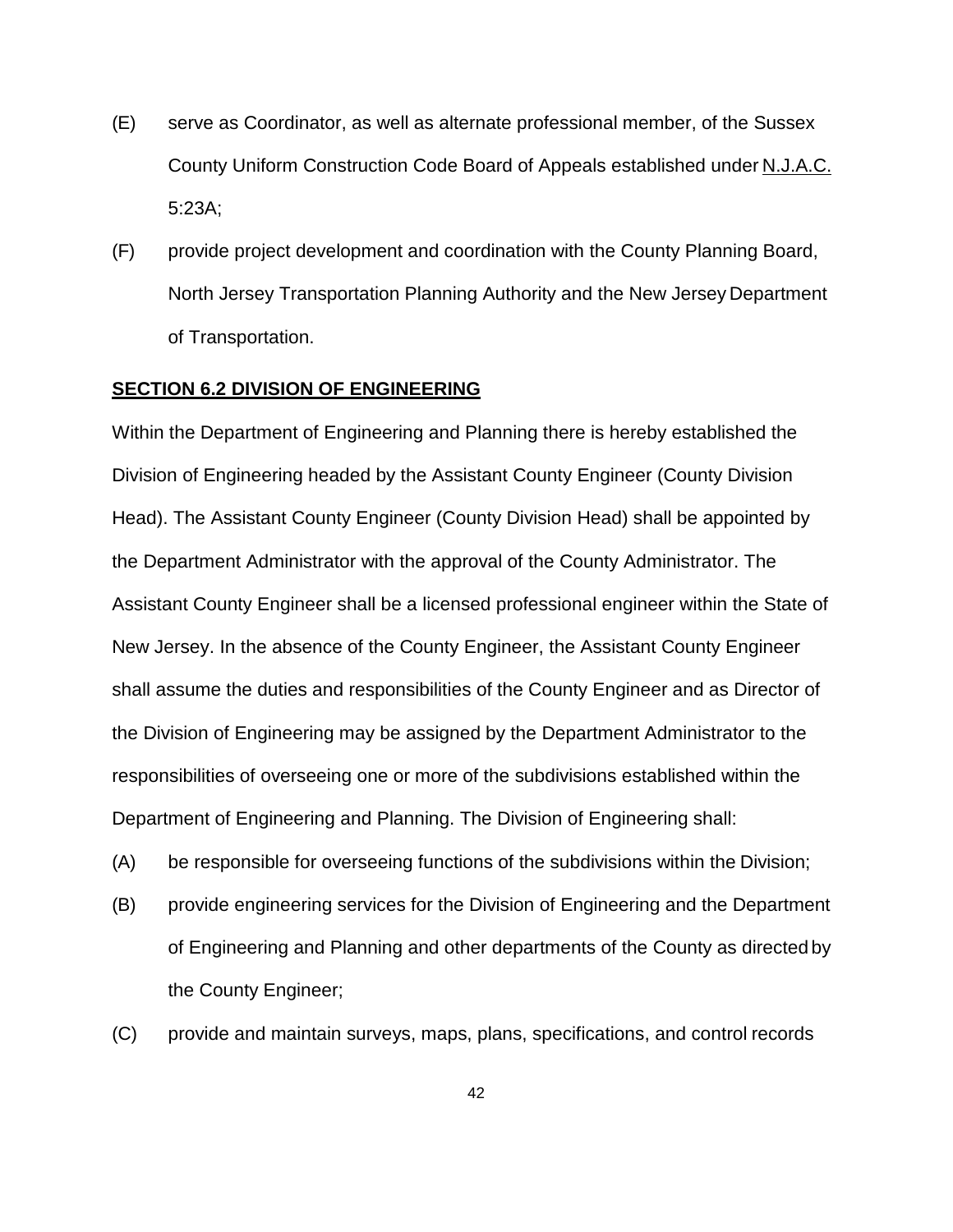for transportation improvements undertaken by or for the benefit of the County;

- (D) as directed by the County Engineer, shall issue road opening, access (driveway), and highway occupancy permits for all construction within, access to, or occupation of the County rights-of-way;
- (E) carry out such other duties and functions as directed by the County Engineer. In the absence of the County Engineer, the Assistant County Engineer shall assume the duties and responsibilities of the County Engineer and as Director of the Division of Engineering may be assigned by the Department Administrator to the responsibilities of overseeing one or more of the subdivisions established within the Department of Engineering and Planning;
- (F) when assigned by the County Engineer perform technical review of all site plans and subdivisions on behalf of the County Planning Board;
- (G) within the Division, there shall be a bridge engineering function which shall inspect, monitor, design, prioritize, program, supervise maintenance operations and replacements of County bridges and structures or other duties as directed by the Assistant County Engineer in conjunction with the County Engineer;
- (H) within the Division of Engineering there shall be a traffic engineering function which shall be responsible for studies, traffic control plans, traffic control devices, traffic control device inspection, monitoring, prioritization, programming, maintenance operations and replacements or other duties as directed by the Assistant County Engineer, in conjunction with the County Engineer;
- (I) within the Division of Engineering there shall be a storm water engineering function which shall be responsible for analysis and studies, design review,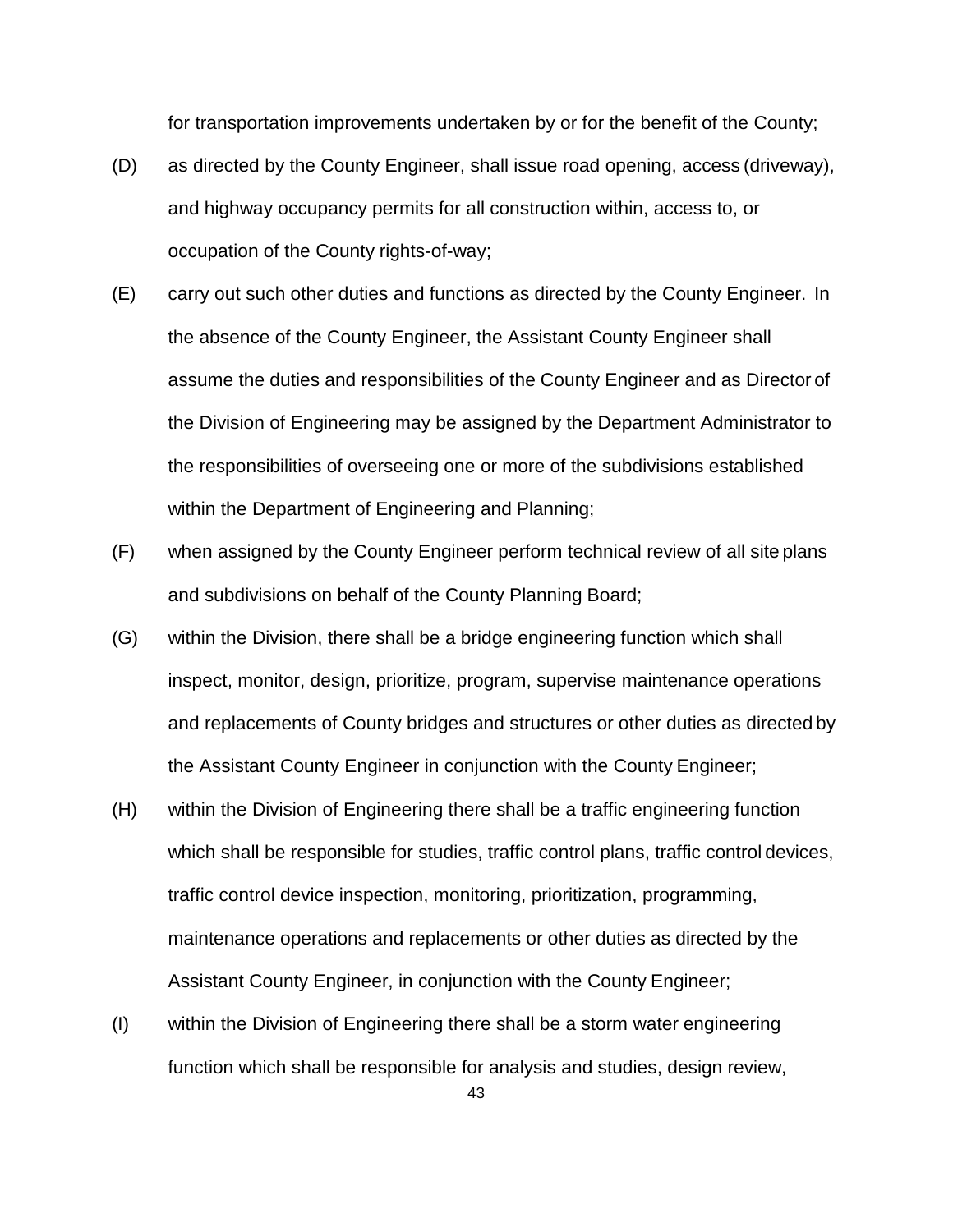compliance reporting or other duties as directed by the Assistant County Engineer, in conjunction with the County Engineer;

- (J) within the Division of Engineering there shall be a records management function which shall maintain records as needed to document compliance with the design and installation of traffic safety devices, highway and bridge design and operation;
- (K) develop operational and capital budgets which support the duties and responsibilities of the Division of Engineering.

## **SECTION 6.2a OFFICE OF BRIDGE AND TRAFFIC SAFETY**

Within the Division of Engineering there is hereby established an Office of Bridge and Traffic Safety. Office oversight shall be by the Assistant County Engineer (County Division Head) or as delegated to an Office Manager (Supervisor) by the Assistant County Engineer with the approval of the Department Administrator. Under the direction of the Assistant County Engineer (County Division Head), the Office shall be responsible for the following:

- (A) Bridge Maintenance Function:
	- (1) maintain, inspect, monitor, and repair County owned bridges.
- (B) Traffic Safety Functions:
	- (1) install, maintain, inspect, and repair such permanent signs, warning devices, traffic markers, pavement markings, and lines as may be assigned;
	- (2) fabricate traffic signs for utilization along County Routes.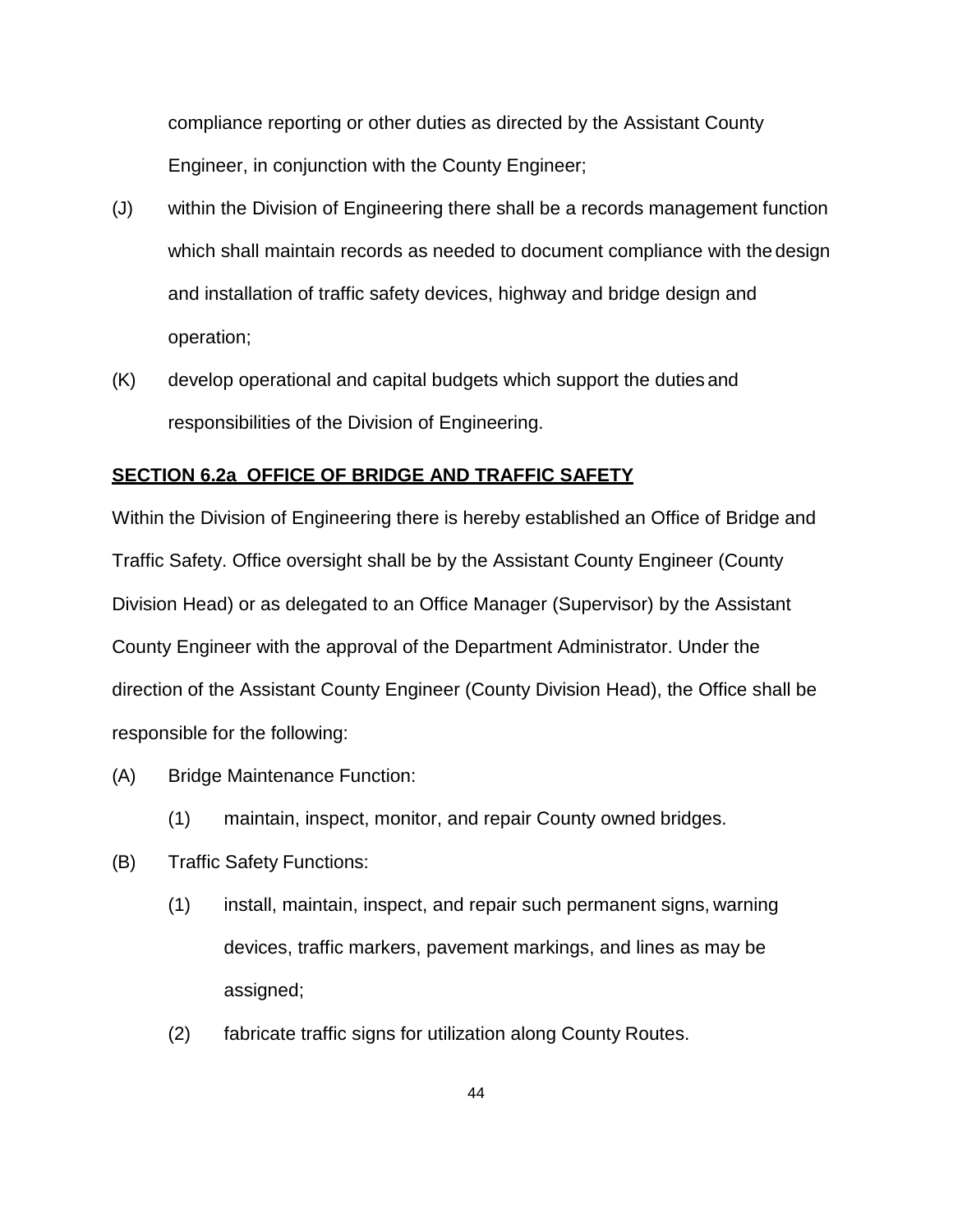- (C) Traffic Signal Functions:
	- (1) install, maintain, inspect, and repair such traffic signals, beacons, electrified amenities, and highway lighting systems as may be assigned.
- (D) Other transportation duties as may be assigned from time to time by the Department Administrator, or by the Assistant County Engineer (County Division Head) with the approval of the Department Administrator.

## **SECTION 6.2b OFFICE OF TRANSPORTATION PROJECT MANAGEMENT**

Within the Division of Engineering there is hereby established an Office of Transportation Project Management. Office oversight shall be by the Assistant County Engineer (County Division Head) or as delegated to an Office Manager with the approval of the Department Administrator. The Office shall, under the direction of the Assistant County Engineer (County Division Head), be responsible for the following:

- (A) Management of Capital Transportation Projects as advanced by the Department/Division. Specific Management duties will be assigned by the Assistant County Engineer with the approval of the County Engineer and can include any aspect of a capital project.
- (B) Management of capital project grants as pursued and secured by the Division.
- (C) Other duties as may be assigned from time to time by the County Engineer(or Assistant County Engineer with the approval of the County Engineer.

#### **SECTION 6.3 DIVISION OF PUBLIC WORKS**

Within the Department of Engineering and Planning there is hereby established the Division of Public Works. The Director of the Division of Public Works (County Division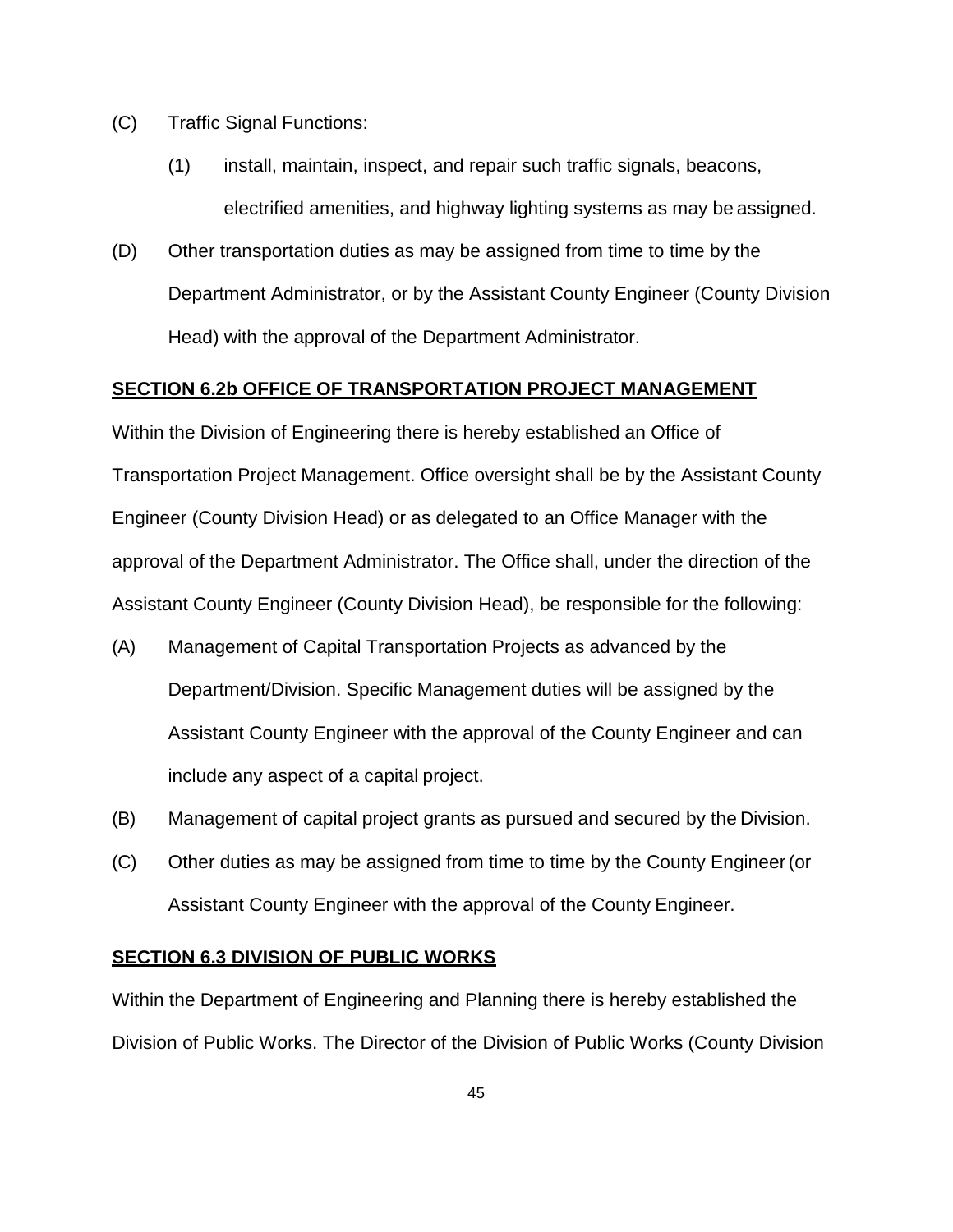Head) shall be appointed by the Department Administrator with the approval of the County Administrator. The Division of Public Works shall:

- (A) be responsible for overseeing functions of the subdivisions within the Division;
- (B) be responsible for and develop operating and capital budgets that support the goals and responsibilities of the Division;
- (C) provide project development and coordination with the other subdivisions of the Department as well as other coordination as may be desired or required;
- (D) perform the duties as may be assigned from time to time by the Department Administrator.

#### **SECTION 6.3a OFFICE OF ROADS**

Within the Division of Public Works there is hereby established an Office of Roads. Office oversight shall be by the Director of the Division of Public Works unless a County Road Supervisor is appointed by the Board pursuant to N.J.S.A. 40A:9-44, for a term of five years, in which case the Office shall, under the direction of the County Division Head, be headed by the County Road Supervisor. An Assistant County Road Supervisor may also be appointed by the Board pursuant to N.J.S.A. 27:14-24, for a term of three years, who shall be directly responsible to the County Road Supervisor. In the absence of the County Road Supervisor, the Assistant Road Supervisor would assume the duties and responsibilities of the County Road Supervisor. The Office, under the direction of the Division Head, shall:

- (A) be responsible for the maintenance and repair of all County Routes;
- (B) assist the Division of Engineering in the surfacing, resurfacing and reconstruction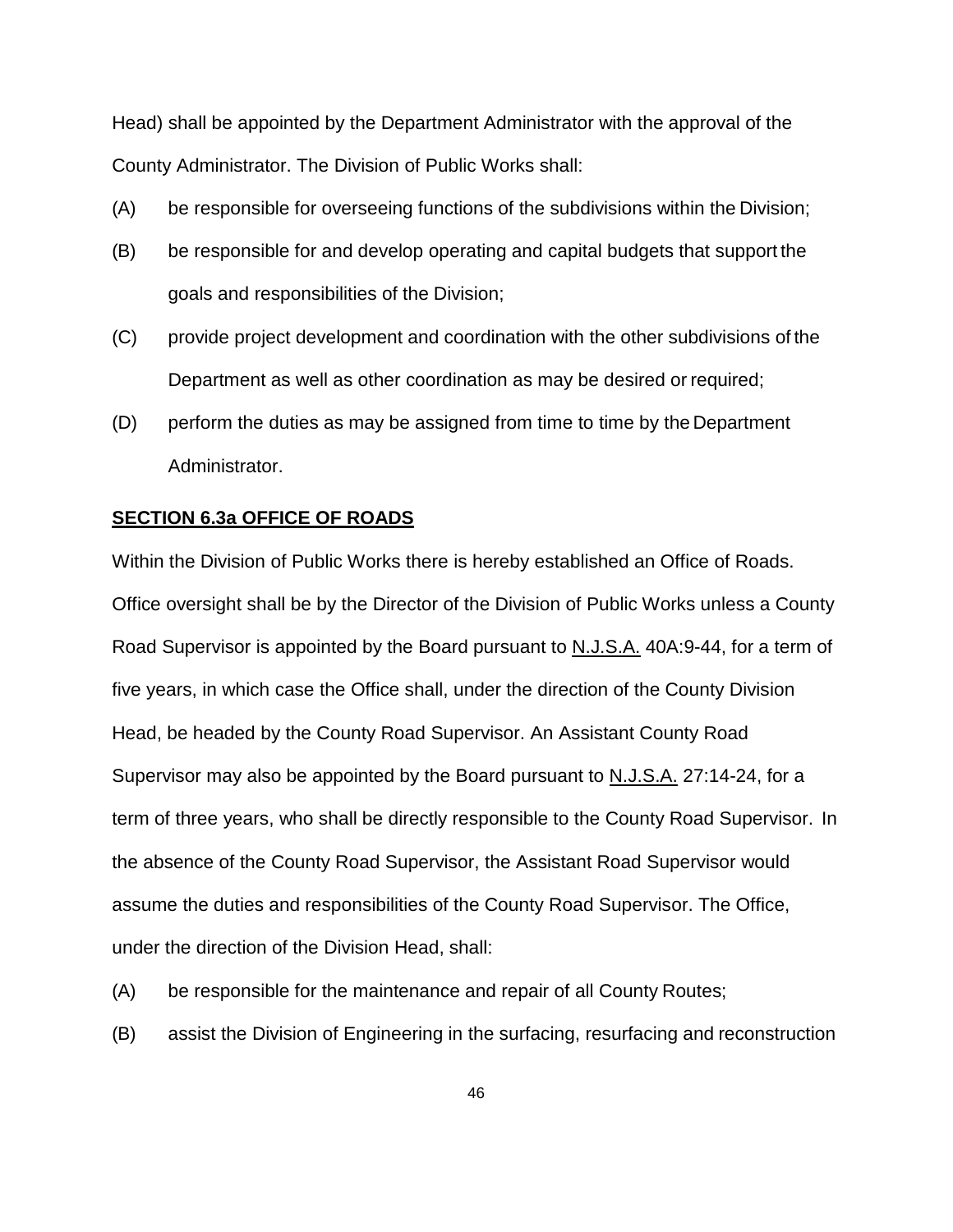of County Routes;

- (C) be responsible for the operation, repair and installation of drainage and guide rail system within and along County Routes said work being coordinated with the Division of Engineering;
- (D) be responsible for the management of roadside buffers including vegetation management;
- (E) be responsible for other transportation duties as may be assigned from time to time by the Department Administrator or Division Director with the consent of the Department Administrator.

#### **SECTION 6.4 DIVISION OF PLANNING AND ECONOMIC DEVELOPMENT**

Within the Department of Engineering and Planning there is hereby established the Division of Planning and Economic Development. The Director of the Division of Planning and Economic Development (County Division Head) shall be appointed by the Department Administrator with the approval of the County Administrator. The Director may be a licensed and professional planner within the State of New Jersey. The Division of Planning and Economic Development shall:

- (A) be responsible for overseeing functions of the subdivisions within the Division;
- (B) perform the duties as may be assigned from time to time by the Department Administrator;
- (C) be responsible for and develop operating and capital budgets that support the goals and responsibilities of the Division;
- (D) provide project development and coordination with the other subdivisions of the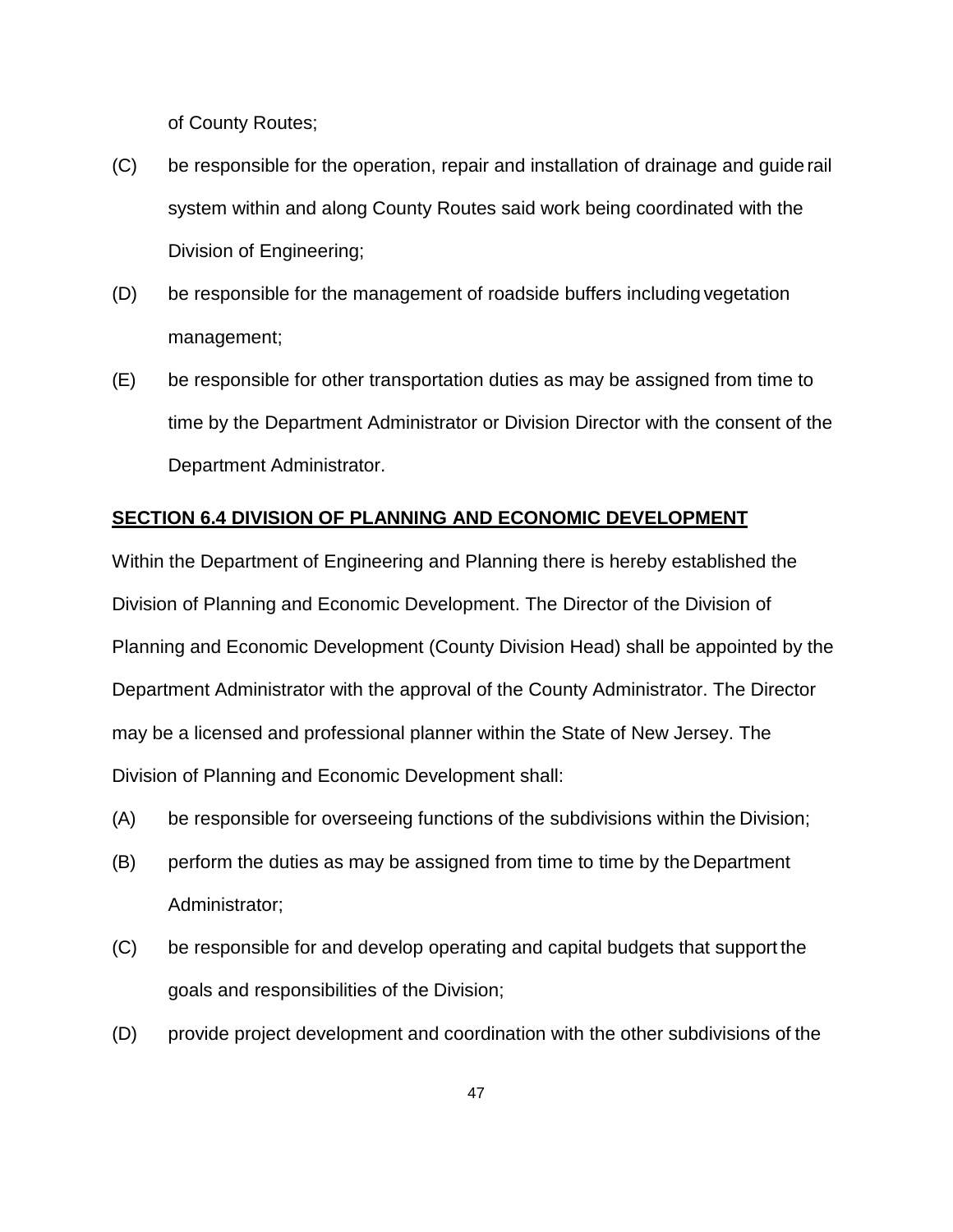Department, the County Planning Board, North Jersey Transportation Planning Authority, the Sussex County Economic Development Partnership, Inc., the New Jersey Department of Transportation, as well as other coordination as may be desired or required;

(E) ensure interconnection with regional and municipal planning efforts where it can be achieved.

## **SECTION 6.4a OFFICE OF PLANNING**

Within the Division of Planning and Economic Development there is hereby established an Office of Planning. Office oversight shall be by the Division Director, or as delegated to an Office Manager (Supervisor) with the approval of the Department Administrator. The Office shall be supervised by a licensed professional planner within the State of New Jersey. Should the Division Director be a licensed professional planner within the State of New Jersey the requirement for the Office to be supervised by a licensed Professional Planner may be waived. The Office, under the direction of the Division Head, shall:

- (A) when assigned by the Department Administrator, or by the Division Head with the approval of the Department Administrator, serve as the planning professional to the County Planning Board and provide development review including Site Plan/Subdivision review: (County Planning Board N.J.S.A. 40:27-1 et seq.);
- (B) manage Long Range Planning initiatives including review of applications for State and/or Federal Funding, Update of County Master Plan under N.J.S.A. 40:27-2 et seq., maintain the Sussex County Land Development Standards, and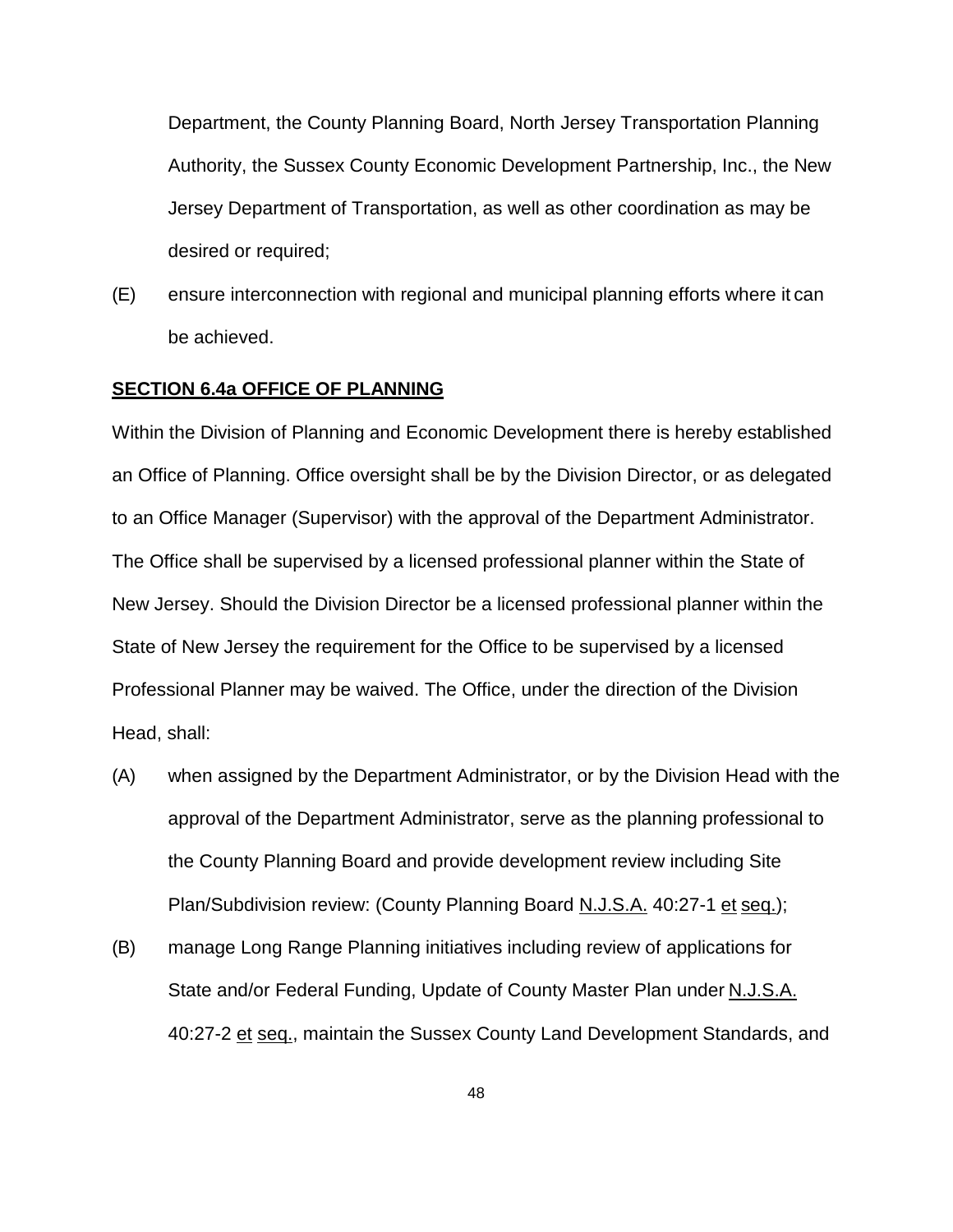Census information distribution;

- (C) oversee, administer, and coordinate conservation, open space, and farmland preservation planning efforts including:
	- (1) technical assistance to be provided to the Department, Division, Board, County Administrator, Agriculture Development Board, and Open Space Committee, as well as other Sussex County Departments and other appropriate local and County agencies and entities;
- (D) oversee, administer, and coordinate environmental planning efforts to include:
	- (1) providing for a comprehensive approach to balanced growth and continued stewardship of environmental resources through proper planning to meet the mandates of the State and Federal Permitting Programs and Regulations;
	- (2) providing technical assistance to the Department, Division, Board, County Administrator, Sussex County 208 Water Quality Management Policy Advisory Committee, Solid Waste Advisory Council, as well as other Sussex County Departments and other appropriate local and County agencies and entities;
	- (3) be responsible for Water Resources Management and Planning as required by state regulations, including assisting and coordinating the Watershed planning efforts concerning the Wallkill River Watershed and the Upper Delaware River Watershed;
	- (4) facilitating Wastewater Management and Planning (N.J.S.A. 7:15 et seq.) and in cooperation with the Sussex County Municipal Utilities Authority's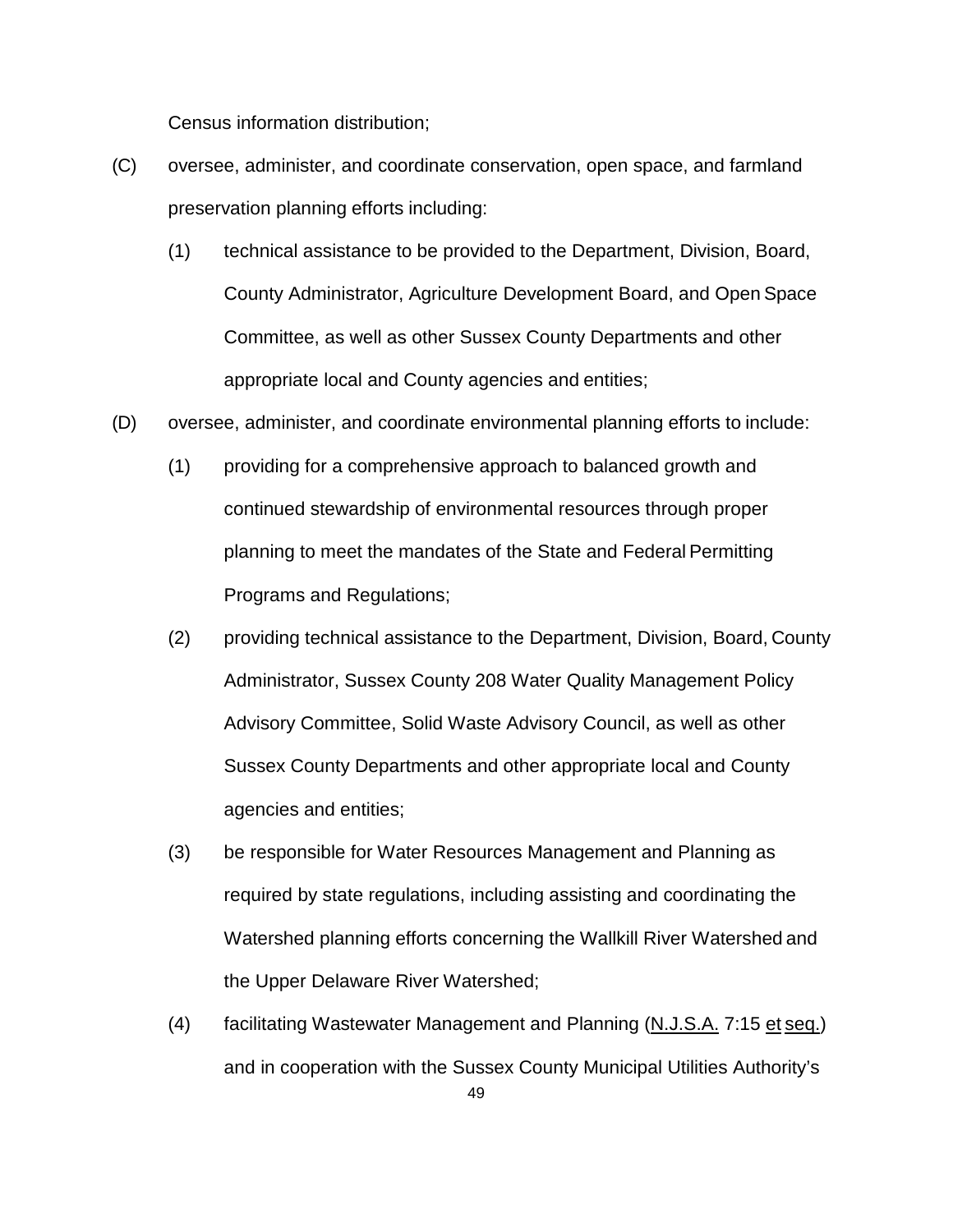efforts, Solid Waste Planning, Air Quality Management, and Emergency Drought Planning;

- (E) coordinate and oversee the transportation planning element of the County Master plan;
- (F) assist in leading and guiding beneficial economic development;
- (G) perform other duties as may be assigned from time to time by theDepartment Administrator, or by the Division Director with the consent of the Department Administrator.

## **SECTION 6.4b OFFICE OF TRANSPORTATION PLANNING**

Within the Division of Planning and Economic Development there is hereby established an Office of Transportation Planning that is supervised by the Division Director. The Office, shall under the Division's direction, be responsible for the following:

- (A) Sub-regional Transportation Planning:
	- (1) Implementation of the annual NJTPA Sub-regional Transportation Planning Work Program STP Program (U.S. D.O.T. 23 CFR 450);
	- (2) Special Transportation Studies highway and transit;
	- (3) Assure that the Transportation Sub-element of the County Master Plan is revisited, revised and current;
	- (4) Coordinate transportation projects within the county.
- (B) The Office shall coordinate with the other Divisions within the Department forall transportation planning needs;
- (C) Other duties as may be assigned from time to time by the Department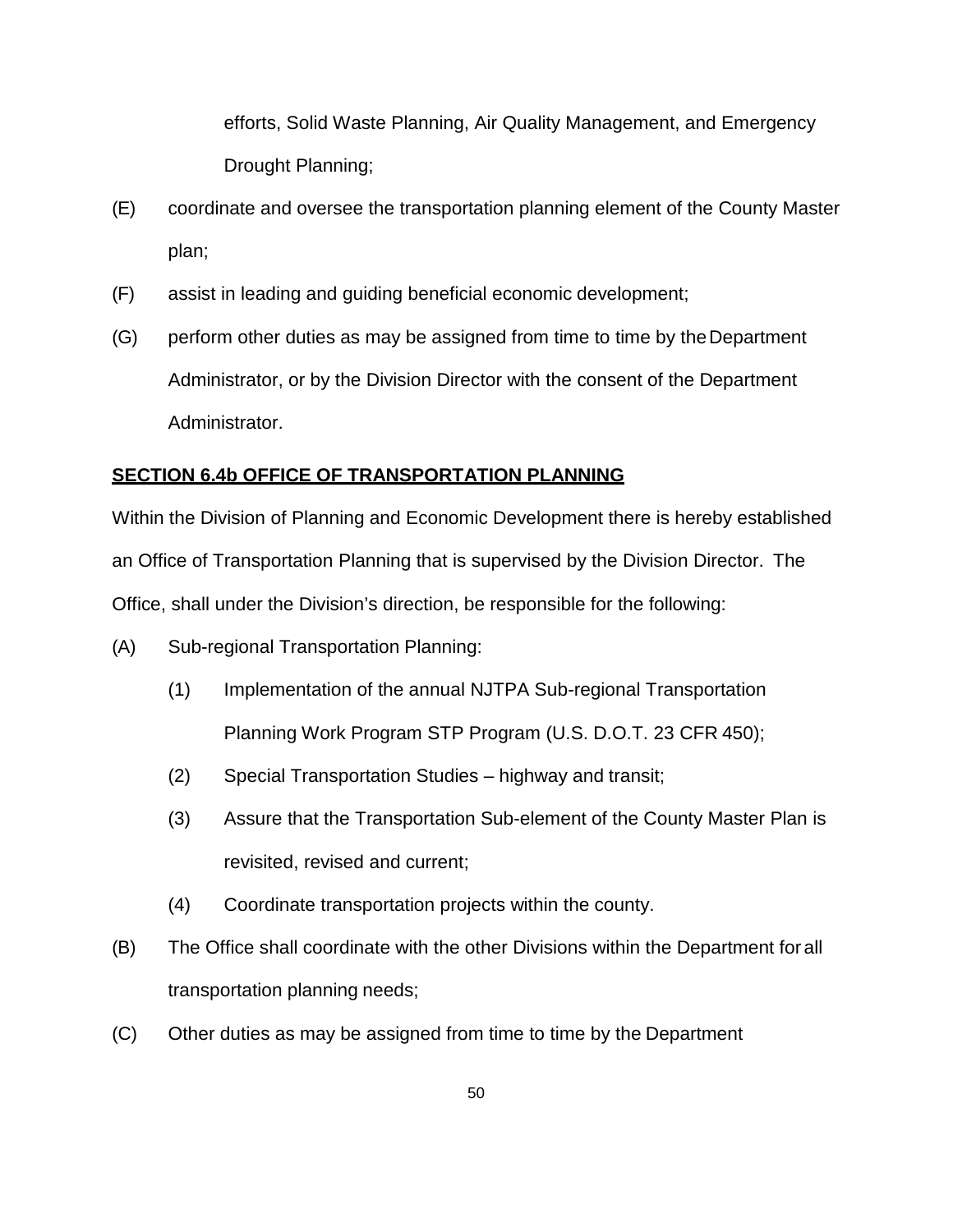Administrator, or by the Division Director with the consent of the Department Administrator.

#### **SECTION 6.4c PLANNING BOARD**

The Sussex County Planning Board is hereby established and shall perform the statutory duties of a County Planning Board in accordance with N.J.S.A. 40:27-1, including but not limited to:

- (A) The Planning Board shall consist of the Director of the Freeholder Board, and one (1) Freeholder member appointed by the Director, and one (1) Freeholder Alternate member, to be nominated by the Freeholder Board; the County Engineer, with the Assistant County Engineer to serve as their Alternate; and six (6) citizen members and two (2) alternate members to be appointed by the Director with the approval of the Freeholder Board. The citizen members shall serve for the term prescribed by law and shall perform such functions as provided by law, including, but not limited to, the review of subdivisions and site plans;
- (B) Prepare, adopt, and maintain a County Master Plan per N.J.S.A. 40:27-2;
- (C) Review and Approval of all subdivisions of land and site plans per N.J.S.A. 40:27-6;
- (D) The Sussex County Planning Board shall be represented by an Attorney at Law of the State of New Jersey chosen at the direction of the Sussex County Boardof Chosen Freeholders;
- (E) Development review staff within the Department of Engineering and Planning, or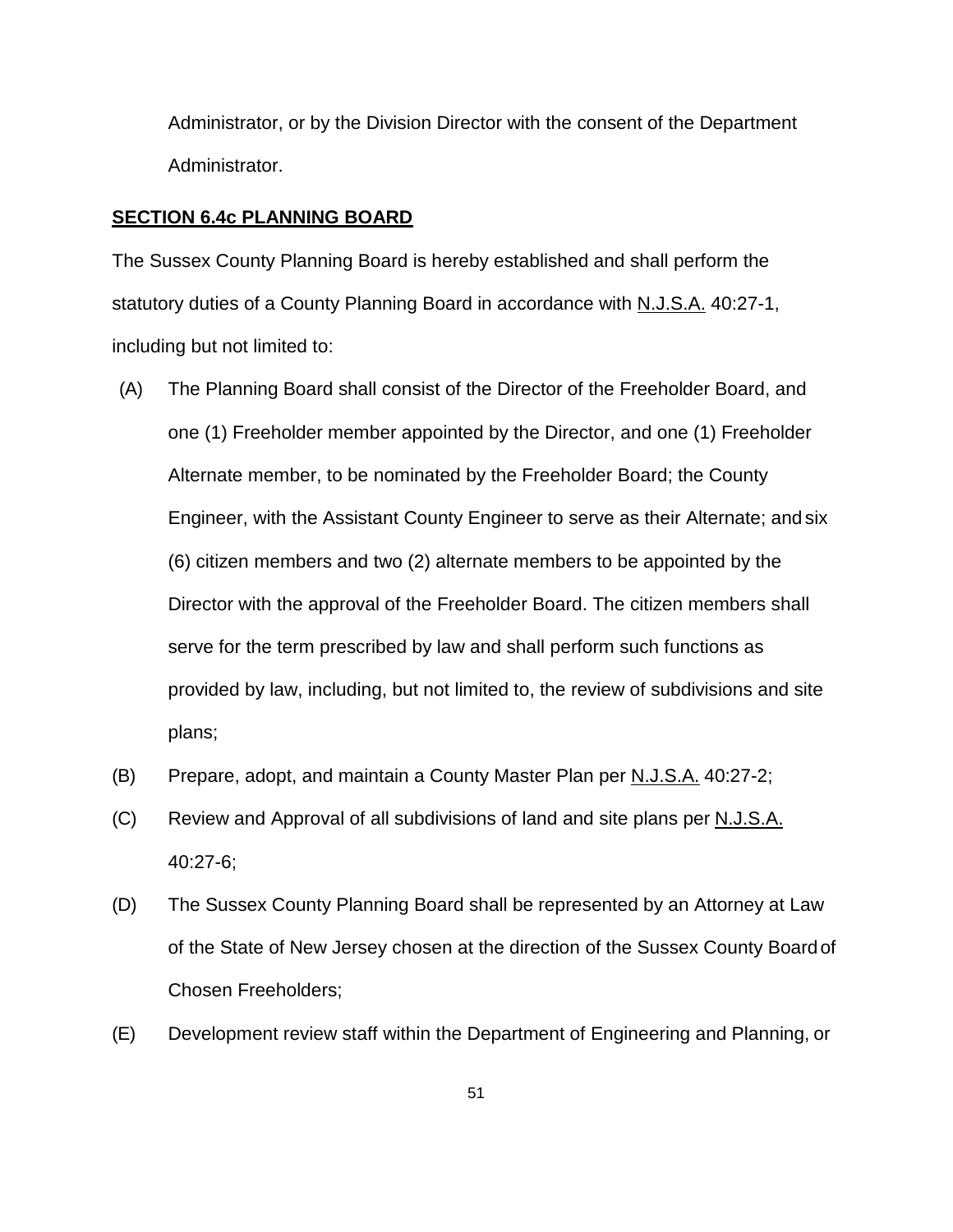professionals obtained to support the Department, shall provide technical assistance to the Planning Board and shall be under the direction of the Director of the Division, or the Office of Planning Office Manager (Supervisor). Development review staff may consist of staff within this Department as well as hired professionals;

(F) The Director of the Division, or the Office of Planning Office Manager (Supervisor), shall provide administrative services to the Planning Board and shall present matters to the Planning Board for decision.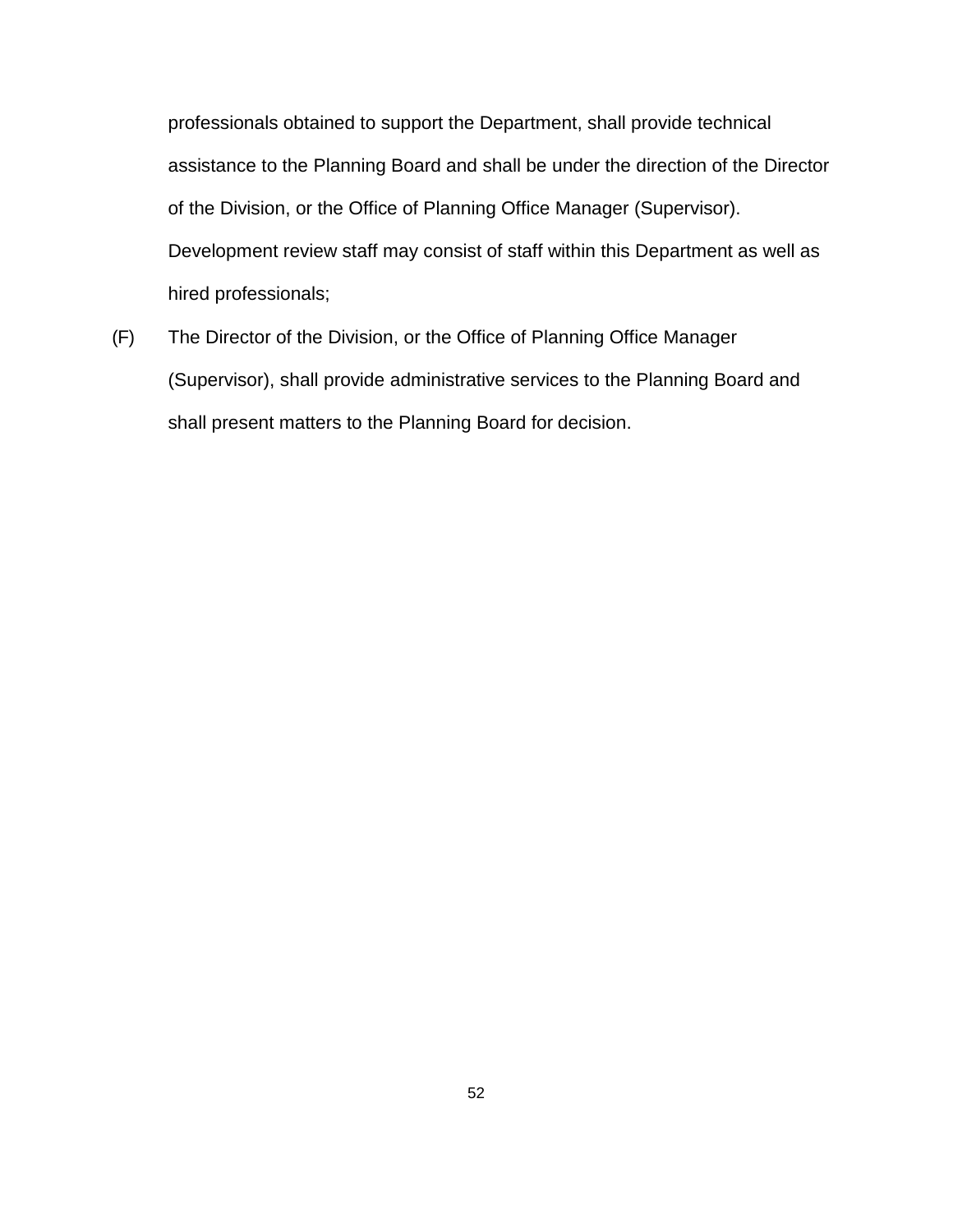## **DEPARTMENT OF HEALTH AND HUMAN SERVICES**

## **SECTION 7.1 DEPARTMENT GENERALLY**

There is hereby established a Department of Health and Human Services. The Department Administrator (County Department Head) shall be appointed by the County Administrator with the advice and consent of the Board and, in addition to being qualified by education, training and experience to perform the duties of the position, shall have obtained the successful completion of a Bachelor's degree, with a Master degree being preferred. A minimum of 8 years Human Services Management is expected.

#### **SECTION 7.1a DEPUTY DIRECTOR OF HUMAN SERVICES**

A Deputy Human Services Director may be appointed by the Department Administrator with the approval of the County Administrator. The Deputy Human Servicers Director shall be responsible to the Department Administrator. The Deputy Human Services Director shall by education, training and experience be qualified to perform the duties established for the position as it appears in the New Jersey Civil Services job description #05478. The Deputy Human Services Director shall:

- (A) serve as the Division Head of one or more of the subdivisions established within the Department of Health and Human Services, as determined by the Department Administrator with the approval of the County Administrator;
- (C) be available to serve as Acting Department Administrator during vacancy of the Department Administrator.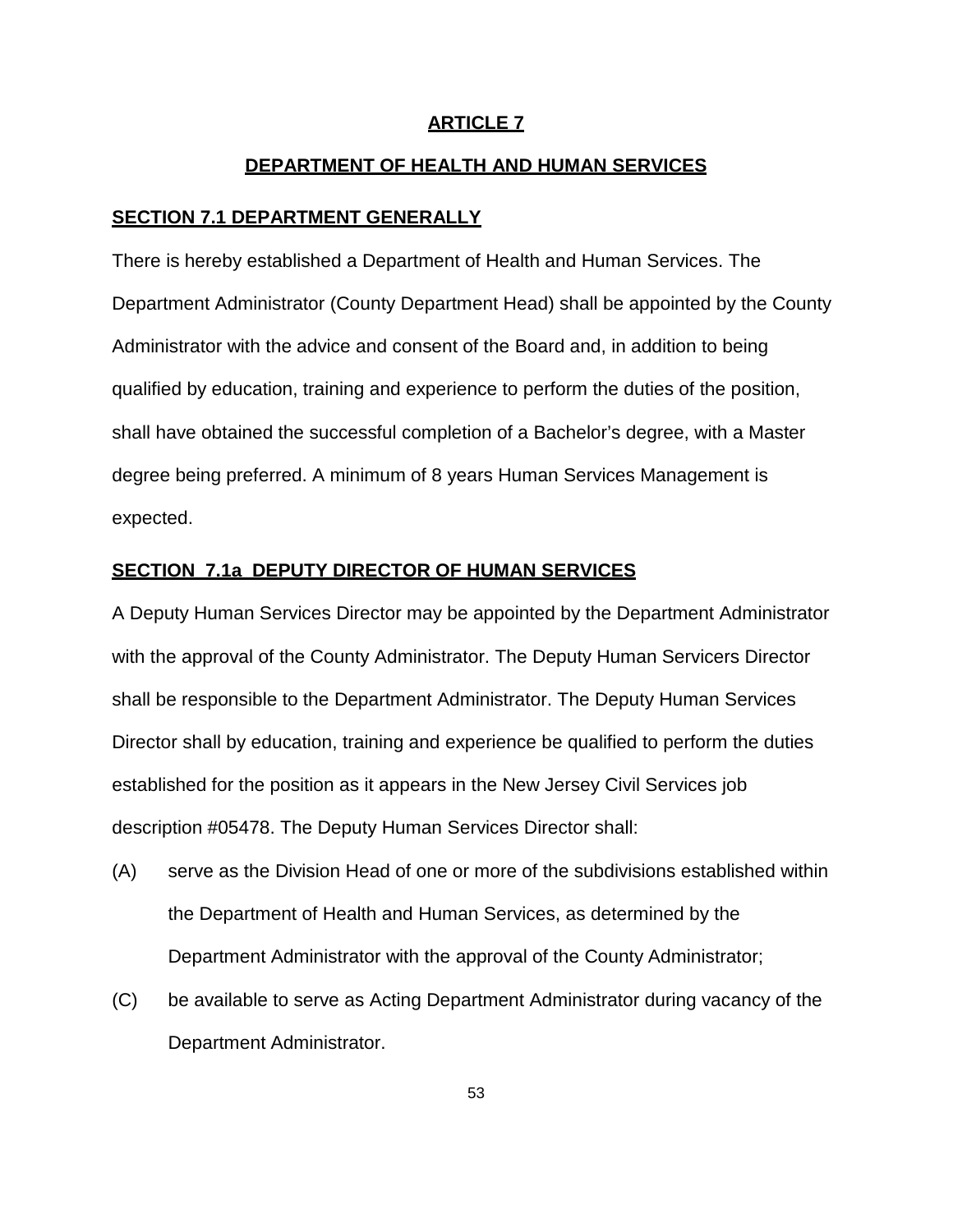## **SECTION 7.2 DIVISION OF HEALTH**

Within the Department of Health and Human Services there is hereby established the Division of Health, which shall be headed by the Public Health Coordinator (County Division Head), who is appointed by the Department Administrator with the approval of the County Administrator and who shall, in addition to being qualified by education and training to perform the duties of the position, hold a Public Health Officers' license with a minimum of five (5) years full-time progressive experience in a public Health agency. The Public Health Coordinator (County Division Head) may be assigned by the Department Administrator the responsibilities for overseeing one or more of the subdivisions established within the Department of Health and Human Services.

#### **SECTION 7.2a OFFICE OF ENVIRONMENTAL HEALTH AND SANITATION**

Within the Division of Health there is hereby established an Office of Environmental Health and Sanitation. This Office shall be under the direction of the Department Administrator and shall have the following responsibilities:

(A) The Office shall provide public environmental health services pursuant to law, specifically N.J.S.A. 26:3A2-21 et seq. (the "County Environmental Health Act (CEHA)") and regulations pursuant to N.J.A.C. 7:1H-1 et seq., and shall perform the prescribed duties and responsibilities as provided for under N.J.S.A. 26:3A2- 1 et seq. (the "Local Health Services Act") and those "CORE" required activities currently mandated in N.J.A.C. (Title 8-Chapter 52) (the "Recognized Public Health Activities and Practice Standards of Performance for Local Boards of Health in New Jersey").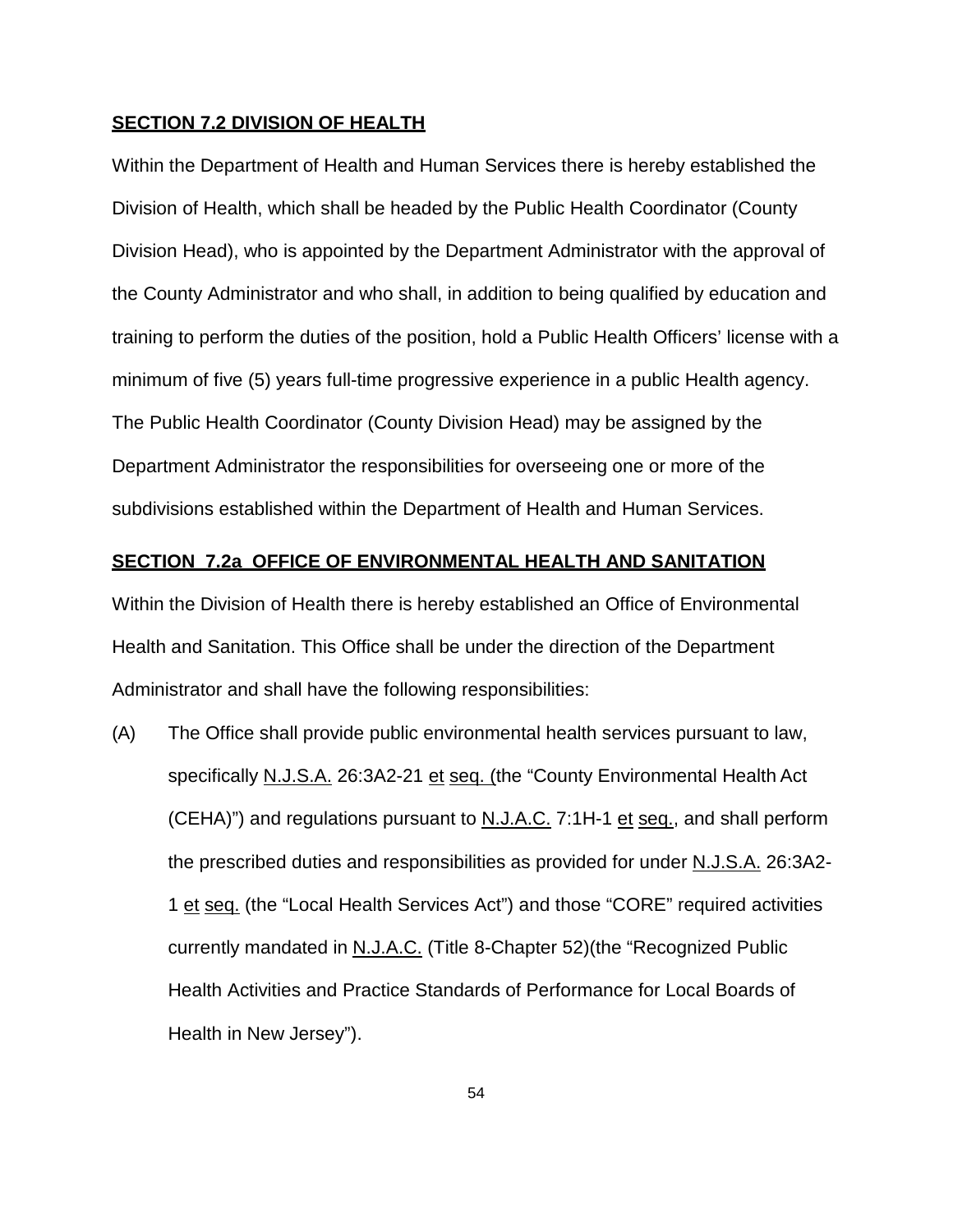- (B) Administer and enforce local ordinances adopted by municipalities which are consistent with the New Jersey State Administrative Code on all matters dealing with the environment.
- (C) Provide training programs in areas concerning the Public Health of the region identified by the Division Director and the Department Administrator as required.

## **SECTION 7.2b OFFICE OF MOSQUITO CONTROL**

Within the Division of Health there is hereby established an Office of Mosquito Control. The Office shall be headed by a Supervisor, who is a duly certified individual and who shall be appointed by the Department Administrator with the approval of the County Administrator. The Office shall provide for the control of mosquito breeding by a program of spraying, stream clearance and other activities designed to provide the most effective control.

#### **SECTION 7.2c OFFICE OF PUBLIC HEALTH NURSING**

Within the Division of Health there is hereby established an Office of Public Health Nursing. The Department Administrator shall be the Administrative Head of this Office and shall assign the duties and responsibilities of this Office to a currently licensed Registered Professional Nurse with a Master's Degree and five (5) years of supervisory experience in Public Health Nursing.

The Public Health Nurse Supervisor shall report to the Division Director on all matters concerning the general public health of the County.

The Public Health Nurse Supervisor shall administer the duties and responsibilities for the delivery of personal health services as prescribed in  $N.L.A.C.$  (Title  $8 - Chapter 52$ )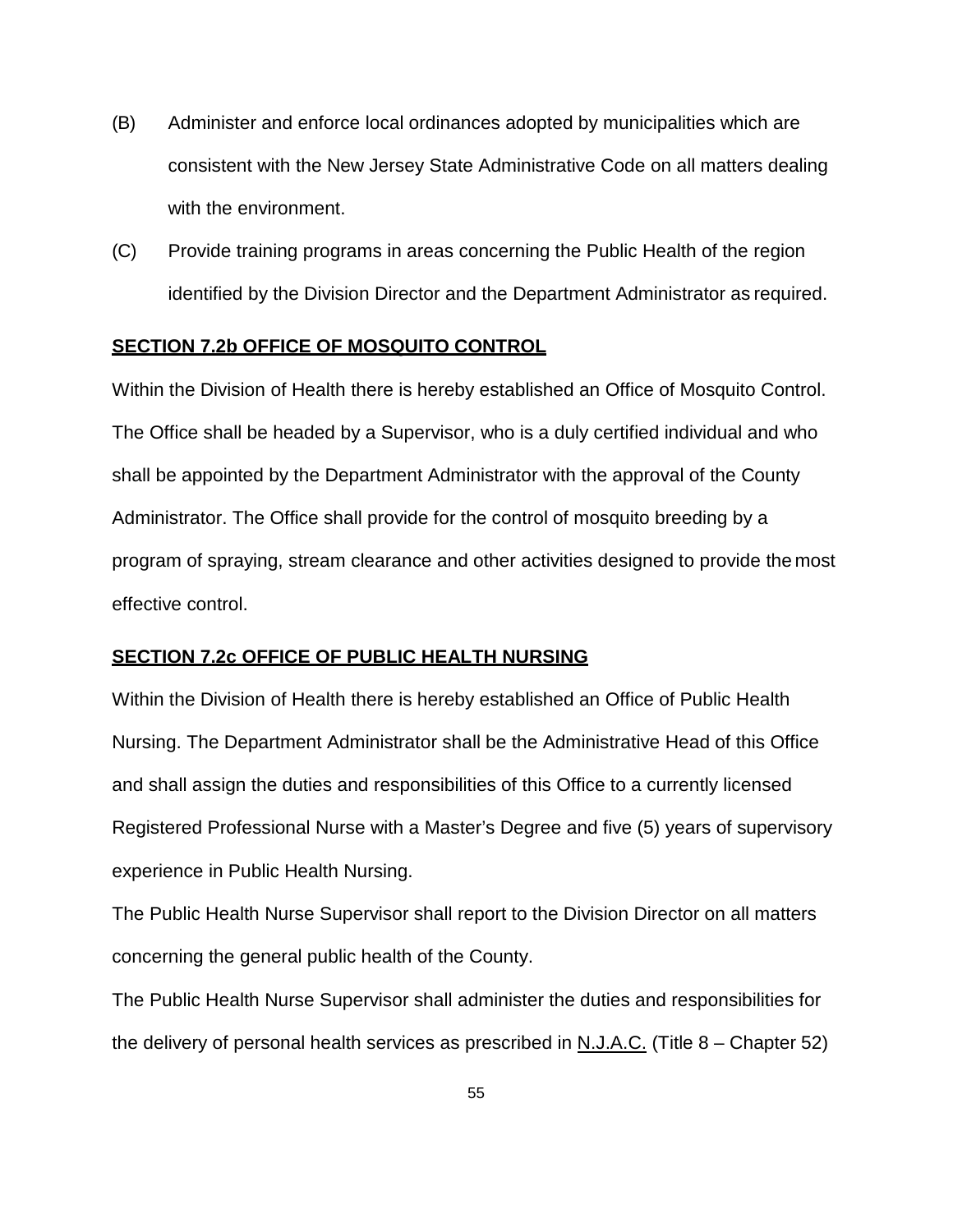(the "Recognized Public Health Activities and Minimum Standards of Performance for Local Boards of Health in New Jersey"), specifically those care activities necessary to ensure the health, safety and welfare of the inhabitants of Sussex County. The Office of Public Health Nursing will also supervise the Chest Clinic in accordance with existing State law, rules and regulations.

#### **SECTION 7.2d OFFICE OF WEIGHTS AND MEASURES**

Within the Division of Health there is hereby established the Office of Weights and Measures, which shall have all the duties and responsibilities as provided by applicable New Jersey State Statutes. Pursuant to N.J.S.A. U51:1-43, the Office of Weights and Measures shall be headed by the Superintendent of Weights and Measures. Employees of the Office of Weights and Measures shall have the authority to issue summonses where violations of applicable State Statutes are detected.

#### **SECTION 7.3 DIVISION OF COMMUNITY AND YOUTH SERVICES**

There is hereby established the Division of Community and Youth Services. The Division shall coordinate planning, dissemination of information and provide services pursuant to all applicable State Statutes, Administrative Code Regulations and rules pertaining to County responsibilities. The Division of Community and Youth Services shall be headed by a Division Director (County Division Head), appointed by the Department Administrator with the approval of the County Administrator. The Division shall perform the functions of the former Office for the Disabled, Office of Substance Abuse and Alcohol, Division of Youth Services and Division of Community Services. Programs and services of the Division include the Human Services Advisory Council,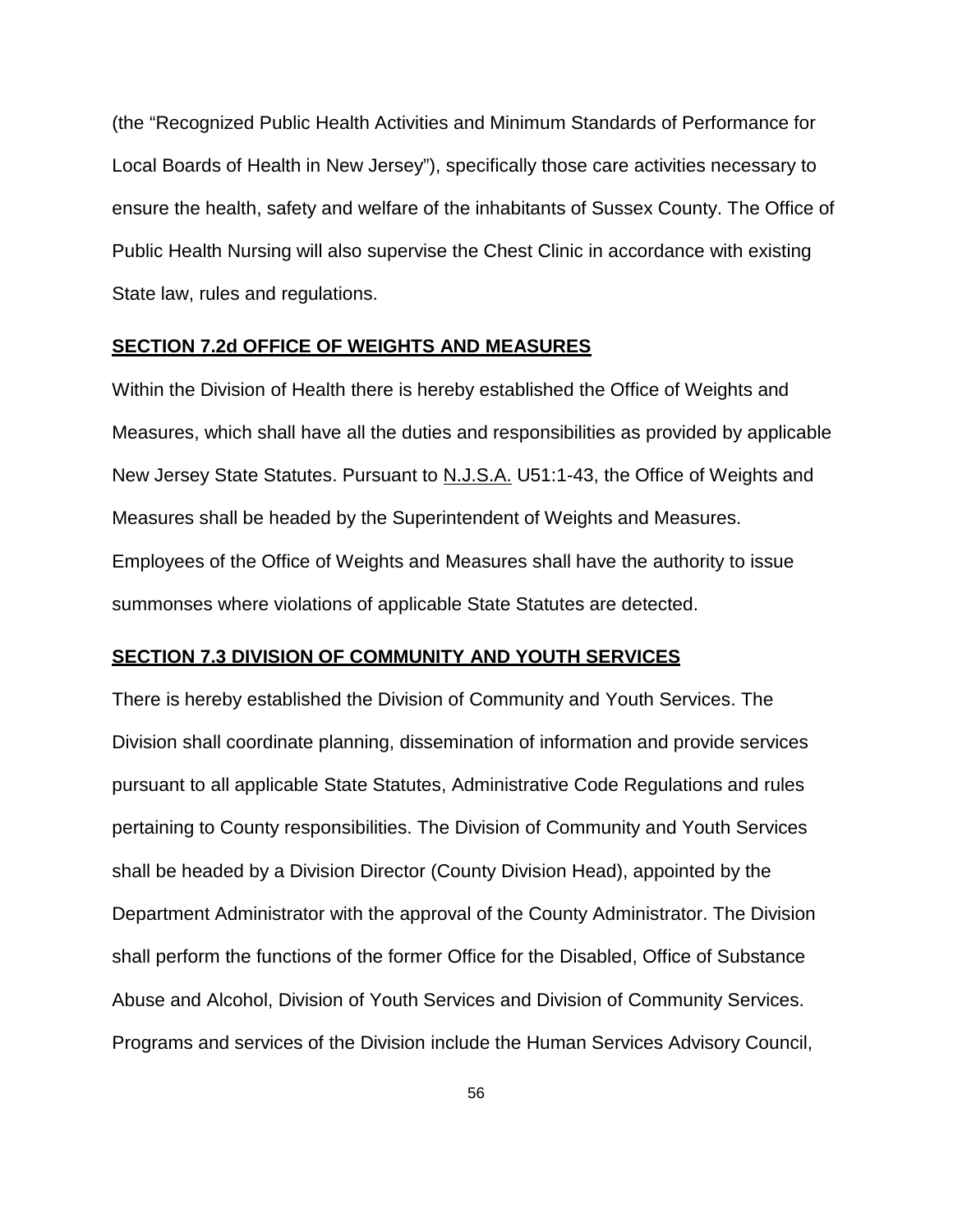Youth Services Commission, Disability Services, Substance Abuse Services, Municipal Alliance Program, Work First New Jersey Program, Mental Health Board, Grant-in-Aid Funding, PEER Grouping Funding, Youth Shelter Program, Juvenile Detention Center, as well as all advisory bodies relevant to each program or service.

The Division shall be responsible for the coordination of needs assessments; program planning, implementation, monitoring and evaluation for each program and services; and provide staff support for all advisory and planning bodies in the Division. The Division Director may be assigned the responsibility of overseeing additional programs established within the Department of Health and Human Services.

#### **SECTION 7.4 DIVISION OF SENIOR SERVICES**

There is hereby established a Division of Senior Services. The Division shall be headed by a Director (County Division Head), who is appointed by the Department Administrator with the approval of the County Administrator.

The Division shall have, exercise and discharge all of the functions, duties and responsibilities of the former Office on Aging, as required or authorized by law or resolution of the Board. The Division Director may be assigned the responsibility of overseeing additional programs established within the Department of Health and Human Services.

The functions of the former Office of Veteran's Services shall be performed by a Supervisor of Veteran's Interment appointed by the Board pursuant to N.J.S.A. 38:17-2, and shall have and exercise all of the duties and responsibilities as indicated in the that Statute.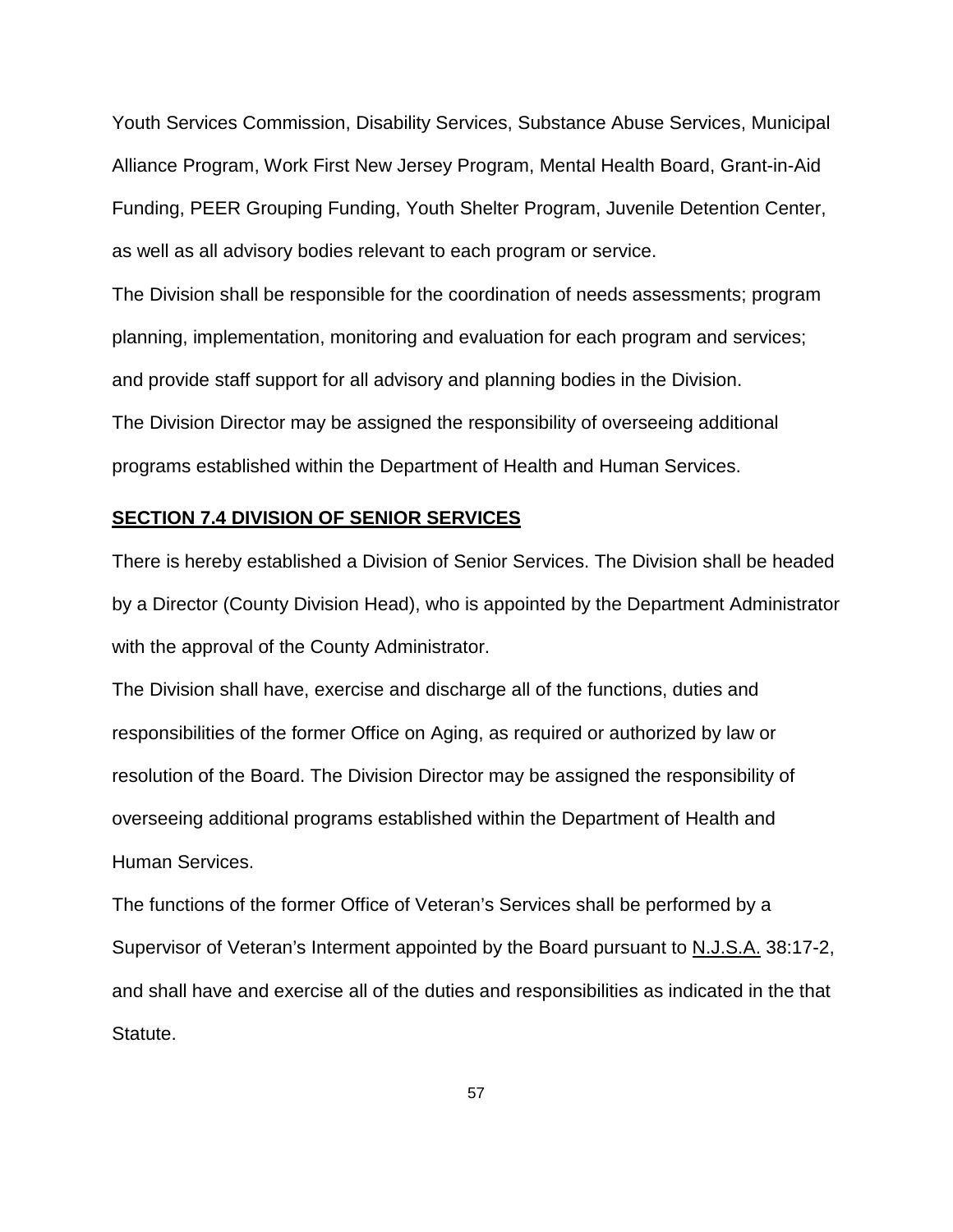### **SECTION 7.5 DIVISION OF SOCIAL SERVICES**

There is hereby established a Division of Social Services. The Division shall be headed by a Director (County Division Head), who shall be appointed by and reports to the Department Administrator with the approval of the County Administrator. The Division of Social Services shall have, exercise, and discharge all of the functions, duties and responsibilities of a County Welfare Agency as required or authorized by law or resolution of the Board.

#### **SECTION 7.5a OFFICE OF TRANSIT**

There is hereby established an Office of Transit within the Division of Social Services, the purpose of which is to operate transportation services for the County. The head of the Office shall be appointed by the Department Administrator with the approval of the County Administrator.

The Office acts as the State recognized County-wide coordinated transportation system. The Office is responsible for operating all services under funds made available to Sussex County for public transit, as well as para-transit. The Office is responsible for administering applicable grant programs and service contracts.

The Office shall act as an information and referral source for all transportation programs, public and private, operating in and around Sussex County.

The Office shall provide service for the general population for commutation and other transportation needs within the resources available.

The Office shall also provide transportation services to the special needs portion of the general population for medical, shopping, rehabilitation, veteran services, social,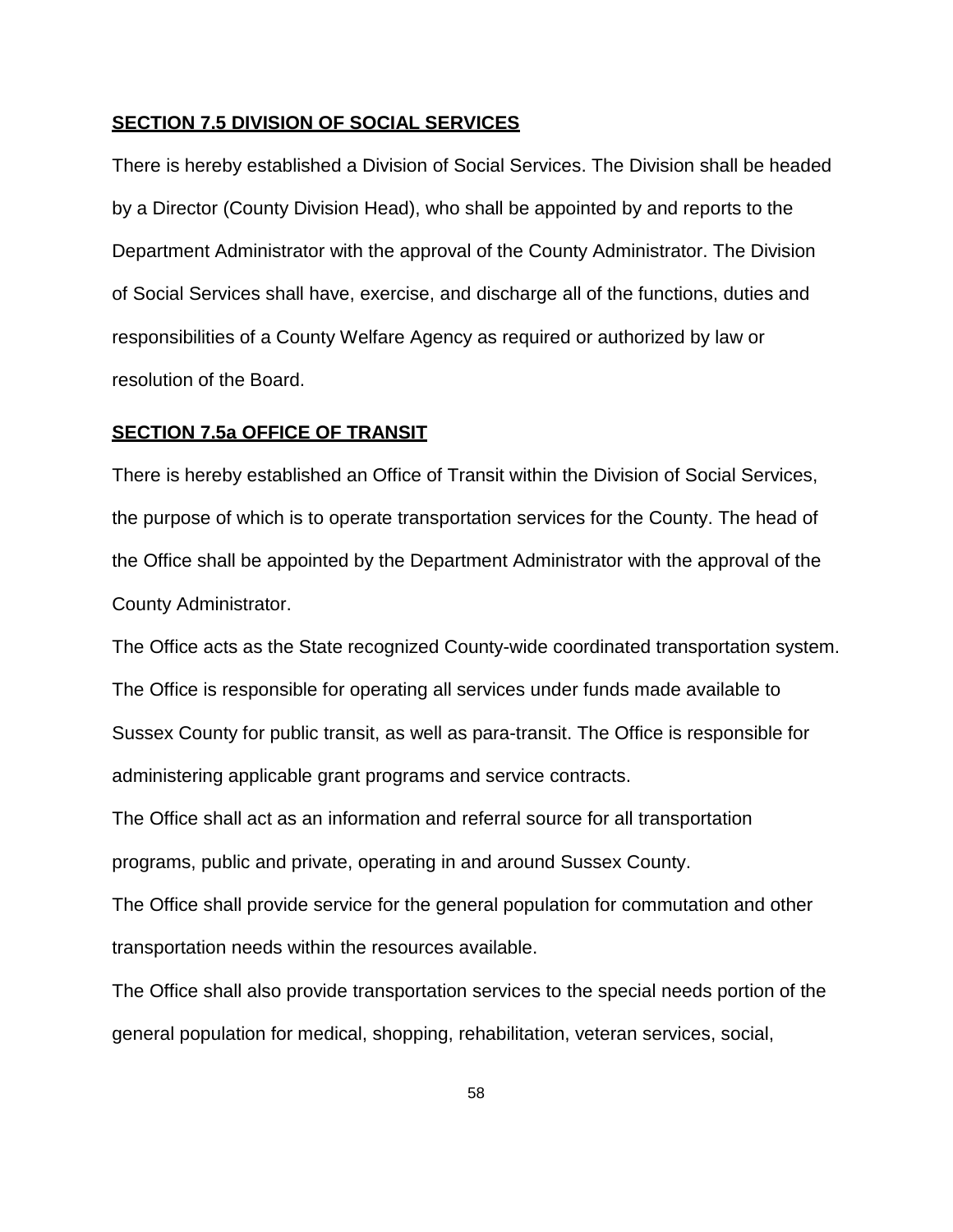vocational and other related trips.

#### **Article 8**

#### **DEPARTMENT OF FINANCE AND LIBRARY SERVICES SECTION**

#### **8.1 DEPARTMENT GENERALLY**

There is hereby established the Department of Finance and Library Services within the County of Sussex. The Administrator of the Department shall be the County Chief Financial Officer /County Treasurer (Certified County Finance Officer) who shall be appointed pursuant to N.J.S.A. 40A:9-27 and N.J.S.A 40A:9-28.4. In addition to those duties specified in N.J.S.A. 40A:9-27 and N.J.S.A 40A:28.1, , the Department Administrator shall perform such other duties as may be assigned from time to time by the County Administrator or the Board of Chosen Freeholders. The Department shall consist of the Divisions in the following Sections.

#### **SECTION 8.2 DIVISION OF TREASURY**

The Division of Treasury shall be administered by the County Treasurer (Certified County Finance Officer) pursuant to N.J.S.A.40A:9-27. The Division shall perform the duties established as follows:

- A. Payment of payroll and related Federal and State Payroll Taxes and Agency checks and maintain payroll procedures established by the Board of Chosen Freeholders pursuant to N.J.S.A 40A:5-19.
- B. Payment of claims and maintain required general books of account pursuant to N.J.S.A. 40A:5-17.
- C. Maintain all banking functions and report on the cash balances of the County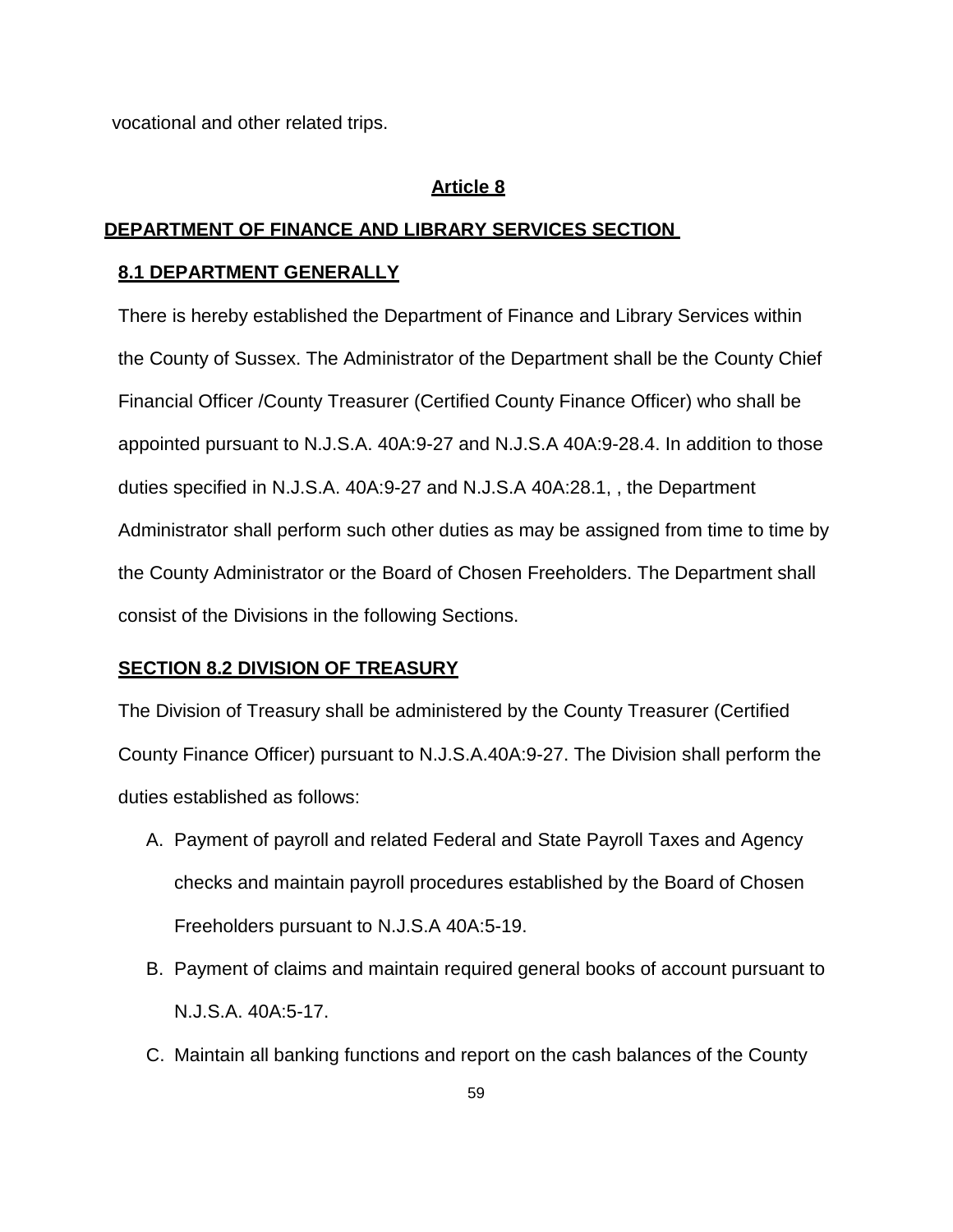pursuant to N.J.S.A 40A:5-14.

D. Collect and receive all moneys due the County.

# **SECTION 8.3 DIVISION OF FISCAL MANAGEMENT**

There shall be the position of Fiscal Management Division Director in the Department who shall be appointed by the Department Administrator with the approval of the County Administrator. The Fiscal Management Division Director shall by education, experience and ability, be qualified to perform the duties established as follows:

- A. Maintain a regular inventory and review of Federal and State grants, loans and other aids available to the County.
- B. Assist County departments, divisions, offices and agencies which request assistance by identifying available aids to prepare, file and follow-up required applications.
- C. Review all Federal, State and Private grant reimbursement forms prior to submission to the appropriate agencies.
- D. Create and communicate policies for grant management across County departments.
- E. Coordinate financial analysis for all County fiscal functions.
- F. Maintain records on the value and location of County properties, equipment, insurance claims and suits.
- G. Ensure County assets are properly valued, maximized and protected from unauthorized depletion.
- H. Provide the County with internal audit functions as deemed necessary to insure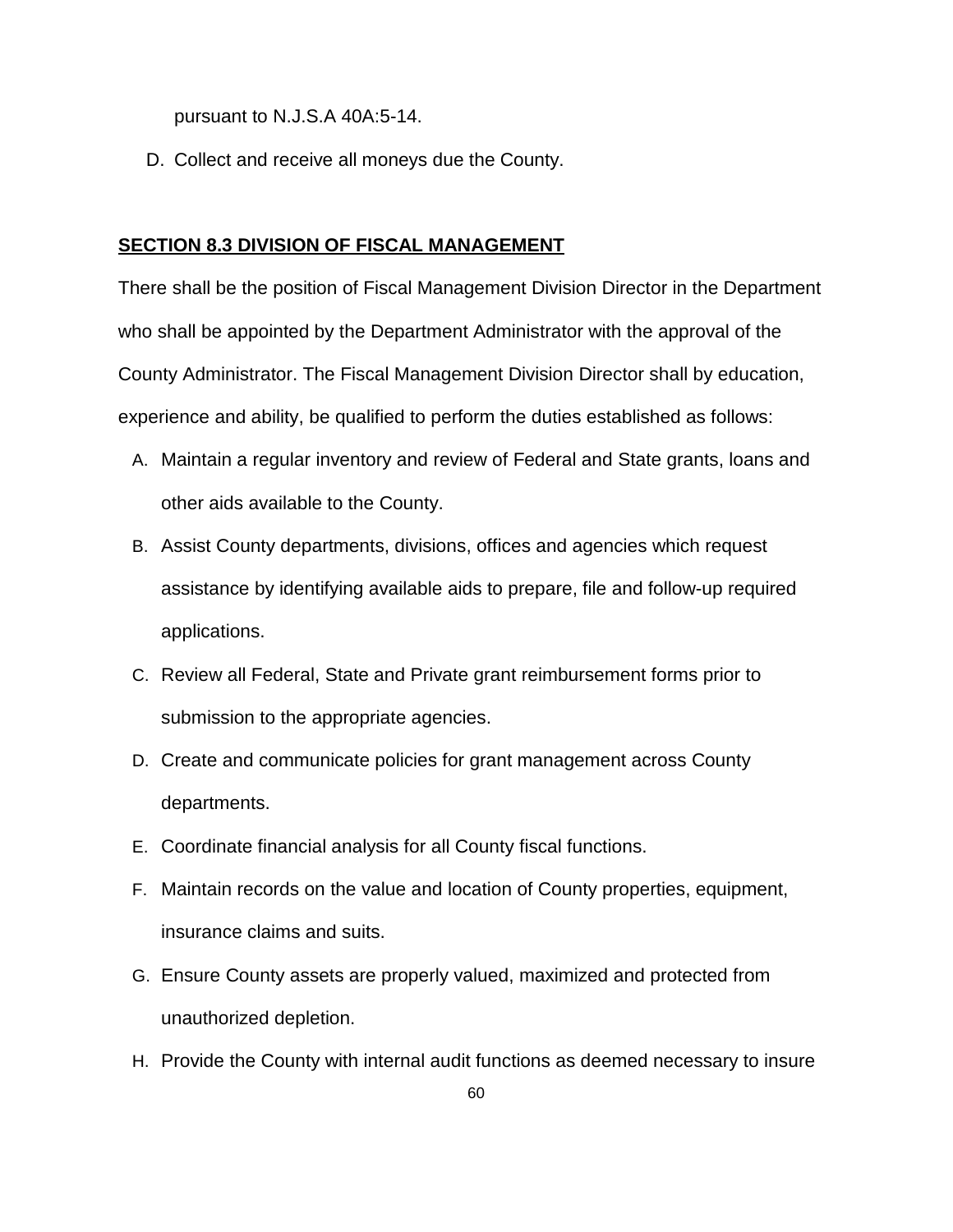the maximization and protection of County assets.

I. Prepare such other analyses and reports as directed by the Department Administrator.

### **SECTION 8.4 DIVISION OF BUDGET MANAGEMENT**

There shall be the position of Budget Division Director in the Department who shall be appointed by the Department Administrator with the approval of the County Administrator. The Budget Division Director shall, by education, experience and ability, be qualified to perform the duties established as follows:

- A. On or before September 1 of each year, establish the schedules and procedures to be followed by all County departments, divisions, offices or agencies for the purpose of submitting budget requests for the next ensuing budget year.
- B. On or before January 1 of each year submit to the Board a budget document consisting of the proposed County Budget and a budget message.
- C. Prepare and present to the Board in a timely fashion all information as requested by the Board for its consideration of the budget.
- D. Prepare both a Capital Budget and Capital Program, the latter to consist of a capital improvement program of proposed and projected capital undertakings as recommended by the Capital Projects Committee. The capital budget shall be submitted with the operating budget.
- E. Prepare a report monthly comparing the adopted budget versus actual expenditures and revenues, which is to be submitted to the Department Administrator, the County Administrator and the Board.
- F. Prepare such other analyses and reports as directed by the Department Administrator, including, but not limited to, operational, economic and efficiency audits of the various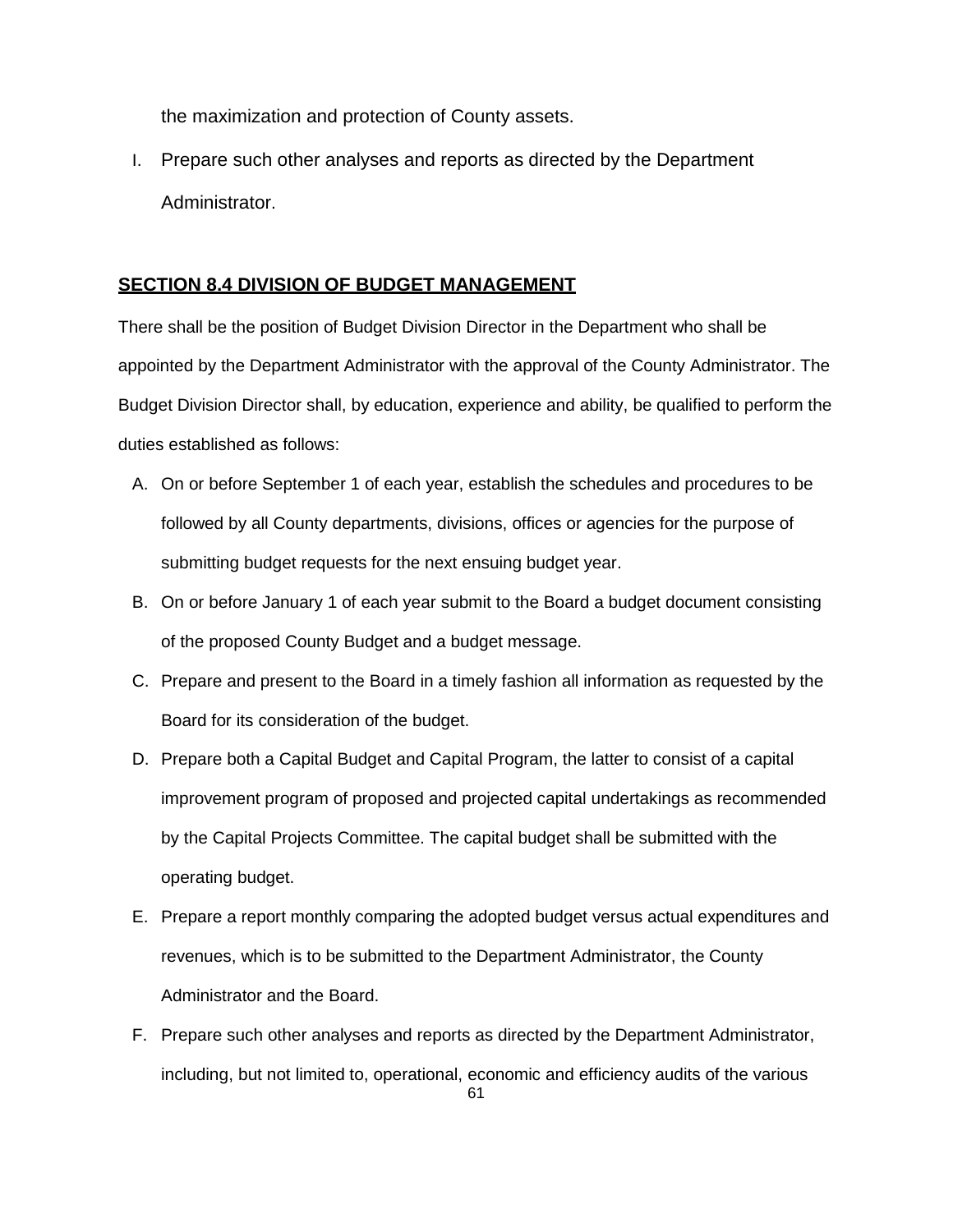County Agencies and departments.

## **SECTION 8.5 DIVISION OF LIBRARY SERVICES**

The County Library shall be administered by the Library Director who shall be appointed by the Department Administrator with the approval of the County Administrator, with such powers and authority as may be delegated by the Department Administrator. The Library Director must possess a professional Librarians certificate in accordance with N.J.S.A. 45:8A-1, and shall have had a minimum of five (5) years progressive professional experience. The Board shall operate the County Library System established pursuant to N.J.S.A. 40:33-1.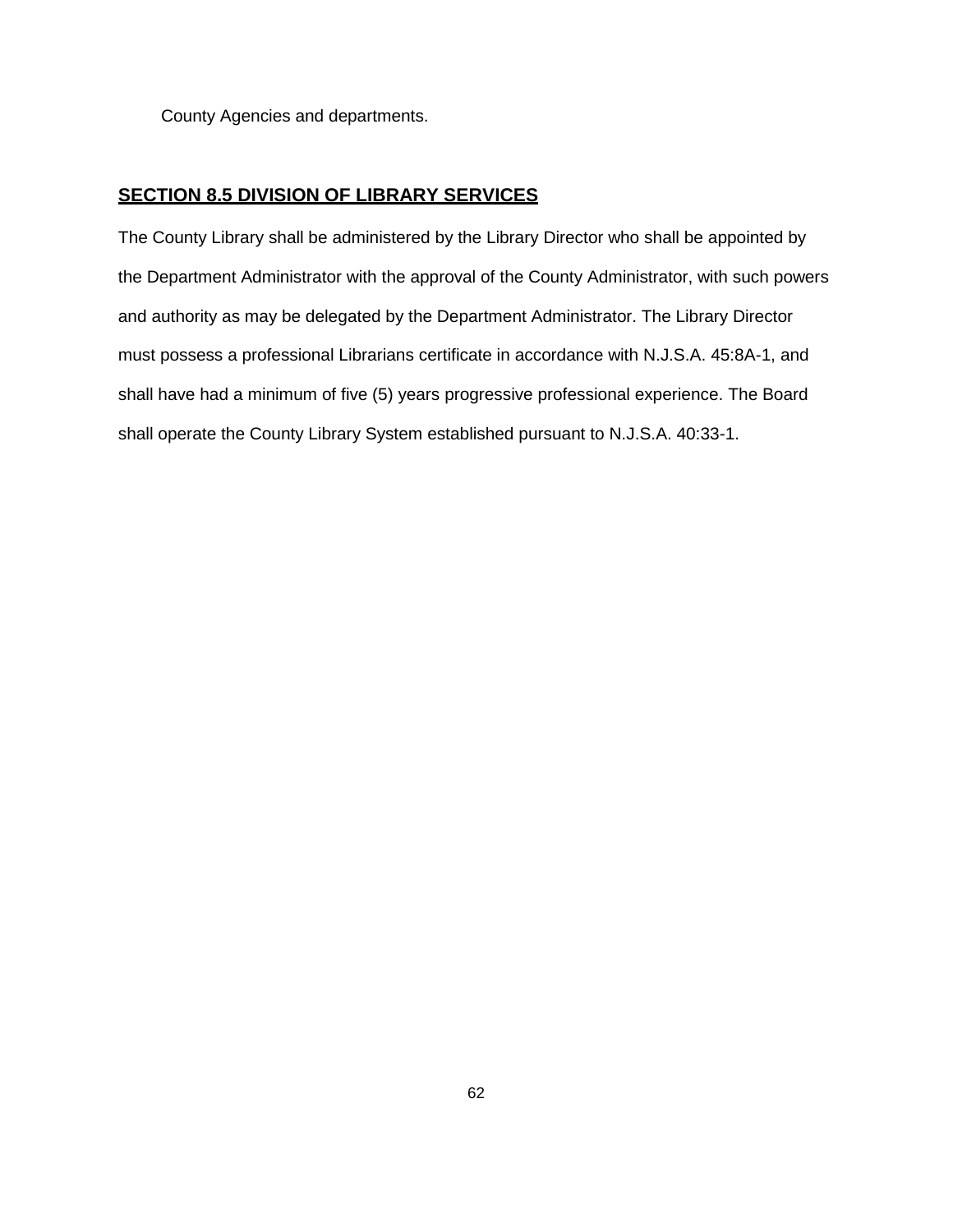## **INDEPENDENT BOARDS, AGENCIES AND OFFICES**

The boards, agencies and offices enumerated below shall operate in Sussex County and shall be considered Independent Boards and Offices of the County. These boards and offices shall have direct liaison with the County Administrator regarding Countywide administrative procedures:

- (A) The Board of Elections There is hereby established a Board of Elections pursuant to N.J.S.A. 19:6-17.
- (B) The Board of Taxation There is hereby established a Board of Taxation pursuant to N.J.S.A. 54:3-1.
- (C) The Superintendent of Schools There is hereby established the Superintendent of Schools pursuant to N.J.A.C. 6:56-1.1.
- (D) There is hereby established a Sussex County Community College pursuant to N.J.S.A. 18A:64a-1 et seq..
- (E) There is hereby established a Sussex County Vocational Technical School pursuant to N.J.S.A. 18A:54-11 et seq..
- (F) There is hereby established the Sussex County Municipal Utilities Authority pursuant to the Municipal Utilities Authorities Law. The Sussex County Municipal Utilities Authority shall consist of nine (9) members, with five year terms, appointed by the Board.
- (G) There is hereby established a Sussex County Uniform Construction Code Board of Appeals pursuant to N.J.S.A. 52:27D-127.
- (H) There is hereby established a Lake Hopatcong Commission and a Lake Musconetcong Regional Planning Board.
- (I) There is hereby established a Board of School Estimate for the Sussex County Community College (pursuant to N.J.S.A. 18A:64A-15) and for the Sussex County Technical School (pursuant to N.J.S.A. 18A:54-27).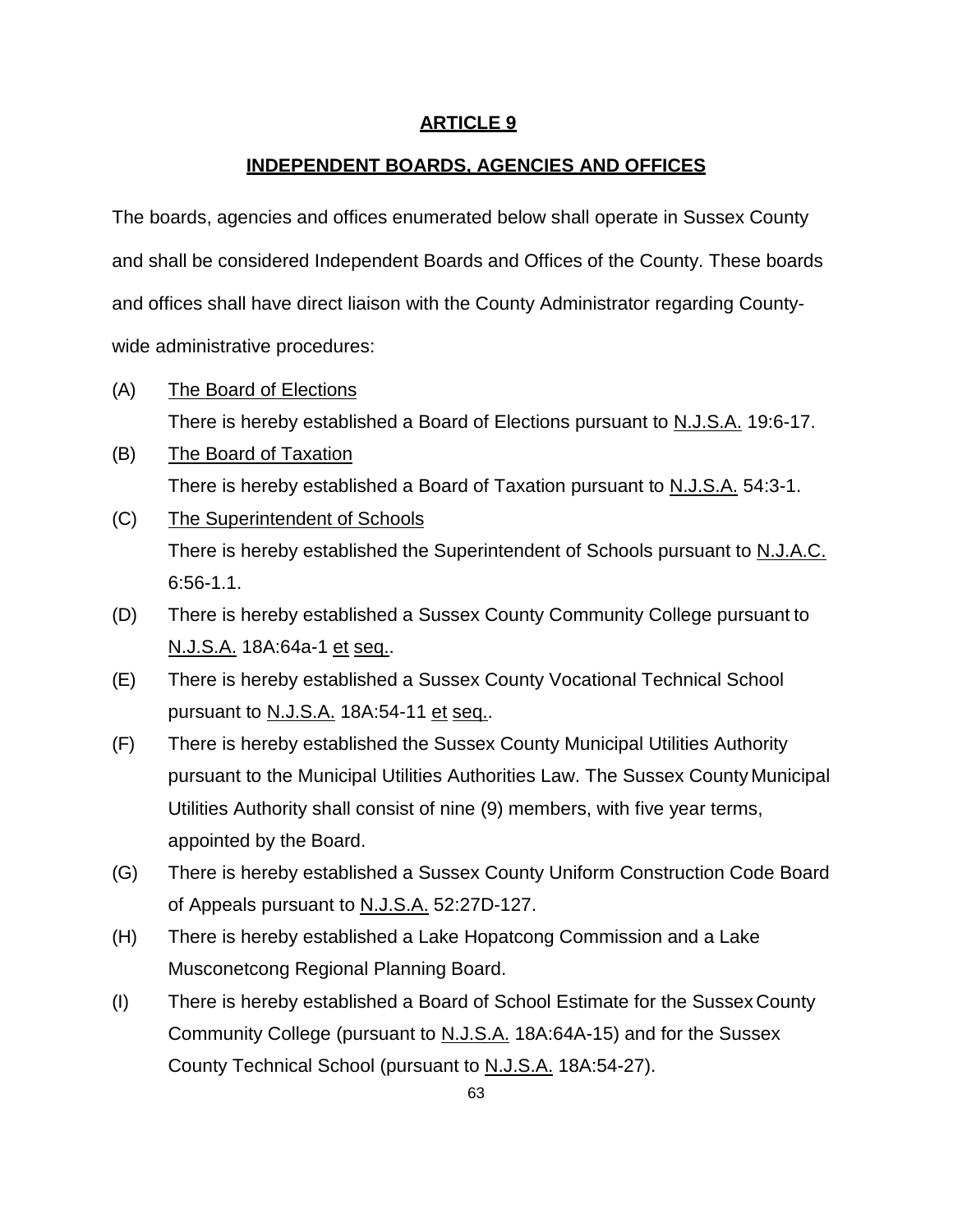- (J) There is hereby established the Rutgers Cooperative Extension Service.
- $(K)$  There is hereby established a Mental Health Board in accordance with N.J.S.A. 30:9A-3.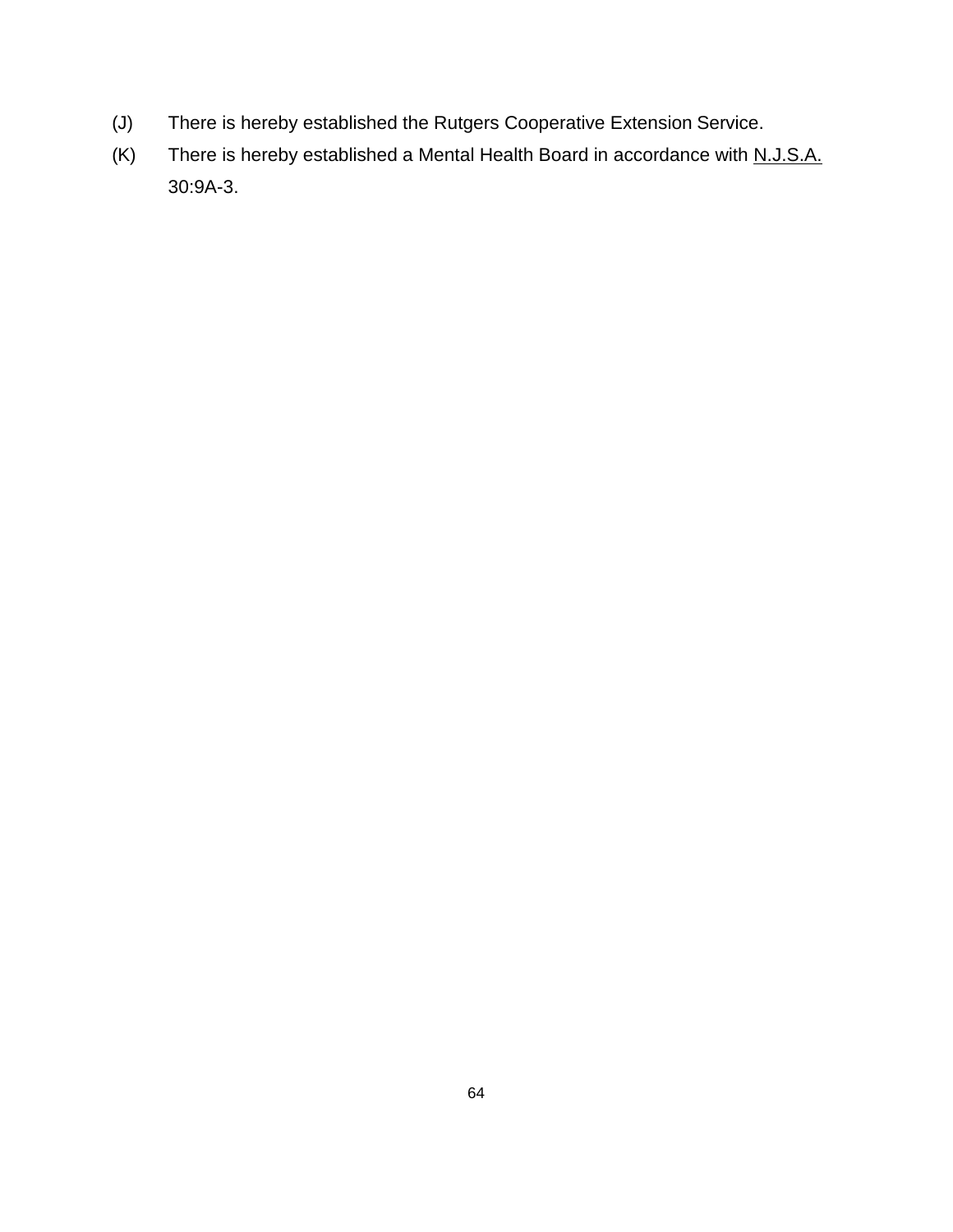## **CONSTITUTIONAL OFFICERS**

## **SECTION 10.1 CONSTITUTIONAL OFFICERS GENERALLY**

The Constitutional Offices of the County Clerk, Prosecutor, Sheriff and Surrogate, as well as their employees and services, are considered Departments of Sussex County. The County Clerk, Prosecutor, Sheriff and Surrogate shall head their respective Departments and, for the purposes of this Code and to the extent that it shall not be inconsistent with New Jersey Statutes applicable to these Officers, shall be considered Department Administrators (County Department Heads).

Each of these Departments shall be subject to the County's personnel, purchasing, finance and budgetary procedures, provided, however, that nothing herein shall restrict or limit the authority of these Constitutional Officers as the appointing authority of their respective offices, and nothing herein shall change or diminish the responsibilities or powers of County Officers whose existence is mandated by the Constitution or their respective offices.

## **SECTION 10.2 DEPARTMENT OF THE SHERIFF**

The Department of the Sheriff is organized as follows:

**County Jail**

**Judicial Functions**

**Sheriff's Office**

## **Division Of Internal Affairs**

There is established the Division of Internal Affairs within the Department of the Sheriff.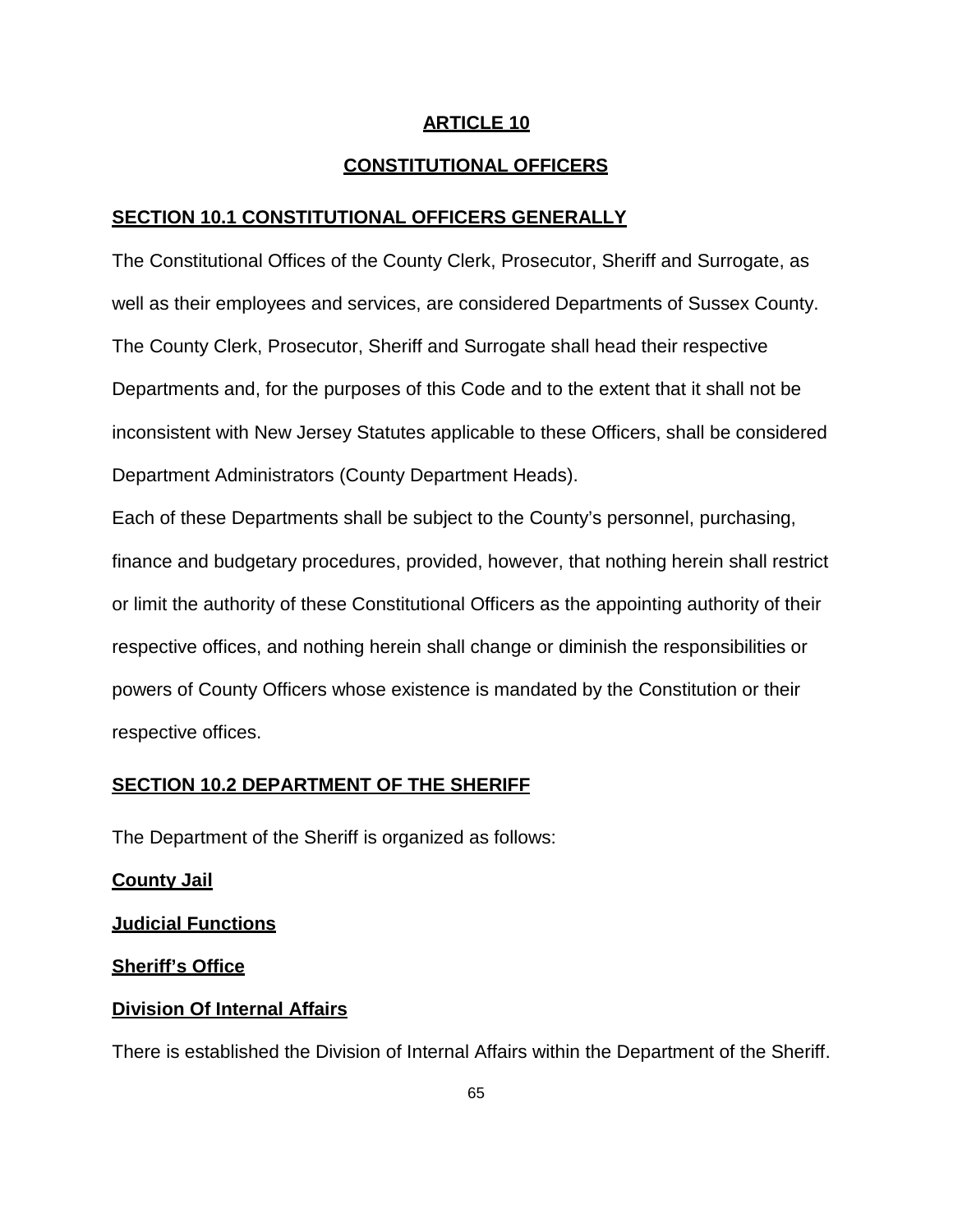The Division will be headed by the Internal Affairs Director, or other designee, who shall be appointed by the Sheriff. The Director, or designee, shall perform such duties regarding Internal Affairs within the Sheriff's Office, as determined by the Sheriff, in accordance with the applicable New Jersey State Statutes, the applicable New Jersey Administrative Codes; the applicable New Jersey Attorney General's Guidelines; the applicable Sussex County Sheriff's Office Rules and Regulations; and the applicable Sussex County Sheriff's Office Standard Operating Procedures.

#### **Division Of Home Detention Program**

There is established the Division of Home Detention within the Department of the Sheriff. The Division will be headed by the Home Detention Program Director, or other designee, who shall be appointed by the Sheriff. The Director, or designee, shall perform such duties regarding Home Detention within the Sheriff's Office, asdetermined by the Sheriff, in accordance with the applicable New Jersey State Statutes; the applicable New Jersey Administrative Codes; the applicable Sussex County Sheriff's Office Rules and Regulations; and the applicable Sussex County Sheriff's Office Standard Operating Procedures.

#### **Division Of Emergency Management**

In accordance with N.J.A.C. App. A:9-19.1, there is established the Division of Emergency Management within the Office of the Sheriff. The Division will be headed by the Emergency Management Director, who shall be appointed by the Sheriff. The Director shall perform such duties and have such responsibilities as required by Resolution of the Board of Chosen Freeholders or direction of the Sheriff. The Division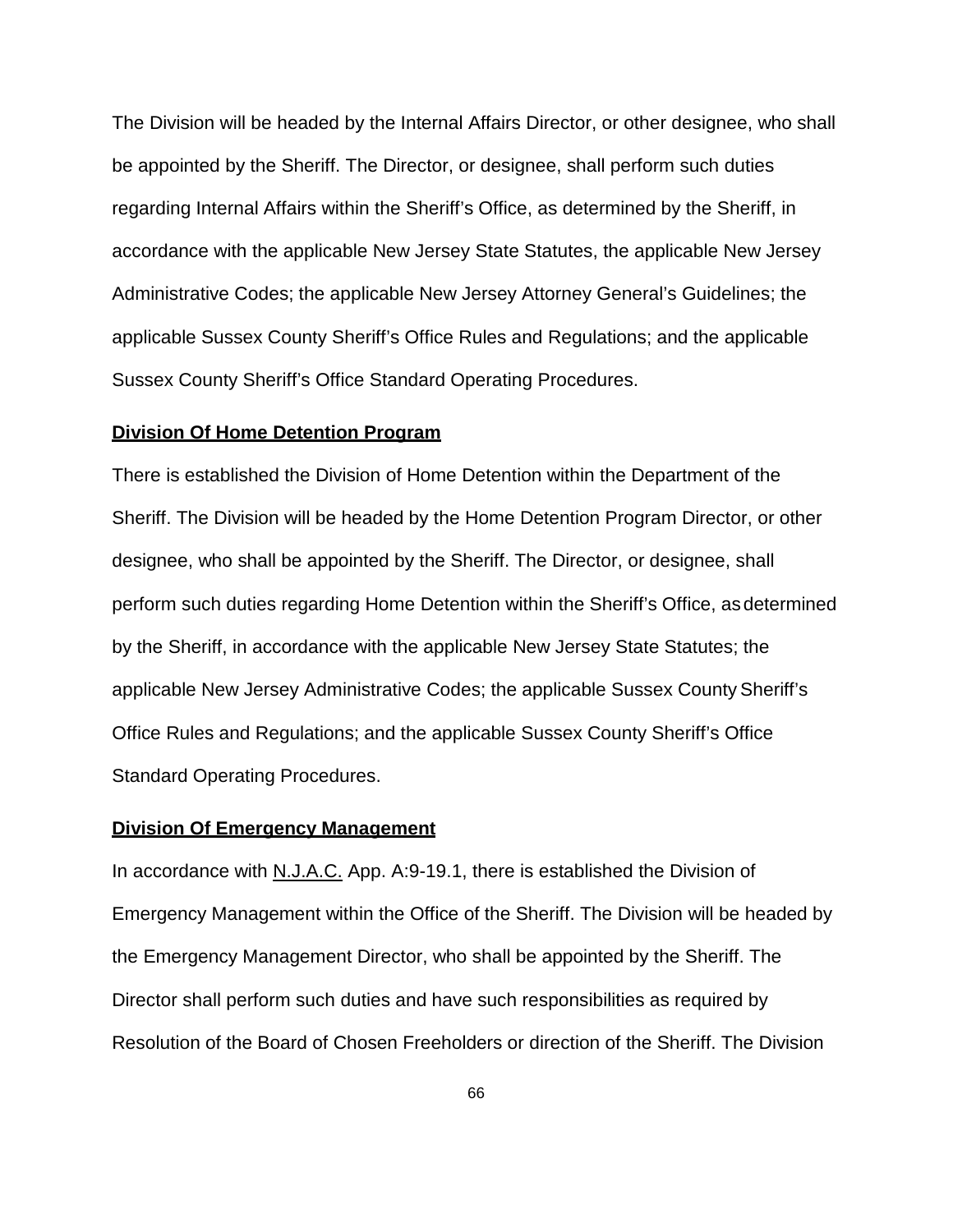of Emergency Management shall also have the responsibilities for and perform all of the duties of the County 9-1-1 Coordinator pursuant to N.J.S.A. 52:17C1-16 and N.J.A.C. 17:24-1 et seq.

#### **Office Of The Fire Marshal**

In accordance with N.J.S.A. 40A:14-1, there is established the Office of the Fire Marshal in the Division of Emergency Management and headed by the Fire Marshal, who shall be appointed by the Board and serve for a term of three years in accordance with State Statute.

Pursuant to N.J.S.A. 40A:14-2, the County Fire Marshal shall act in an advisory capacity to all of the fire companies in the County, including, but not limited to, conducting investigations pertaining to the elimination of fire hazards and in reference thereto make recommendations to the Board. The Board may act upon such recommendations and take action for the abatement of fire hazards.

The County Fire Marshal, subject to the approval of the Board, may:

- (A) accept the responsibility to be the enforcing agency for a municipality or fire district under the "Uniform Fire Safety Act," P.L. 1983, c.383 (c.52:27D-192 et seq.), when requested to do so by Ordinance of the municipality or Resolution of the Fire District;
- (B) offer assistance to families, units of government and mental health agencies, including law enforcement, for intervention in juvenile fire-setting incidents;
- (C) provide for the prevention of fire hazards and initiate programs for public awareness; and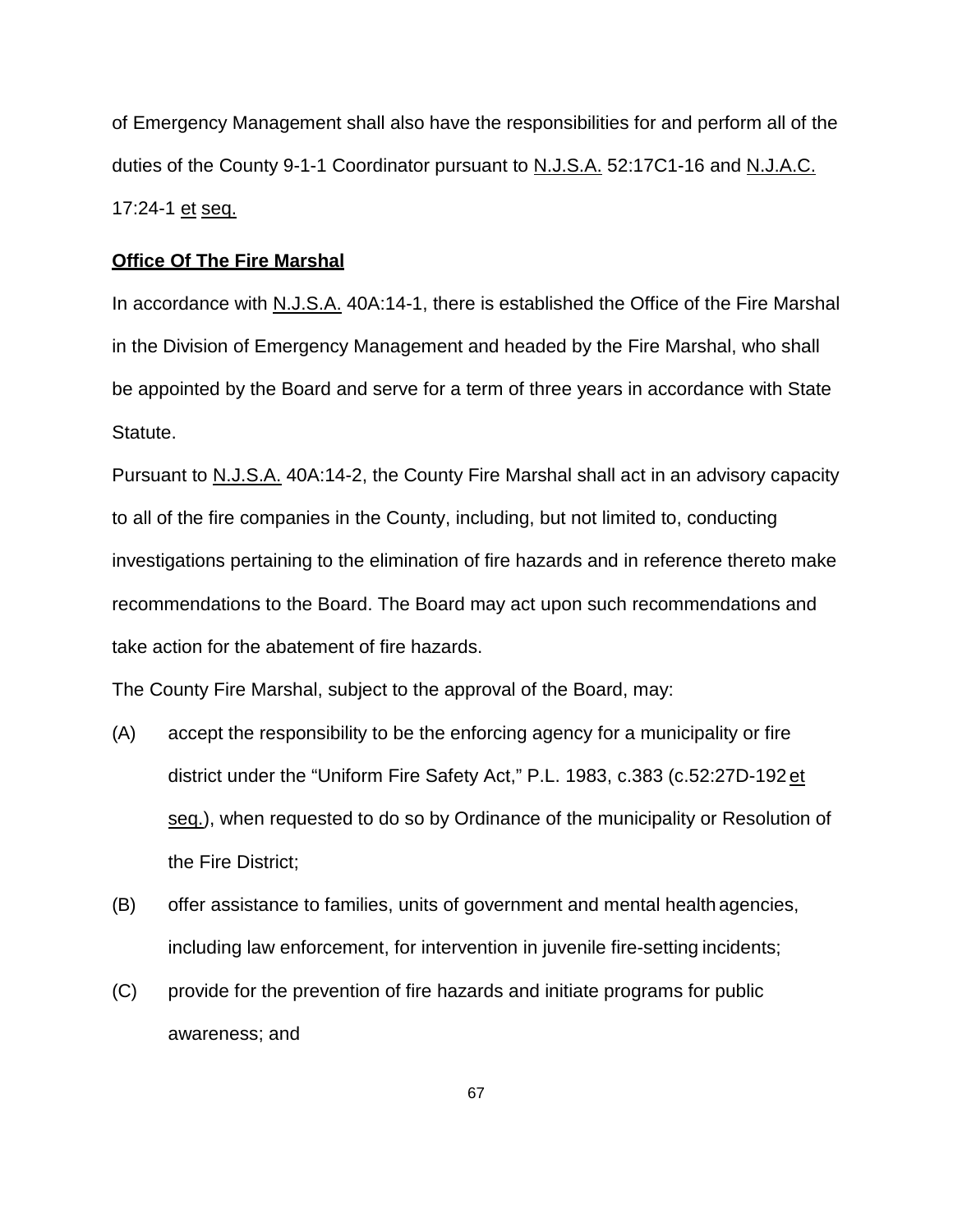(D) provide municipal fire departments with such assistance as necessary to coordinate, control or extinguish any fire situation or other emergency situation for which a fire department has responsibility by local Ordinance, when requested by the Incident Commander or Fire Chief of the department having jurisdiction. (P.L. 1999, c.351, 1, eff. Jan. 14, 2000).

The County Fire Marshal may also serve as County Fire Coordinator when appointed through the Division of Emergency Management pursuant to the "Fire Service Resource Emergency Deployment Act" (P.L. 2003 Chapter 28). Said Act defines the duties and responsibilities of County Fire Coordinator.

#### **Division Of Emergency Communication Services**

There is established the Division of Emergency Communication Services within the Office of the Sheriff. The Division will be headed by the Emergency Communications Services Director, or other designee, who shall be appointed by the Sheriff. The Director, or designee, shall be responsible to manage the County 9-1-1 Emergency Communications Center, and its ancillary functions, and shall perform such duties regarding Emergency Communications, as determined by the Sheriff, in accordance with the applicable New Jersey Statutes; the applicable New Jersey Administrative Codes; other applicable Regulations promulgated by the New Jersey Office of Telecommunications Services; the applicable Sussex County Sheriff's Office Rules and Regulations; and the applicable Sussex County Sheriff's Office Standard Operating Procedures.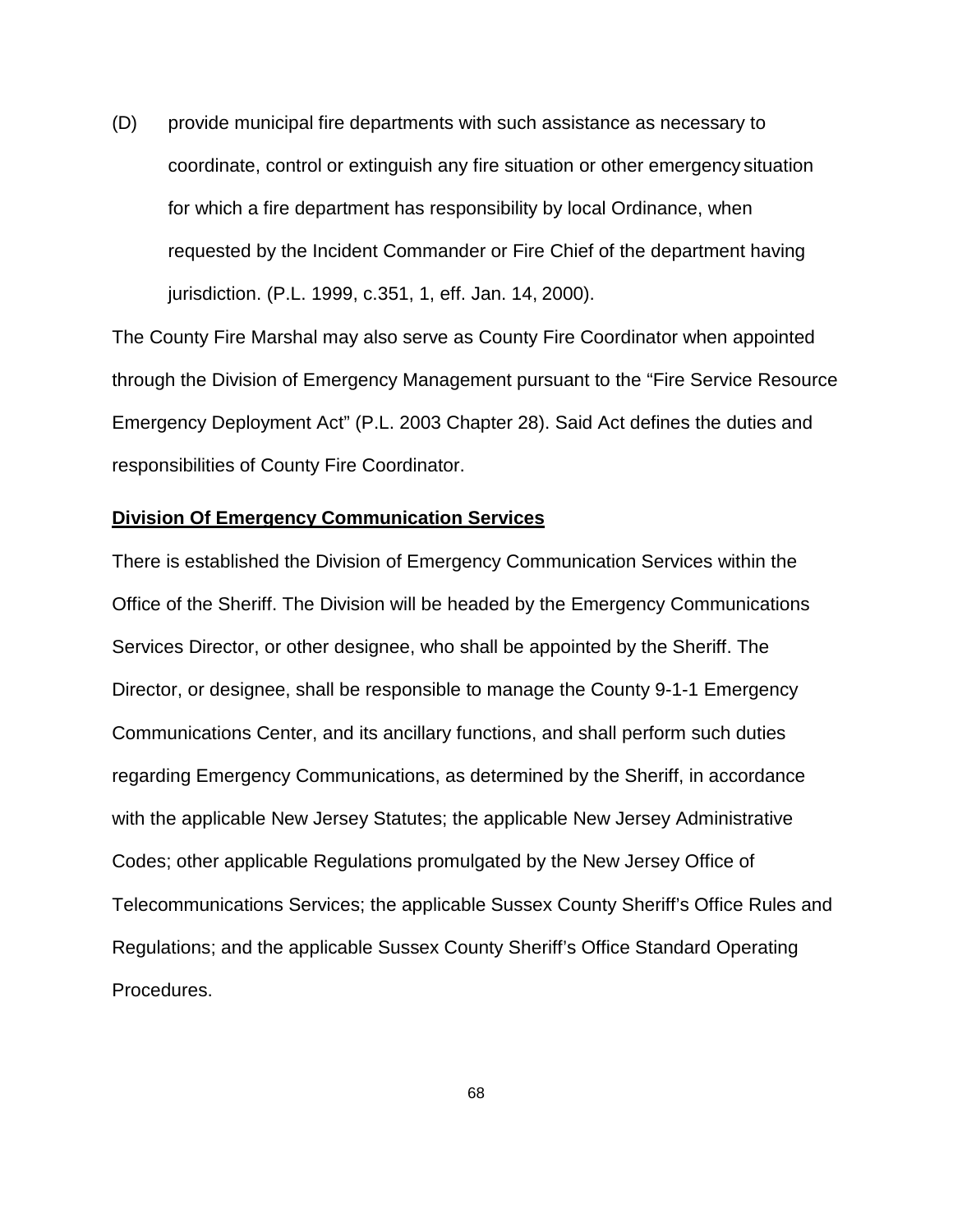# **ADVISORY GROUPS**

In addition to what may otherwise be established or authorized this Code, there shall be

the following advisory groups within the County of Sussex:

Advisory Council to the Division of Senior Services Agriculture Development Board Community Transit Citizens Advisory Committee Disability Services Advisory Council Educational Partnership Human Services Advisory Council Local Advisory Committee on Alcoholism and Drug Abuse Open Space Advisory Council Solid Waste Advisory Council Strategic Growth Advisory Committee Water Quality Management Policy Advisory Committee Youth Services Commission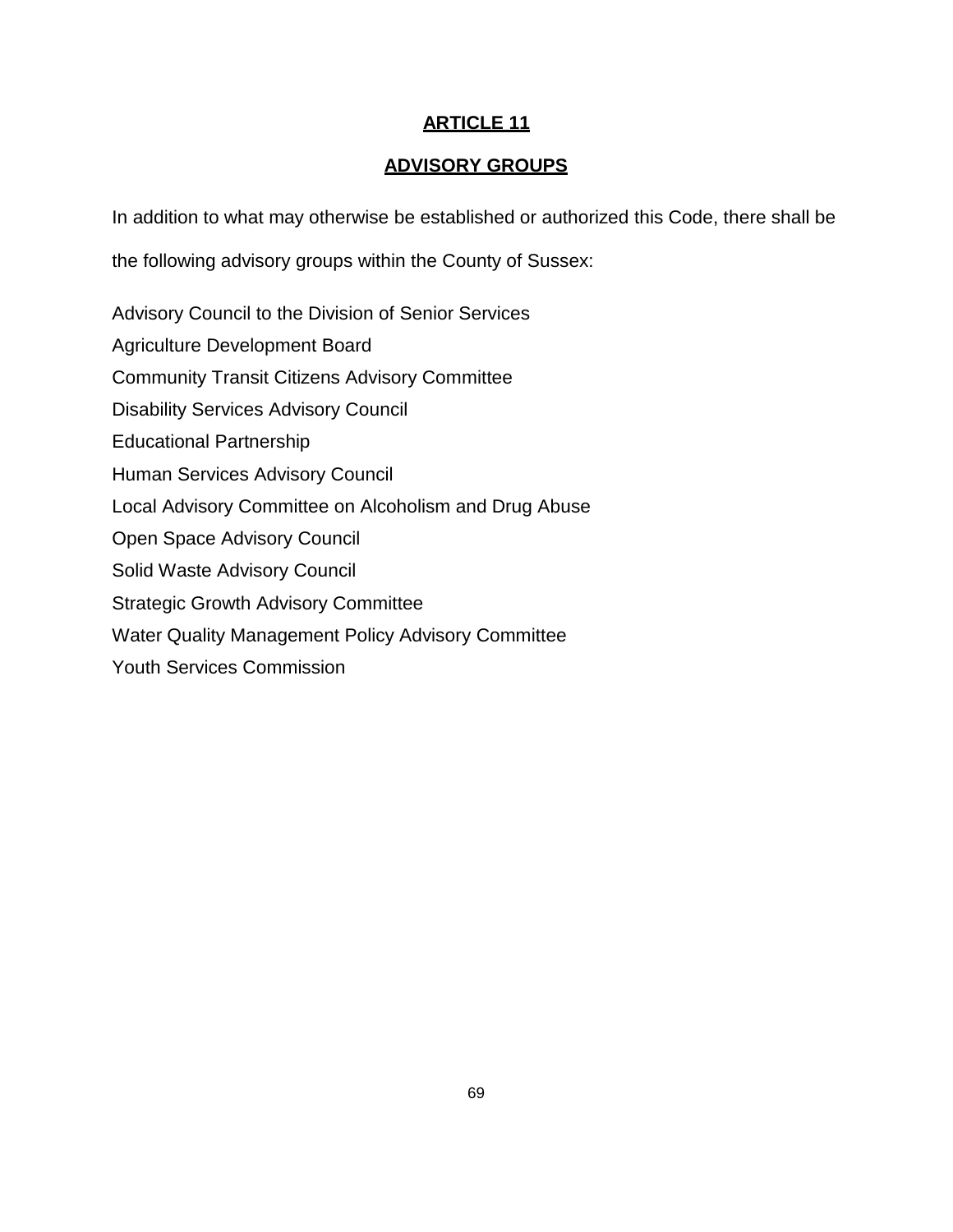## **GENERAL PROVISIONS**

## **SECTION 12.1 VACANCIES**

Unless specified by law, or otherwise provided for in this Code, any vacancy in any appointed office shall be filled by the appointing authority by designating a qualified person to perform the duties of the position on a temporary acting basis, provisional basis or on a permanent basis.

## **SECTION 12.2 SURETY BONDS**

In every case in which any person is required by the laws of this State or by a resolution of the County to give bond for the faithful performance of his duties, such bond shall be secured by a corporate surety authorized to do business in this State and the premium, therefor, shall be paid by the County. Each such bond shall be approved by County Counsel as to legal form and sufficiency, and nothing in this Section shall be construed to prevent the use of one or more blanket bonds when so approved.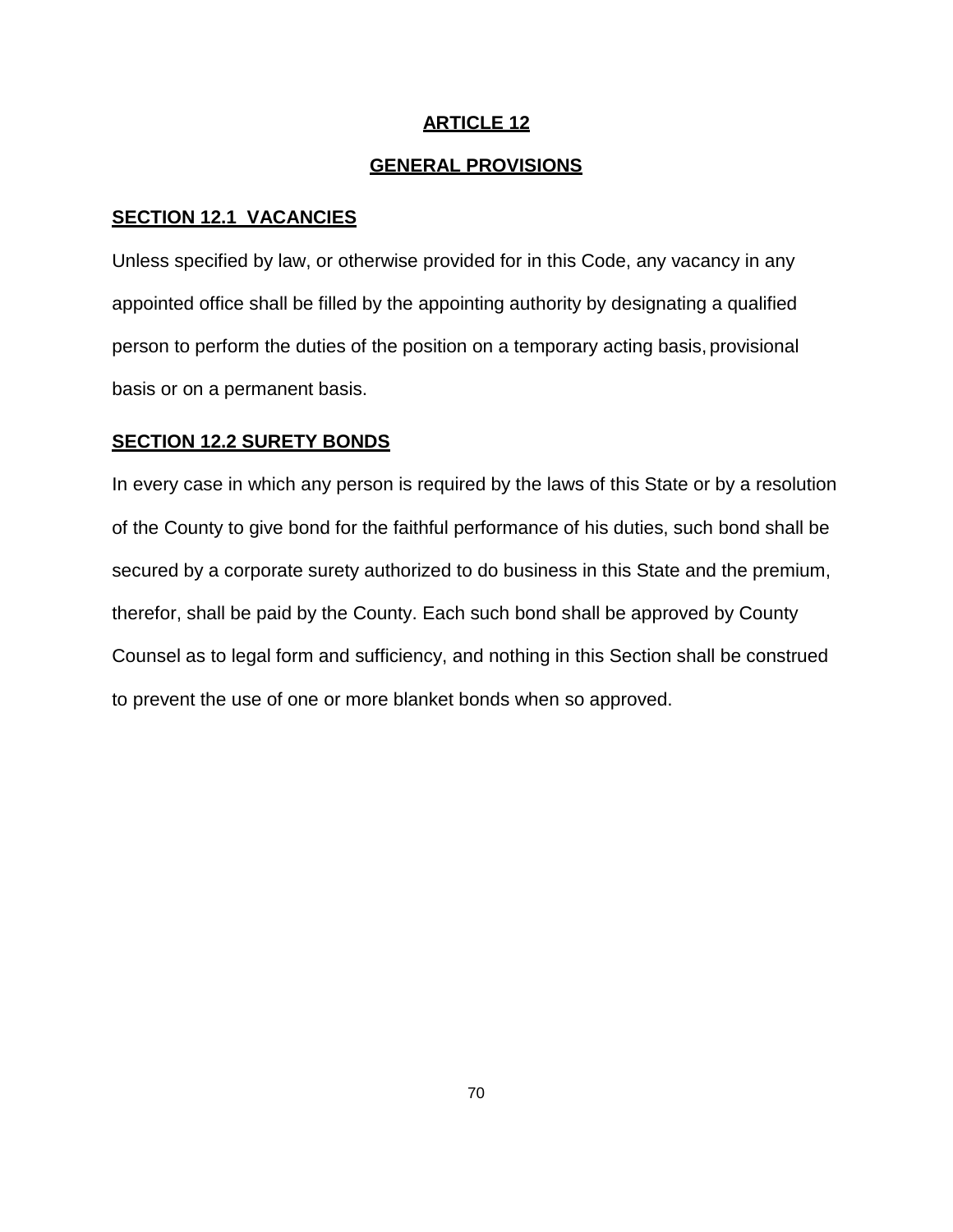## **TRANSITIONAL PROVISIONS**

#### **SECTION 13.1 PRIOR ORGANIZATION**

All previous resolutions creating or specifying departmental status, organization, relationships, or operating procedures which are inconsistent with the provisions of this Code are repealed to the extent of their inconsistency. All references in such resolutions to departments, boards, and agencies shall be construed to refer to the respective agency specified by this Code.

### **SECTION 13.2 STATE OF NEW JERSEY CIVIL SERVICE COMMISSION**

Officers, employment and positions within the career (classified) service of the State of New Jersey Civil Service Commission (Civil Service Commission) under Title IV of the Revised Statutes or which are held by an officer or employee protected by any other tenure of office or law and their respective compensations, as created and established by resolution in force and effect, shall be continued. Nothing in this Code shall affect the compensation, tenure, or pension rights of any officer or employee in such classified civil service or who is otherwise protected by tenure.

#### **SECTION 13.3 SEVERABILITY**

If any article, section or part of this Code shall be declared to be unconstitutional, invalid or inoperative in whole or in part by a court of competent jurisdiction, such article, section or part shall, to the extent that it is not unconstitutional, invalid or inoperative, remain in full force and effect, and no such determination shall be deemed to invalidate the remaining articles, sections or parts of this Code.